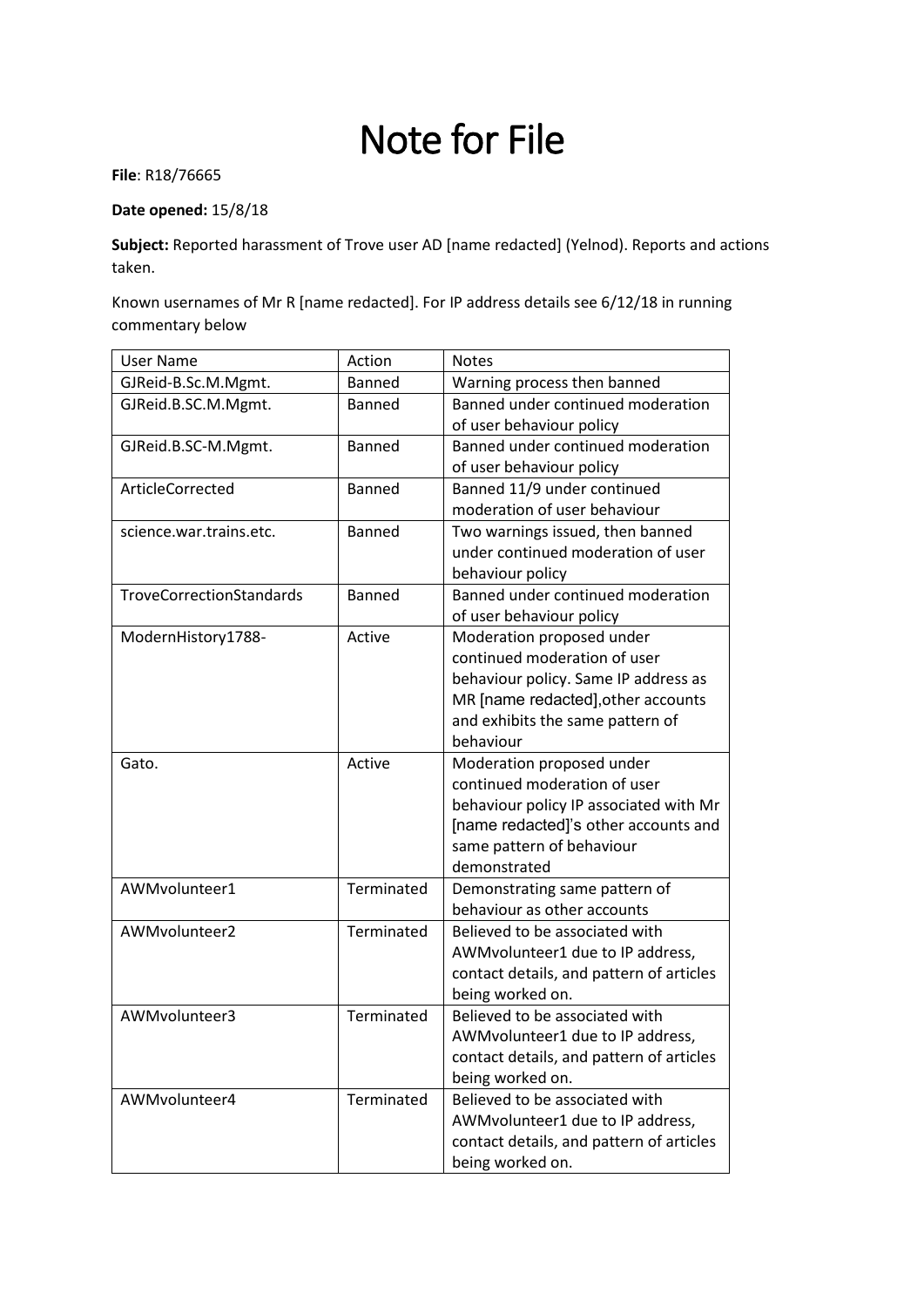| AWMvolunteer5              | Terminated | Believed to be associated with<br>AWMvolunteer1 due to IP address,<br>contact details, and pattern of articles<br>being worked on. |
|----------------------------|------------|------------------------------------------------------------------------------------------------------------------------------------|
| AWMvolunteer6              | Terminated | Believed to be associated with<br>AWMvolunteer1 due to IP address,<br>contact details, and pattern of articles<br>being worked on. |
| TheWorldAtWar              | Terminated | Same IP address as Radioactive                                                                                                     |
| NewGuineaWarHistorySociety | Terminated | Same IP and pattern of behaviour                                                                                                   |
| Cauli.Flower               | Terminated | Same IP. No behaviour demonstrated<br>directly                                                                                     |
| $G.F.$                     | Terminated | Same IP as AWMVolunteer!-<br>AWMVolunteer6, and other accounts<br>associated with Mr [name redacted]                               |

| Dat<br>е   | Report                                                                                                                                                                                                                                                                                                                                                                                                                                                                                                                                                                                                                                                                                                                                                                                                                                                                                                  |
|------------|---------------------------------------------------------------------------------------------------------------------------------------------------------------------------------------------------------------------------------------------------------------------------------------------------------------------------------------------------------------------------------------------------------------------------------------------------------------------------------------------------------------------------------------------------------------------------------------------------------------------------------------------------------------------------------------------------------------------------------------------------------------------------------------------------------------------------------------------------------------------------------------------------------|
| 6/8<br>/18 | Reftracker enquiry RSref98664 opened:<br>I notice that apparently you have suspended the account of userid "GJReid-B.Sc.M.Mgmt" some little<br>time ago, presumably for his egregious behaviour over the last two years.<br>What you may not be aware of is that this person has started up another userid of<br>"science.war.trains.etc" which he is again using for the same anti-social behaviour, namely trolling other<br>userids (myself included) and immediately making spurious edits - as shown by these two examples (of<br>the very many):<br>https://trove.nla.gov.au/newspaper/article/3279392<br>https://trove.nla.gov.au/newspaper/article/68210643<br>It would be very much appreciated if you could resolve what has yet again become an irritant to people<br>who value this site.<br>Kind regards.<br>6/8/18 - Allocated to [staff name redacted] who dealt with previous incidents |
| 8/8<br>/18 | Additional information provided by client:<br>Here are some examples of further trolling behaviour by "science.war.trains.etc" from the last 24 hours:<br>Spurious edits (i.e. adding and removing the same character):<br>https://trove.nla.gov.au/newspaper/article/68252155<br>https://trove.nla.gov.au/newspaper/article/50361961<br>Malicious edits (i.e. no useful change made)<br>https://trove.nla.gov.au/newspaper/article/10149149<br>https://trove.nla.gov.au/newspaper/article/10149158<br>https://trove.nla.gov.au/newspaper/article/10149118<br>These "changes" are being made by this individual for two reasons only:<br>- To assume "ownership" of the "Last corrected" attribute<br>- As a means of low-level intimidation and harassment to warn other users off from re-correcting these<br>articles.                                                                               |
|            | This can also be seen in the way that other userids are also trolled, for example: SheffieldPark, jeri, Besure,<br>Gato and others who have the temerity to re-correct these articles.                                                                                                                                                                                                                                                                                                                                                                                                                                                                                                                                                                                                                                                                                                                  |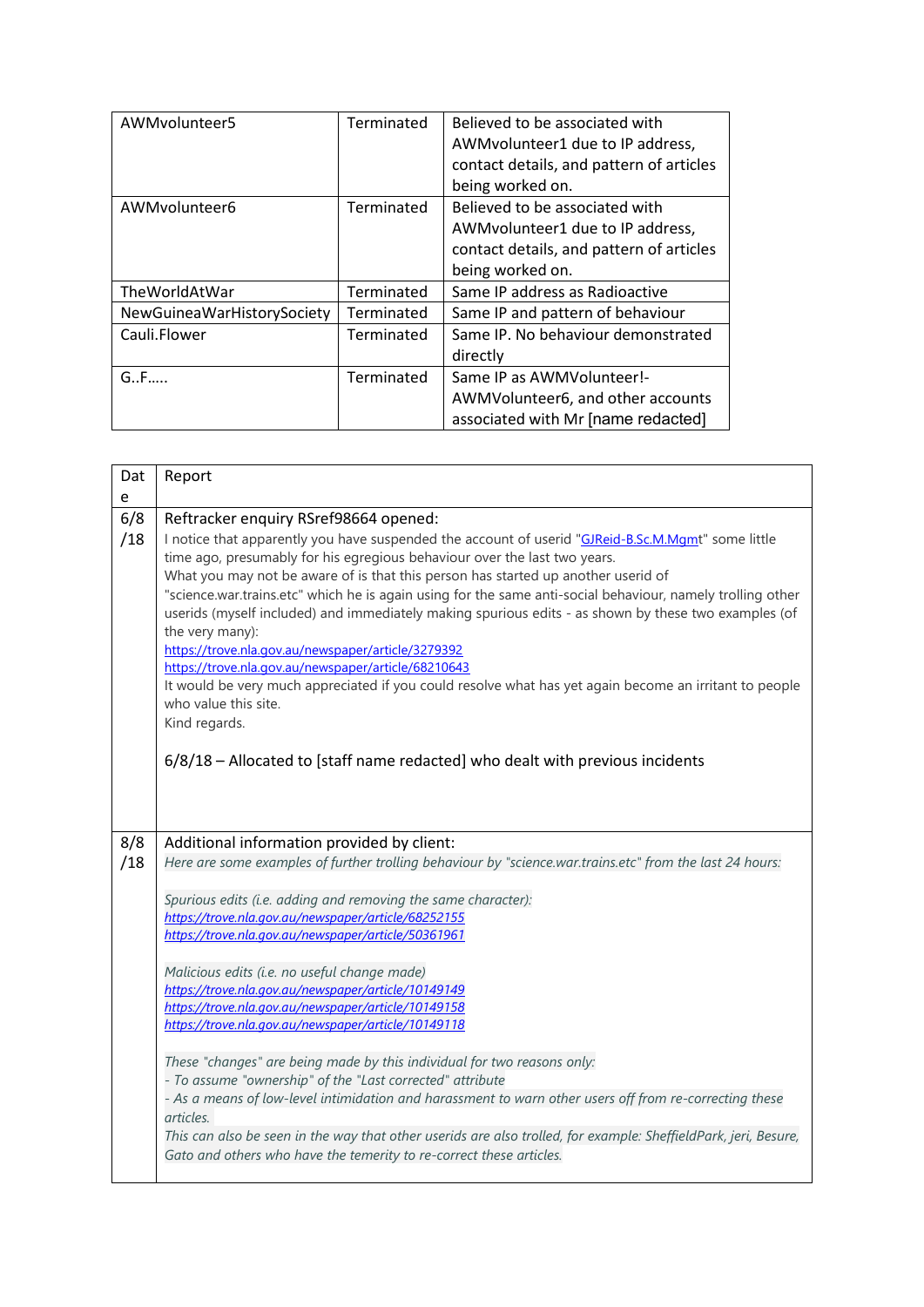|            | This individual is completely out of control, and as far as I can tell nothing is being done to address the<br>situation - which he appears to well and truly appreciate, given his continuing beahviour.                                                   |
|------------|-------------------------------------------------------------------------------------------------------------------------------------------------------------------------------------------------------------------------------------------------------------|
|            | In my opinion this sort of behaviour should be stomped on the first time it rears its head.                                                                                                                                                                 |
|            | Rgds [name redacted]                                                                                                                                                                                                                                        |
|            | 8/8/18 [staff name redacted] escalated response to [staff name redacted] seeking advice                                                                                                                                                                     |
| 9/8        | on response. See HPRM R18/76412<br>Additional information provided by client:                                                                                                                                                                               |
| /18        | Here is another example of a user behaving badly - in this case user "paryan" - who seems to have<br>discovered that if you hit the "Send" button after every keystroke it will increase your line count<br>dramatically, as can be seen in this example:   |
|            | https://trove.nla.gov.au/newspaper/article/121222748 -- 634 corrections to amend a handful of lines.                                                                                                                                                        |
|            | As can also be seen, this user is also fighting it out with user "science.war.trains.etc" as can be seen in this<br>example:                                                                                                                                |
|            | https://trove.nla.gov.au/newspaper/article/62221991 -- a battle between a pair of juvenile delinquents.                                                                                                                                                     |
|            | In my opinion, Trove will continue to degenerate into a cesspit as more and more miscreants become<br>aware of both the significant vulnerabilities in your application, plus your preparedness to tolerate or<br>ignore this appalling trolling behaviour. |
|            | Which is a shame, as it is rather a unique asset.                                                                                                                                                                                                           |
|            | Rgds [name redacted]                                                                                                                                                                                                                                        |
| 13/        | Advice received from [staff name redacted], with approval from Alison Dellit, to issue first                                                                                                                                                                |
| 8/1<br>8   | warning to user science.war.trains.etc (R18/76412)                                                                                                                                                                                                          |
|            | Enquiry re-allocated to [staff name redacted] to respond in consultation with [staff name<br>redacted]                                                                                                                                                      |
| 14/<br>8/1 | First warning issued to user science.war.trains.etc (see HPRM R18/76401)                                                                                                                                                                                    |
| 8          | [staff name redacted]and [staff name redacted]met with [staff name redacted]for advice on<br>response to AD's [name redacted] enquiry. Response sent out at 1600 on 14/8/18                                                                                 |
| 15/        | Mr D [name redacted] reopened enquiry RSref98664                                                                                                                                                                                                            |
| 8/1        | Hi [staff name redacted],                                                                                                                                                                                                                                   |
| 8          | Thank you for the response.                                                                                                                                                                                                                                 |
|            | I would be interested to learn what "appropriate action" constitutes.<br>I note that your response is time-stamped 3.59PM yesterday afternoon.                                                                                                              |
|            | And yet here he is, still carrying on this same behaviour at 23:07 (i.e.7 hours later).                                                                                                                                                                     |
|            | https://trove.nla.gov.au/newspaper/article/139806312                                                                                                                                                                                                        |
|            | Regards [name redacted]                                                                                                                                                                                                                                     |
|            | And opened two additional enquiries                                                                                                                                                                                                                         |
|            | <b>RSref98873</b>                                                                                                                                                                                                                                           |
|            | Pls see the the most recent update made to these articles - they are a clear case of<br>abuse:                                                                                                                                                              |
|            | https://trove.nla.gov.au/newspaper/article/4154007                                                                                                                                                                                                          |
|            | https://trove.nla.gov.au/newspaper/article/227835926                                                                                                                                                                                                        |
|            | https://trove.nla.gov.au/newspaper/article/14931192<br>https://trove.nla.gov.au/newspaper/article/72161612                                                                                                                                                  |
|            | https://trove.nla.gov.au/newspaper/article/238170569                                                                                                                                                                                                        |
|            | Even though the user id is masked as "anon" this is clearly part of the ongoing trolling<br>and harassment by user "science.war.trains.etc" which in turn is a reincarnation of user                                                                        |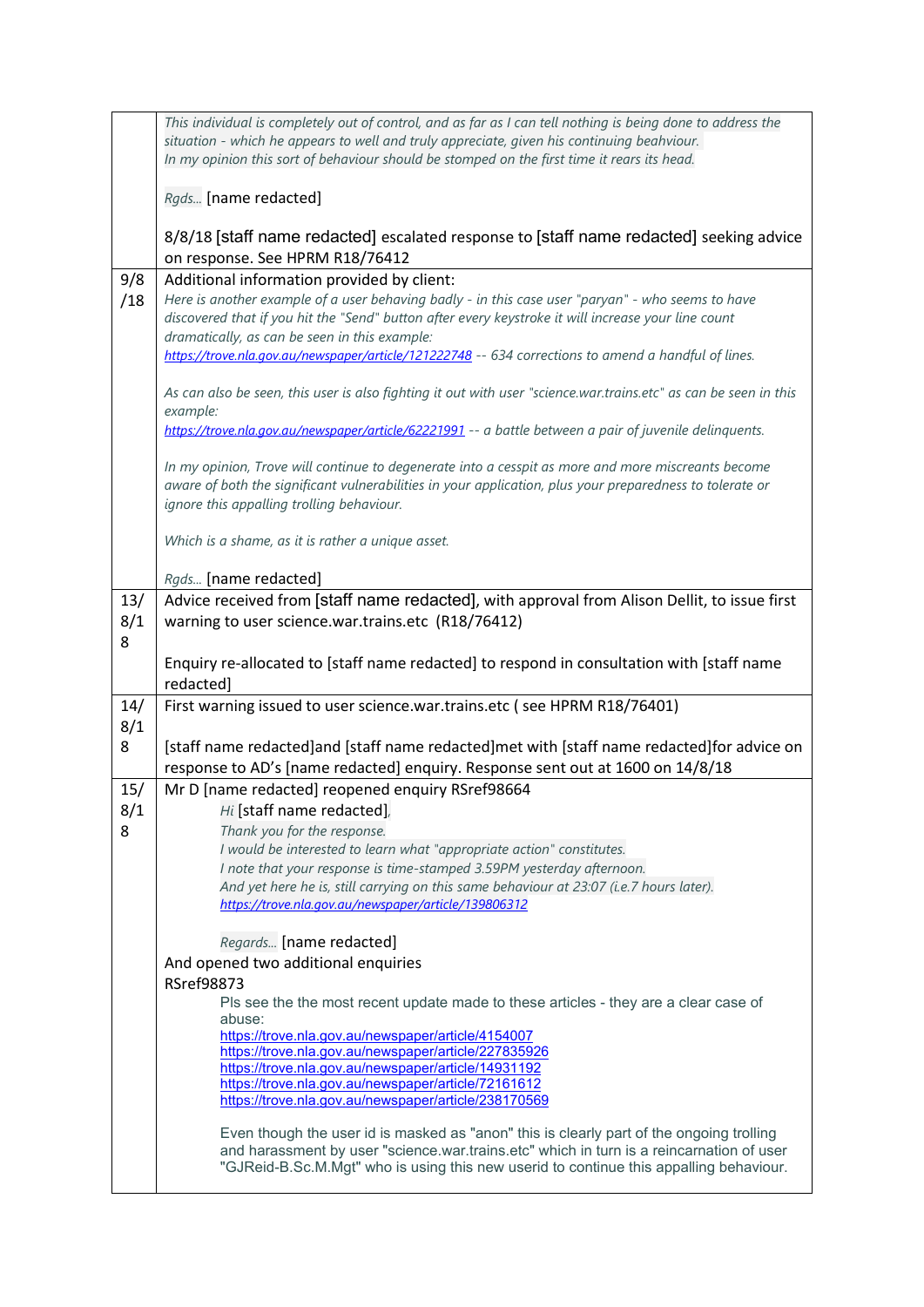| Note also the following inappropriate edit made to this article at the same time:<br>https://trove.nla.gov.au/newspaper/article/139806312                                                                                                                                                                                                                      |  |
|----------------------------------------------------------------------------------------------------------------------------------------------------------------------------------------------------------------------------------------------------------------------------------------------------------------------------------------------------------------|--|
| I have complained about his disgraceful behaviour last week (which apparently has been<br>ignored) and as a result he continues to troll and trash other peoples work with impunity.                                                                                                                                                                           |  |
| At the very least can I please have these abusive comments deleted out of the articles<br>noted above.                                                                                                                                                                                                                                                         |  |
| Regards [name redacted]                                                                                                                                                                                                                                                                                                                                        |  |
| And RSref98874                                                                                                                                                                                                                                                                                                                                                 |  |
| Good morning,<br>I would like to draw to you attention the following userid that appears to have been set up<br>in the last day for purposes of trolling and harassing me:<br>https://trove.nla.gov.au/userProfile?user=user:public:nlacorrectionstandards                                                                                                     |  |
| Can I please have this removed and the edits deleted - I believe this is part of the<br>ongoing trolling and harassment of myself being conducted by GJReid<br>/ science war trains etc.                                                                                                                                                                       |  |
| Thanks [name redacted]                                                                                                                                                                                                                                                                                                                                         |  |
| Service desk Ticket#2018081510000049 lodged with IT checking IP address for changes<br>made to the articles listed by [name redacted] response received 1048                                                                                                                                                                                                   |  |
| All activity seems to appear against one IP address, 101.190.69.90                                                                                                                                                                                                                                                                                             |  |
| Some countermeasures we can do is<br>1. ban IP address 101.190.69.90 for a set period (however if they restart their router or move<br>to a different mobile phone tower they'll get a new one)<br>2. block access to page https://trove.nla.gov.au/userProfile?user=user:public:yelnod so that<br>the offending user can't find contributions for user yelnod |  |
| The user following user yelnod in article 64658497 was from<br>101.190.69.90                                                                                                                                                                                                                                                                                   |  |
| The user following user yelnod in article 4154007 was from<br>101.190.69.90                                                                                                                                                                                                                                                                                    |  |
| The user following user yelnod in article 227835926 was from<br>101.190.69.90                                                                                                                                                                                                                                                                                  |  |
| The user following user yelnod in article 14931192 was from<br>101.190.69.90                                                                                                                                                                                                                                                                                   |  |
| The user following user yelnod in article 72161612 was from<br>101.190.69.90                                                                                                                                                                                                                                                                                   |  |
| The user following user yelnod in article 238170569 was from<br>101.190.69.90                                                                                                                                                                                                                                                                                  |  |
| 101.190.69.90 corresponds to the last IP addressed used to log in to user account<br>user:public:science.war.trains.etc in UMS at which occurred today                                                                                                                                                                                                         |  |
| 1220 Enquiries and IT response forwarded to [staff name redacted] for advice.                                                                                                                                                                                                                                                                                  |  |
| 1338 IT identified other accounts active from the same IP address<br>user:public:corrector.namedeleted on 2018 08 12 23:35:38<br>user:public:science.war.trains.etc on 2018 08 15 00:45:43<br>user:public:Cauli.Flower on 2018 08 12 18:56:48                                                                                                                  |  |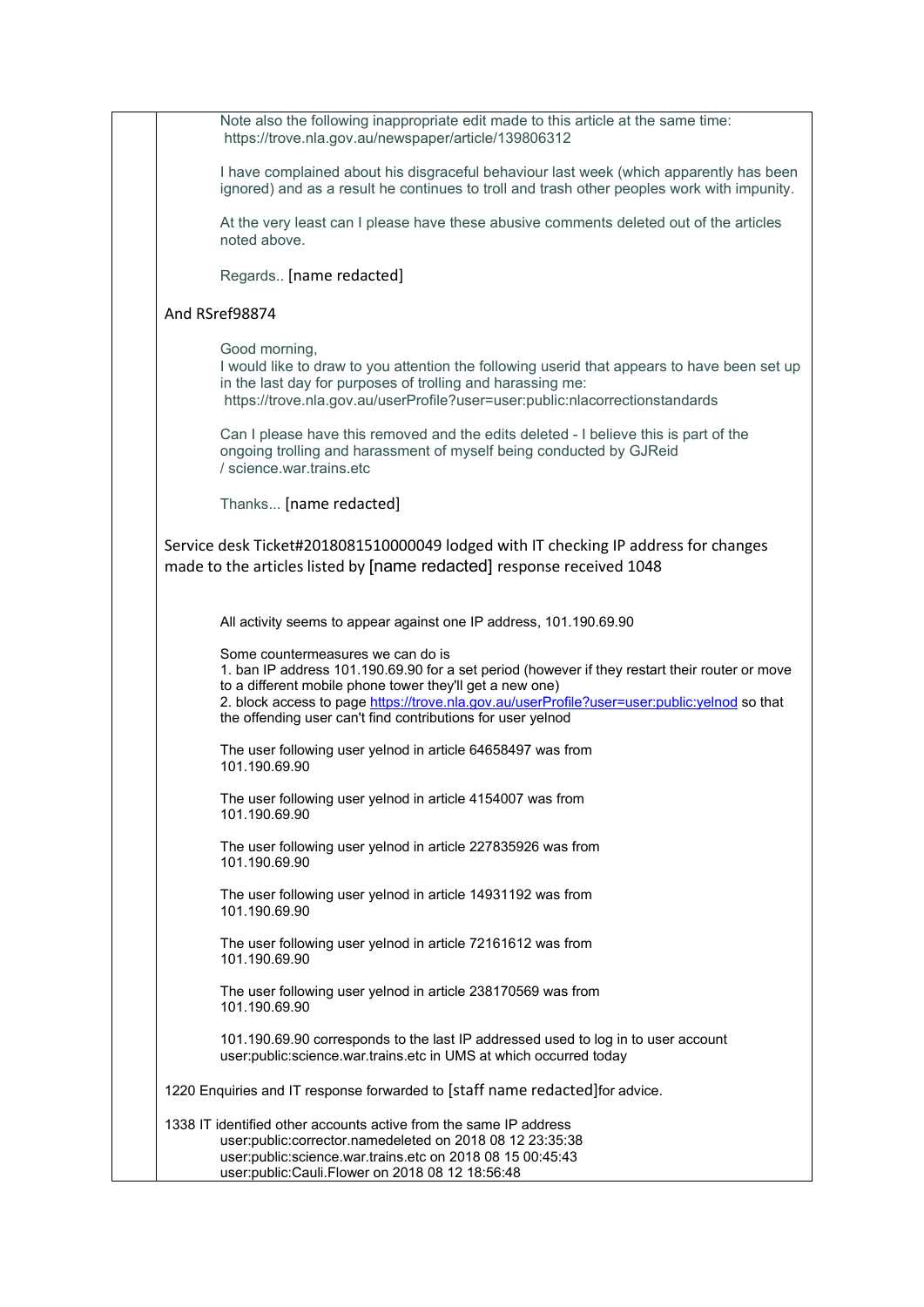|            | user:public:nlacorrectionstandards on 2018 08 15 00:45:01<br>user:public:radioactive on 2018 08 15 07:35:30                                                                                                                                                                                                                                                                                                                                                                    |  |  |
|------------|--------------------------------------------------------------------------------------------------------------------------------------------------------------------------------------------------------------------------------------------------------------------------------------------------------------------------------------------------------------------------------------------------------------------------------------------------------------------------------|--|--|
|            | 1400 Inappropriate comments removed from Trove and documented in R18/76667                                                                                                                                                                                                                                                                                                                                                                                                     |  |  |
|            | Proposed second strike for user science.war.trains.etc                                                                                                                                                                                                                                                                                                                                                                                                                         |  |  |
|            | 1430 additional information provided my Mr D [name redacted]RSref98896<br>Please review the edited articles returned under the following search criteria for abusive edits<br>directed at me:<br>https://trove.nla.gov.au/newspaper/result?q=yelnod&exactPhrase=&anyWor<br>ds=¬Words=&requestHandler=&etc                                                                                                                                                                      |  |  |
|            | I would appreciate it if these can be deleted.                                                                                                                                                                                                                                                                                                                                                                                                                                 |  |  |
|            | In case you have any doubts as to the author of these disgraceful examples, please<br>check out the "corrector" of the first and the last two articles.                                                                                                                                                                                                                                                                                                                        |  |  |
|            | Regards [name redacted]                                                                                                                                                                                                                                                                                                                                                                                                                                                        |  |  |
|            | Proposed response to Mr D [name redacted] sent to [staff name redacted]for approval at<br>1555                                                                                                                                                                                                                                                                                                                                                                                 |  |  |
|            | Approval for second warning received at 1655 (R18/76856)                                                                                                                                                                                                                                                                                                                                                                                                                       |  |  |
| 16/<br>8/1 | Two additional RefTracker enquiries logged                                                                                                                                                                                                                                                                                                                                                                                                                                     |  |  |
| 8          | RSref98914                                                                                                                                                                                                                                                                                                                                                                                                                                                                     |  |  |
|            | Good morning,<br>I am still subject to trolling abuse by GJReid/science.war.trains.etc -- but now under the<br>cloak of anonymity.                                                                                                                                                                                                                                                                                                                                             |  |  |
|            | Please review my last 10 edits, were this harassment is apparent:<br>https://trove.nla.gov.au/userProfile?user=user%3Apublic%3Ayelnod%23text<br>corrections                                                                                                                                                                                                                                                                                                                    |  |  |
|            | In particular, these 7 edits are completely spurious, and should be reversed out:<br>https://trove.nla.gov.au/newspaper/article/10650836<br>https://trove.nla.gov.au/newspaper/article/10676853<br>https://trove.nla.gov.au/newspaper/article/10345079<br>https://trove.nla.gov.au/newspaper/article/8462438<br>https://trove.nla.gov.au/newspaper/article/8463030<br>https://trove.nla.gov.au/newspaper/article/8465493<br>https://trove.nla.gov.au/newspaper/article/8466387 |  |  |
|            | I am in a difficult position - clearly I cannot continue contributing while I am subject to this<br>constant abuse, for which, apparently, Trove has no effective means of dealing with. One<br>wonders what one has to do to actually get their account suspended?                                                                                                                                                                                                            |  |  |
|            | Regards [name redacted]                                                                                                                                                                                                                                                                                                                                                                                                                                                        |  |  |
|            | <b>RSref98915</b><br>Good morning,                                                                                                                                                                                                                                                                                                                                                                                                                                             |  |  |
|            | Here is the latest crop of abusive trolling edits directed against me last evening by                                                                                                                                                                                                                                                                                                                                                                                          |  |  |
|            | GJReid / science.war.trains.etc.<br>https://trove.nla.gov.au/newspaper/result?q=yelnod&exactPhrase=&anyWord                                                                                                                                                                                                                                                                                                                                                                    |  |  |
|            | s=¬Words=&requestHandler=&etc                                                                                                                                                                                                                                                                                                                                                                                                                                                  |  |  |
|            | I would appreciate it if these could be reversed out.                                                                                                                                                                                                                                                                                                                                                                                                                          |  |  |
|            | Thanks [name redacted]                                                                                                                                                                                                                                                                                                                                                                                                                                                         |  |  |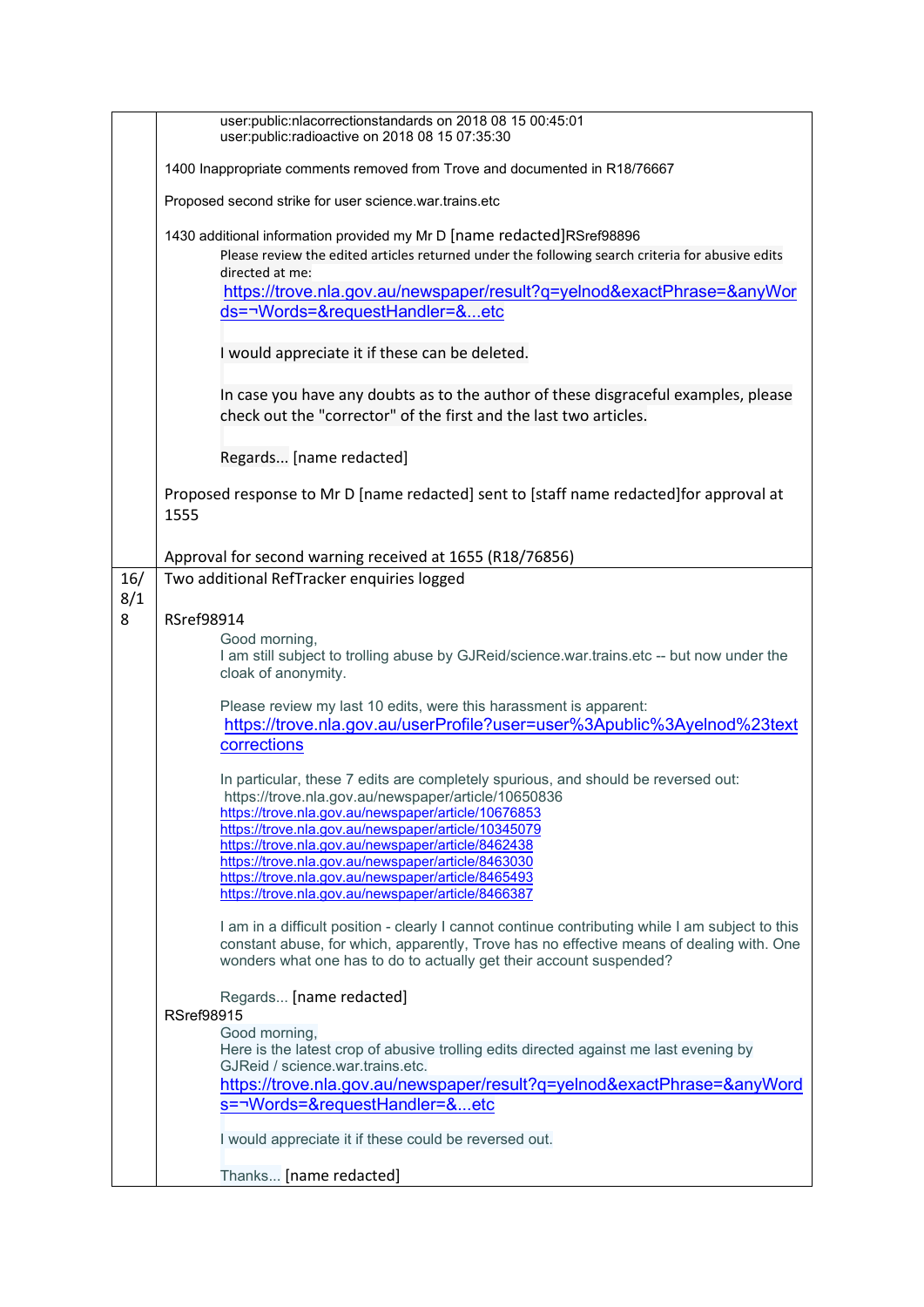[staff name redacted] removed the offensive posts at 0900 (R18/76667)

0930 Meeting with [staff name redacted] and [staff name redacted], and Ca[staff name redacted] thie in relation to the anonymous abusive comments

> • Due to the abusive nature of the comments, and the comments all coming from a single IP address with one comment stating that "Due to Yelnod's well-known bullying activities on Trove, their articles will be systematically vandalised" but that account. IP address matches science.war.trains.etc and the other anonymous comments. It was proposed that we temporarily block the IP address. This was put up to Alison Dellit for delegate approval.

Second warning sent to user science.war.trains.etc at 0955 (R18/76874)

Reftracker enquiry RSref98910 logged with complaint about user yelnod Great to see that there has been little or no action stopping yelnod from harassing and systematically re-correcting users corrections since last year.

Several members have had enough and will be fixing corrections made by user yelnod themselves going forward.

\*\*\*\*\*\*\*\*\*\*\*\*\*\*\*\*\*\*\*\*\*\*\*\*\*\*\*\*\*\*\*\*\*\*\*\*\*\*\*\*\*\*\*\*\*\*\*\*\*\*\*\*\*\*\*\*\*\*\*\*\*\*\*\*\*\*\*\*\*\*\*\*\*\*\*\*\*\*\*\*\*\*\*\*\*\*

From this point onwards, I am happy to not make additional corrections to other users' works.

However, the actions of me have been continuing because of the systemic and continued bullying and harassment of me and my work by user yelnod. This user has for MONTHS continued to act in a way which has been annoying and uncomfortable to me.

They have been correcting articles of mine which also have not needed further correcting, just so they can erase details of me as last corrector. In addition, they also log onto the system anonymously and carry out the same activities in such a way as to not be seen to be done by them.

I have has further correspondence from another user, ((user name redacted)), who has also been targeted by this user being annoying. Their forum message to me is:

# **Thank you so much**

Hi fellow trove member,

I would like to give you my deep appreciation for keeping a certain Trove member busy, which I have noticed for some time.

I have been for some months been hounded by this member and she (assuming it's a her) will not give up, except when she is busy with you.

I have even gone to the extent of keeping a record of when she is on & off, so I can hide what corrections I am really want to pay attention to.

I note she takes out your name on as many notices as she can find, in Qld.

I am only interested in Qld corrections, but have ventured to ACT and S.A.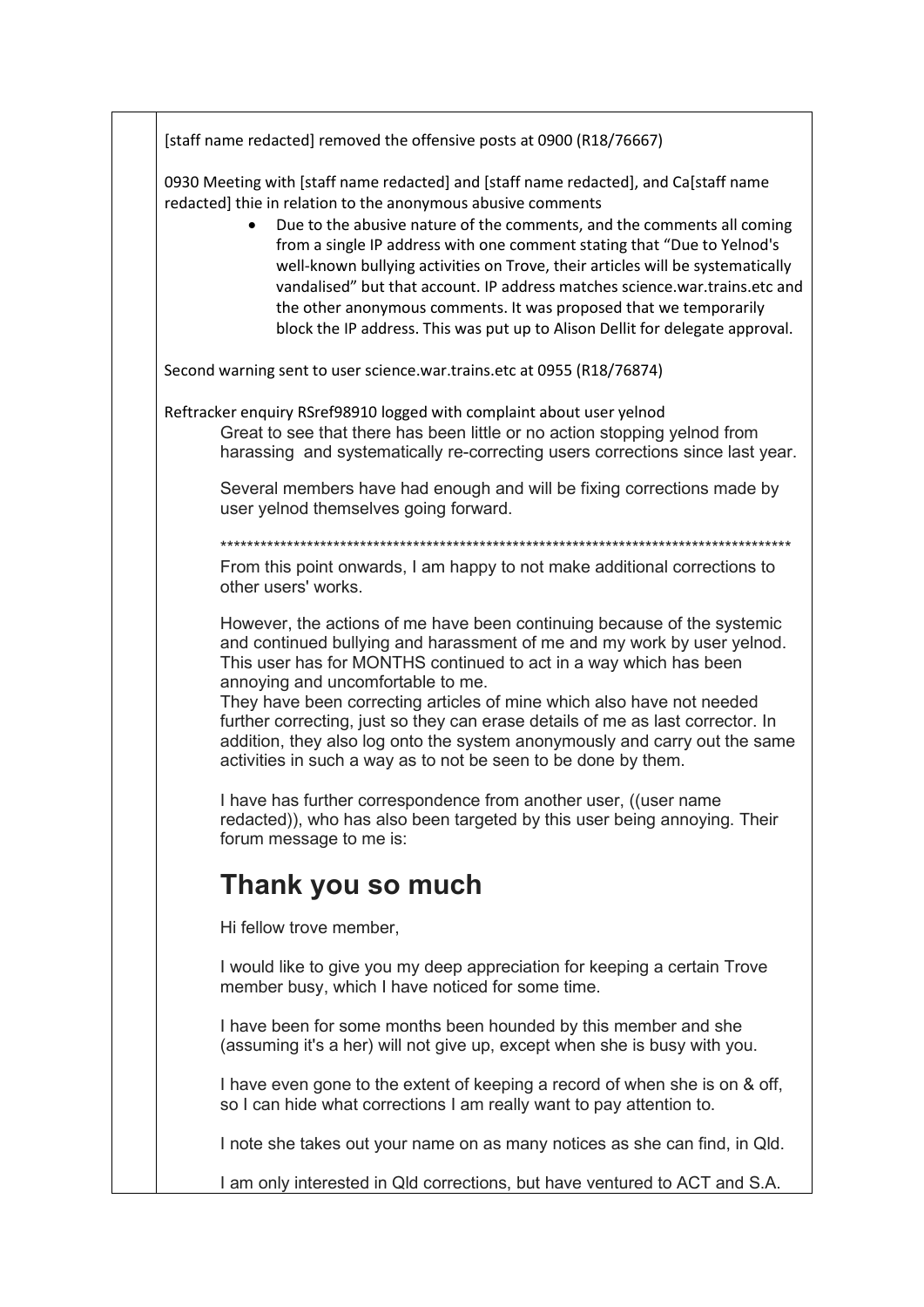doing some limited family research over the years. Thank you, keep up the good work. ((name redacted)) Because this member has done over a million corrections, somehow they seem to have become a law unto themselves. They have continued to harass and cause uncomfort to me since June, when I posted visible comments on articles requesting them to stop their unnecessary corrections. I could list numerous other examples of their activities, but this enquiry page times out too soon. If you look at my comments from the time of May / June 2017, you will see the activities of harassment and annoyance which have led me to take the actions that I have done. Email address associated with this reftracker enquiry is not associated with any Trove user accounts. IP addess matches that of science.war.trains.etc and the anonymous comments. 1135 Interim ban issued to IP address 101.190.69.90 for abusive anonymous comments after delegate approval granted (R18/76995) Response to Mr D [name redacted] sent to RSref98915 Dear [name redacted] Thank you for following up on your previous enquiry and reporting these additional breaches of the Trove Terms of Use. I have removed the anonymous activity including the abusive comments and corrections from all the articles you have identified. Trove staff have investigated this matter further and determined that the actions are in contravention of the Trove Terms of Use and taken action in relation to the behaviour. In relation to your experience of being targeted by another user we have investigated options which may alleviate the situation and have a temporary solution. With your approval, we can suppress access to your Trove user profile [https://trove.nla.gov.au/userProfile?user=user:public:yelnod]. This will prevent all users, including yourself, from being able to view your profile and your recent activity on Trove. This will not impact on your statistics or ability to continue making corrections on Trove. Please let us know if you would like us to do this as a shortterm solution. The National Library is deeply appreciative of the time and effort you have spent correcting text on Trove. In the past Trove's text correctors have worked collegiately, for the greater good by providing valid corrections. While we can provide the short term solution mentioned above, we are now investigating a permanent long term solution. This may take some time but we are committed to providing a Trove community where everyone feels comfortable.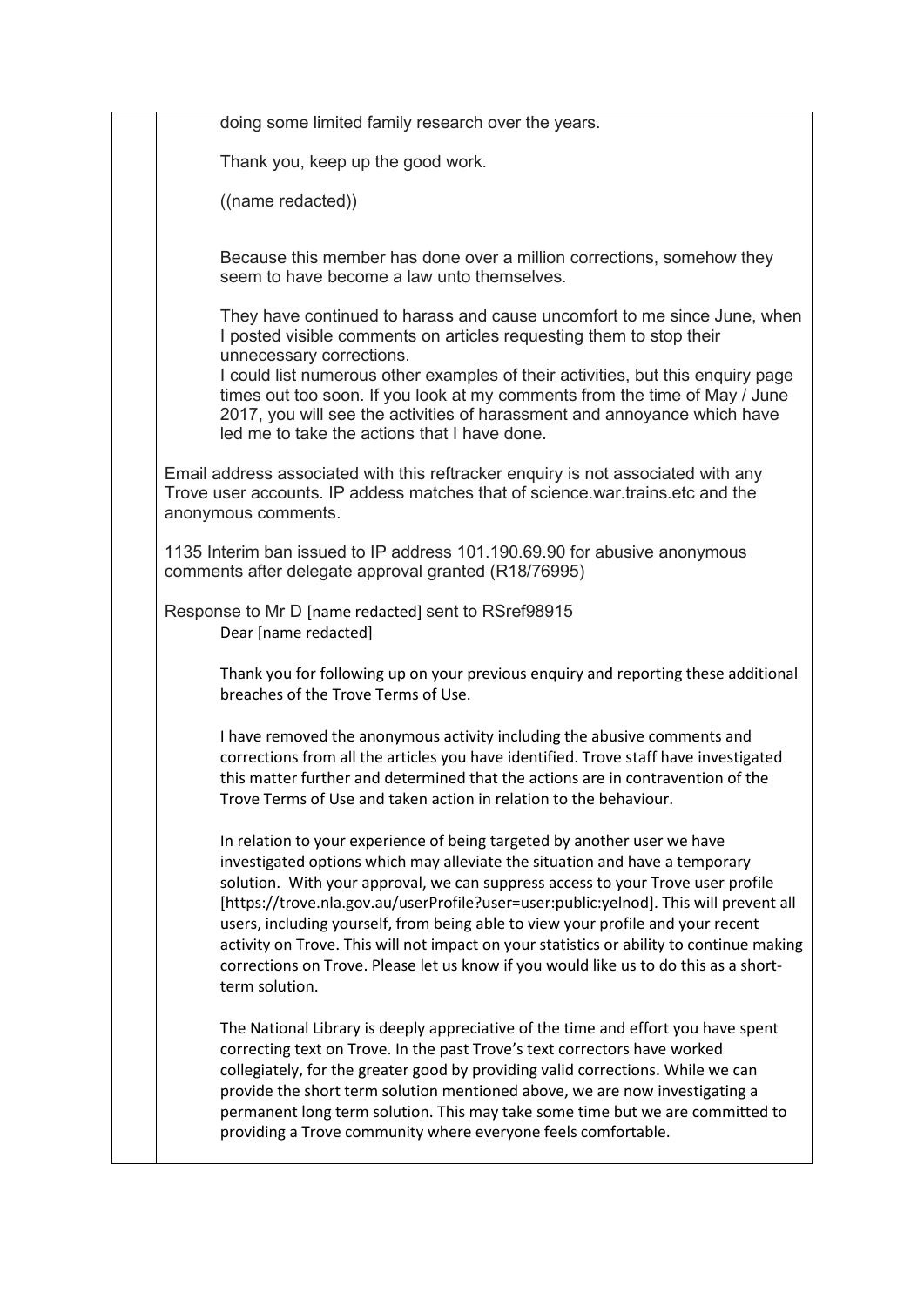|                 | If you encounter any further malicious, abusive or upsetting posts please contact us<br>know immediately.                                                                                                                                                                                          |
|-----------------|----------------------------------------------------------------------------------------------------------------------------------------------------------------------------------------------------------------------------------------------------------------------------------------------------|
|                 | Kind Regards,<br>[staff name redacted]<br><b>Trove Support Team</b>                                                                                                                                                                                                                                |
|                 | Other enquiries RSref98914, RSref98896, RSref98664, RSref98874, RSref98873 closed as<br>duplicate to RSref98915                                                                                                                                                                                    |
|                 |                                                                                                                                                                                                                                                                                                    |
| 17/<br>8/1<br>8 | 0815 performed check for comments and edits targeting user Yelnod, none identified -<br>[staff name redacted]                                                                                                                                                                                      |
|                 | RSref98915 reopened by Mr [name redacted]                                                                                                                                                                                                                                                          |
|                 | Hi [staff name redacted],                                                                                                                                                                                                                                                                          |
|                 | Thanks for the follow-up.<br>Please suppress access to my user account as you describe, and let me know<br>when this is done so that I can resume normal editing.                                                                                                                                  |
|                 | Regards [name redacted]                                                                                                                                                                                                                                                                            |
|                 | 0830 discussed AD's [name redacted] request for suppression with [staff name<br>redacted] – will contact IT and request suppression for 2 weeks, initially, to be<br>reassessed at that stage.                                                                                                     |
|                 | Also discussed RSref98910. As no user name has been provided and the email address<br>is not associated with any account we are unable to take any action. [staff name<br>redacted] to draft a response to indicate that we need the account details to investigate<br>and take action as required |
|                 | 0840 service desk ticket 2018081510000049 reopened to request suppression of the<br>Yelnod user page for 2 weeks (until 31 August 2018) where we will then reassess the<br>situation.                                                                                                              |
|                 | 1138 [staff name redacted] suggested three alternative countermeasures. To be<br>discussed on Monday with [staff name redacted], [staff name redacted], and [staff name<br>redacted].                                                                                                              |
|                 | 1345 spoke to [staff name redacted] about service desk ticket 2018081510000049. User<br>profile will be blocked for 2 weeks and then reassessed. User profile blocked at 1430                                                                                                                      |
|                 | Response to RSref98915 sent at 1435                                                                                                                                                                                                                                                                |
|                 | Dear A [name redacted],                                                                                                                                                                                                                                                                            |
|                 | Thank you for providing your permission to suppress your user page.                                                                                                                                                                                                                                |
|                 | We have now done so and are monitoring the situation.                                                                                                                                                                                                                                              |
|                 | If you encounter any further malicious, abusive or upsetting posts please contact us<br>immediately.                                                                                                                                                                                               |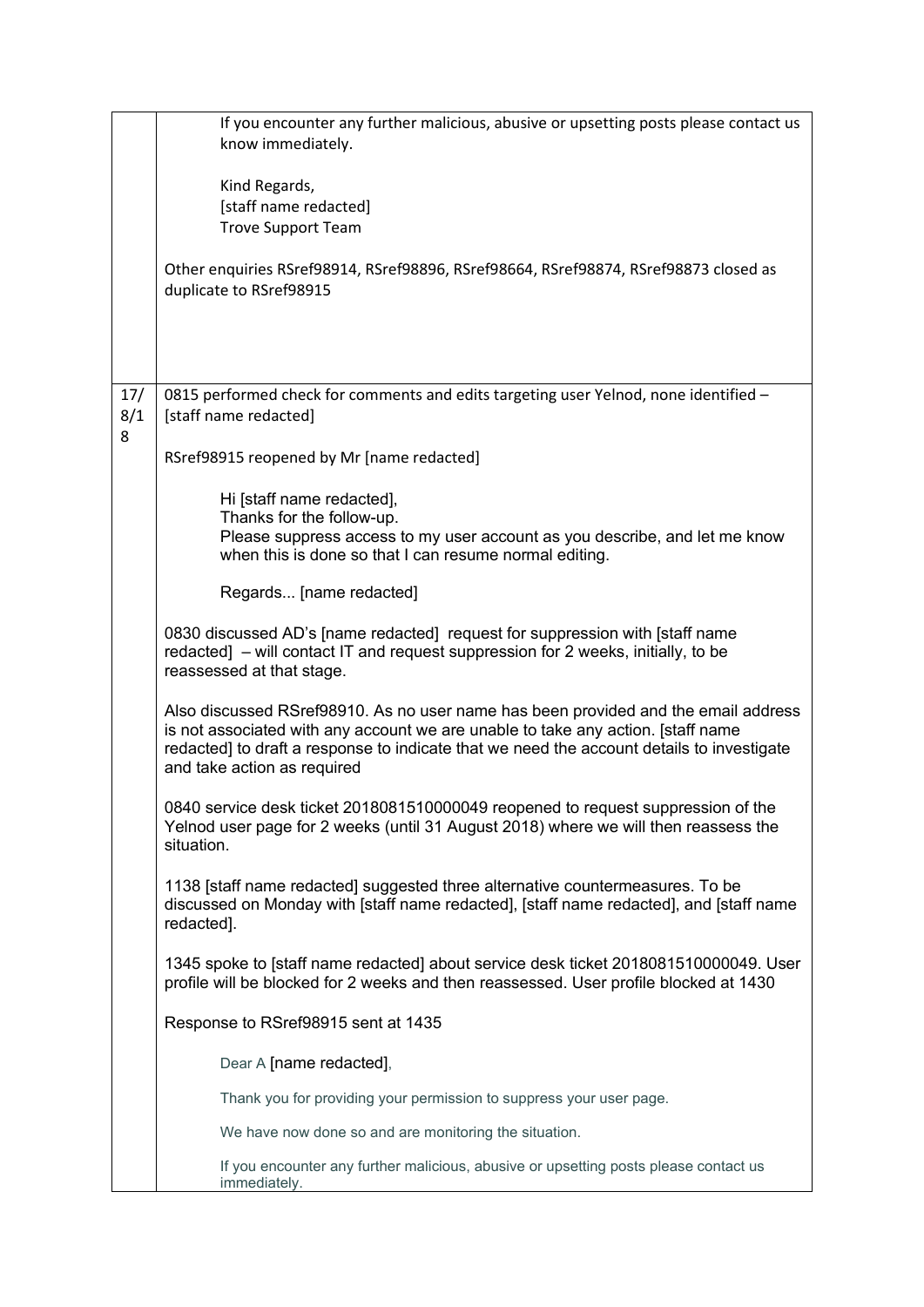|            | Kind Regards,<br>[staff name redacted]<br><b>Trove Support Team</b>                                                                                                                                                                                                                                                                                                                                                                                                                                                                                                                                                                  |
|------------|--------------------------------------------------------------------------------------------------------------------------------------------------------------------------------------------------------------------------------------------------------------------------------------------------------------------------------------------------------------------------------------------------------------------------------------------------------------------------------------------------------------------------------------------------------------------------------------------------------------------------------------|
|            | Response to RSref98910 approved by [staff name redacted] and sent at 1450                                                                                                                                                                                                                                                                                                                                                                                                                                                                                                                                                            |
|            | Dear [name redacted],                                                                                                                                                                                                                                                                                                                                                                                                                                                                                                                                                                                                                |
|            | Thank you for your correspondence of 15 August 2018 regarding the actions carried out<br>on the Trove text correcting service by another Trove user.                                                                                                                                                                                                                                                                                                                                                                                                                                                                                 |
|            | Unfortunately I was unable to identify any account registered with the email address you<br>have provided. If you are able to provide the email address you registered with, or your<br>Trove user name, we can investigate the activity of the user and take action if required.                                                                                                                                                                                                                                                                                                                                                    |
|            | We appreciate the feedback you have provided on Trove. Please contact us again if you<br>have any further questions about Trove.                                                                                                                                                                                                                                                                                                                                                                                                                                                                                                     |
|            | Kind Regards,<br>[staff name redacted]<br><b>Trove Support Team</b>                                                                                                                                                                                                                                                                                                                                                                                                                                                                                                                                                                  |
|            | 1650 RSref98915 reopened by Mr D [name redacted]                                                                                                                                                                                                                                                                                                                                                                                                                                                                                                                                                                                     |
|            | Thanks [staff name redacted],                                                                                                                                                                                                                                                                                                                                                                                                                                                                                                                                                                                                        |
|            | FYI - when I logon, I can still see my profile (which, I believe you indicated would<br>not be the case.) - which is OK.<br>I can't see it if I am not logged on, though.                                                                                                                                                                                                                                                                                                                                                                                                                                                            |
|            | Cheers [name redacted]                                                                                                                                                                                                                                                                                                                                                                                                                                                                                                                                                                                                               |
|            |                                                                                                                                                                                                                                                                                                                                                                                                                                                                                                                                                                                                                                      |
| 18/<br>8/1 | 0840 RSref98964 opened - anonymous complain against user Yelnod. No name or contact<br>details provided                                                                                                                                                                                                                                                                                                                                                                                                                                                                                                                              |
| 8          | Funny how you lay down the law to some users, and yet yelnod sits on here all day and<br>night making corrections in the same way as other users were cautioned about doing to<br>their corrected articlesand gets away with it.                                                                                                                                                                                                                                                                                                                                                                                                     |
|            | Trove double standards!<br>-annoyed Trove User                                                                                                                                                                                                                                                                                                                                                                                                                                                                                                                                                                                       |
|            | 1832 RSref98968 opened - anonymous complaint against user Yelnod. No name or contact<br>details provided                                                                                                                                                                                                                                                                                                                                                                                                                                                                                                                             |
|            | Good to see Yelnod still sitting on the site, selectively targeting certain usernames to<br>delete them from the last corrector.<br>If one person gets banned from doing this, other should be banned, or at least warned<br>(again).<br>Disappointed to see bias in a Government organisation; stopping one person and<br>discriminating against others.<br>Perhaps a formal complaint may be in order. Please remember that there has already<br>been complaints about Yelnod put in before all this latest stuff occurred, which would not<br>have happened if they had also desisted in re-correcting articles.<br>-unhappy user |
|            |                                                                                                                                                                                                                                                                                                                                                                                                                                                                                                                                                                                                                                      |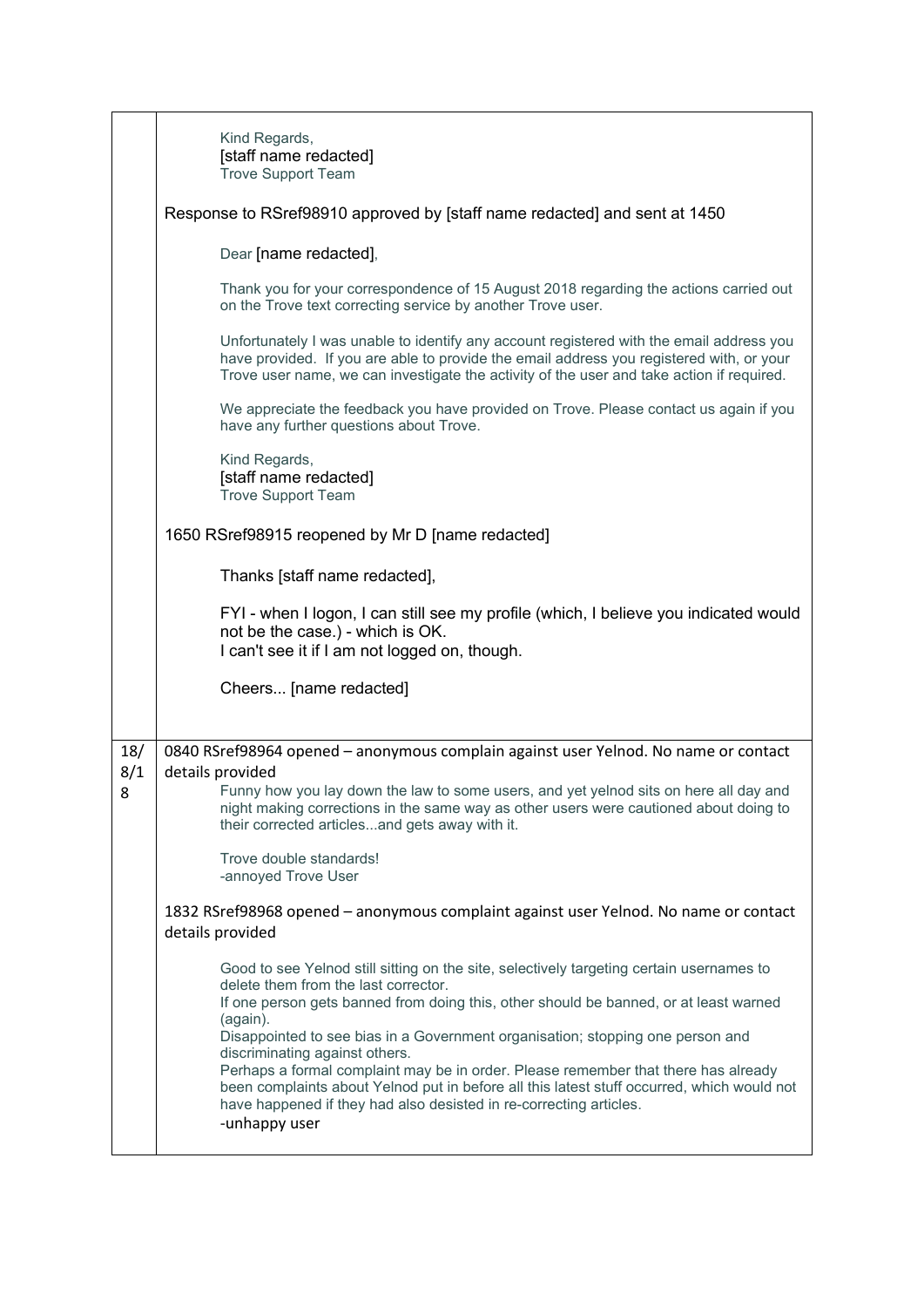| 20/ |                                                                                                                                                                                         | 0756 RSref98978 opened - Anonymous complaint against user Yelnod. No name or contact                                                                                                     |
|-----|-----------------------------------------------------------------------------------------------------------------------------------------------------------------------------------------|------------------------------------------------------------------------------------------------------------------------------------------------------------------------------------------|
| 8/1 | details provided                                                                                                                                                                        |                                                                                                                                                                                          |
| 8   | It's Monday morning, and yet again user Yelnod is again targeting specific user names<br>and correcting a few lines to make that users' name disappear as the most recent<br>corrector. |                                                                                                                                                                                          |
|     | banned from doing it.                                                                                                                                                                   | Funny how this activity is tolerated for this particular user name, but others have been                                                                                                 |
|     | Does Dr Marie-Louise Ayres approve of this selective discrimination?<br>-Mr $X$                                                                                                         |                                                                                                                                                                                          |
|     | minor changes. User Yelnod corrected some of these back.<br>1000- checked details on RSref98978, 98964, 98968. Differing IP addresses, but matching<br>version of windows and firefox.  | 0920 [staff name redacted] checked comments and corrections. No unsuitable comments left.<br>Several anonymous changes made to articles corrected by user Yelnod, white space or similar |
|     | <b>RSref98964</b><br>Your name                                                                                                                                                          | <b>Annoyed Trove User</b>                                                                                                                                                                |
|     | How would you like us to contact you                                                                                                                                                    | Email                                                                                                                                                                                    |
|     | <b>Email address</b><br>٠                                                                                                                                                               | enquiries@trove.nla.gov.au                                                                                                                                                               |
|     | Phone number (Including area code)<br>٠                                                                                                                                                 | 000                                                                                                                                                                                      |
|     | Post code<br>п                                                                                                                                                                          | 2600                                                                                                                                                                                     |
|     | Country<br>٠                                                                                                                                                                            | Australia                                                                                                                                                                                |
|     | <b>Client location</b><br>٠                                                                                                                                                             | <b>Trove</b>                                                                                                                                                                             |
|     | <b>Client language</b><br>٠<br><b>Browser Name</b><br>٠                                                                                                                                 | English<br>firefox                                                                                                                                                                       |
|     | <b>Browser version</b><br>٠                                                                                                                                                             | 52.0                                                                                                                                                                                     |
|     | <b>Library URL</b><br>$\blacksquare$                                                                                                                                                    | WinNT                                                                                                                                                                                    |
|     | <b>IP Address</b><br>$\blacksquare$                                                                                                                                                     | 178.17.170.194                                                                                                                                                                           |
|     | <b>Browser user agent</b><br>٠                                                                                                                                                          | Mozilla/5.0 (Windows NT 6.1; rv:52.0) Gecko/20100101 Firefox/52.0                                                                                                                        |
|     | <b>URL</b> of referring page                                                                                                                                                            | http://help.nla.gov.au/trove/trove-support/send-message-trove                                                                                                                            |
|     | <b>Device Type</b>                                                                                                                                                                      | Desktop                                                                                                                                                                                  |
|     | Locale                                                                                                                                                                                  | English(UnitedStates) (1033)                                                                                                                                                             |
|     |                                                                                                                                                                                         |                                                                                                                                                                                          |
|     | <b>RSref98968</b>                                                                                                                                                                       |                                                                                                                                                                                          |
|     | <b>Client data</b><br>ß                                                                                                                                                                 | [Client's 2 total questions ] [Client options ]                                                                                                                                          |
|     | Your name<br>п                                                                                                                                                                          | <b>Unhappy User</b>                                                                                                                                                                      |
|     | How would you like us to contact you<br>$\blacksquare$                                                                                                                                  | Email                                                                                                                                                                                    |
|     | <b>Email address</b><br>n<br>Post code<br>n                                                                                                                                             | enquiry@trove.nla.gov.au<br>2601                                                                                                                                                         |
|     | Country                                                                                                                                                                                 | Australia                                                                                                                                                                                |
|     | <b>Client location</b>                                                                                                                                                                  | <b>Trove</b>                                                                                                                                                                             |
|     | <b>Client language</b>                                                                                                                                                                  | English                                                                                                                                                                                  |
|     | <b>Browser Name</b><br>$\blacksquare$                                                                                                                                                   | firefox                                                                                                                                                                                  |
|     | <b>Browser version</b><br>■                                                                                                                                                             | 52.0                                                                                                                                                                                     |
|     | <b>Library URL</b><br>٠                                                                                                                                                                 | WinNT                                                                                                                                                                                    |
|     | <b>IP Address</b><br>п<br><b>Browser user agent</b>                                                                                                                                     | 185.220.101.34                                                                                                                                                                           |
|     | ٠<br>URL of referring page                                                                                                                                                              | Mozilla/5.0 (Windows NT 6.1; rv:52.0) Gecko/20100101 Firefox/52.0<br>http://help.nla.gov.au/trove/trove-support/send-message-trove                                                       |
|     | <b>Device Type</b>                                                                                                                                                                      | Desktop                                                                                                                                                                                  |
|     | Locale                                                                                                                                                                                  | English(UnitedStates) (1033)                                                                                                                                                             |
|     |                                                                                                                                                                                         |                                                                                                                                                                                          |
|     | <b>RSref98978</b>                                                                                                                                                                       |                                                                                                                                                                                          |
|     | <b>Client data</b>                                                                                                                                                                      | [Client's 2 total questions ] [Client options ]                                                                                                                                          |
|     | Your name<br>п                                                                                                                                                                          | Mr X                                                                                                                                                                                     |
|     | How would you like us to contact you<br>п                                                                                                                                               | Email                                                                                                                                                                                    |
|     | <b>Email address</b>                                                                                                                                                                    | enquiry@trove.nla.gov.au                                                                                                                                                                 |
|     | Post code                                                                                                                                                                               | 2601                                                                                                                                                                                     |
|     | Country                                                                                                                                                                                 | Australia                                                                                                                                                                                |
|     | Client loca <sub>tion</sub>                                                                                                                                                             | <b>Trove</b>                                                                                                                                                                             |
|     | <b>Client language</b><br><b>Browser Name</b>                                                                                                                                           | English<br>firefox                                                                                                                                                                       |
|     | <b>Browser version</b>                                                                                                                                                                  | 52.0                                                                                                                                                                                     |
|     | <b>Library URL</b>                                                                                                                                                                      | WinNT                                                                                                                                                                                    |
|     | <b>IP Address</b>                                                                                                                                                                       | 195.176.3.19                                                                                                                                                                             |
|     | <b>Browser user agent</b>                                                                                                                                                               | Mozilla/5.0 (Windows NT 6.1; rv:52.0) Gecko/20100101 Firefox/52.0                                                                                                                        |
|     | URL of referring page                                                                                                                                                                   | http://help.nla.gov.au/trove/trove-support/send-message-trove                                                                                                                            |
|     | <b>Device Type</b>                                                                                                                                                                      | Desktop                                                                                                                                                                                  |
|     | Locale                                                                                                                                                                                  | English(UnitedStates) (1033)                                                                                                                                                             |
|     |                                                                                                                                                                                         |                                                                                                                                                                                          |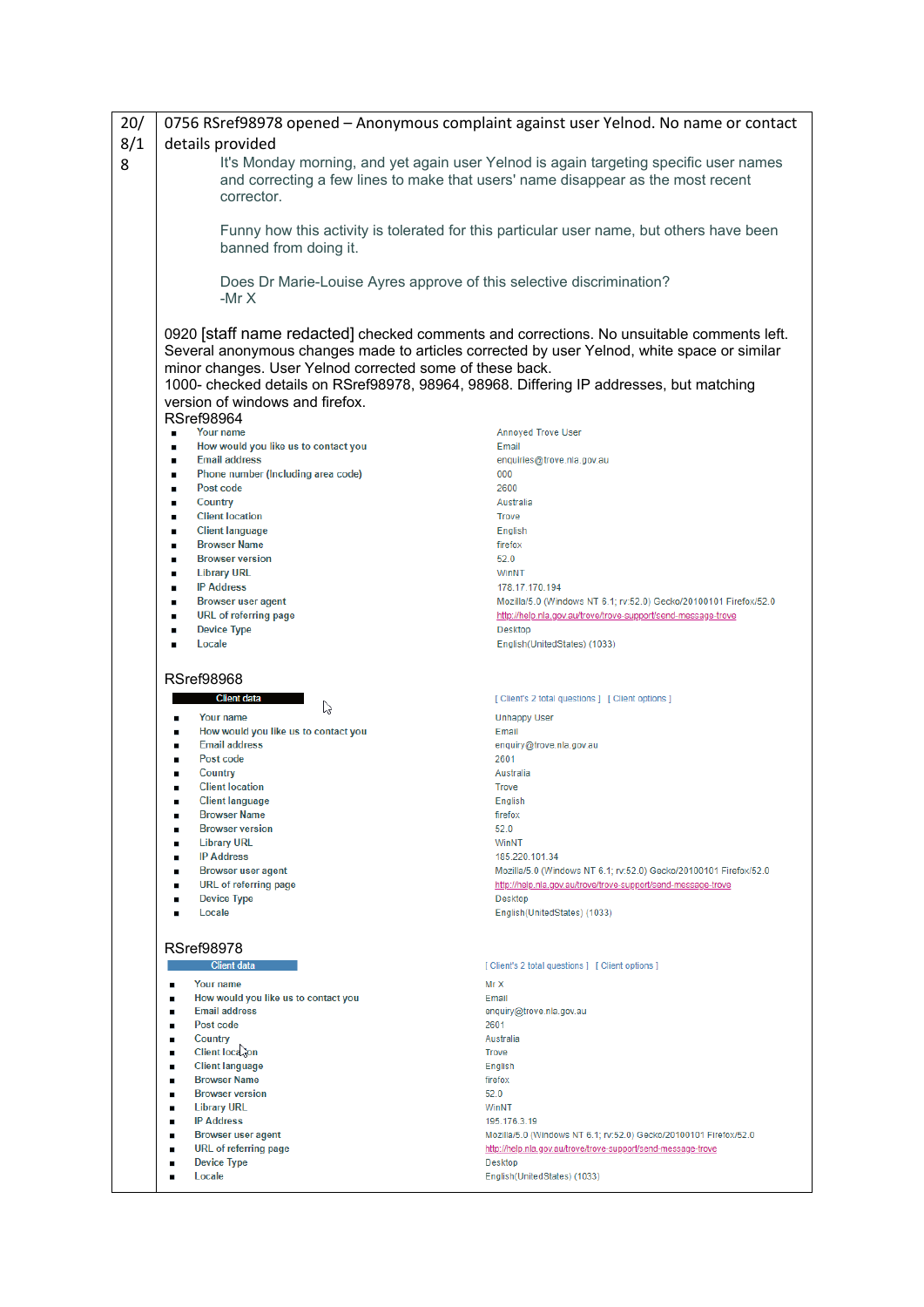| RSrefs 98978, 98964, and 98968<br>Good morning,                                                                                      | 0930 RSref98979 opened – request for contact details for DG. Matching system information to                                                                                                                                                                                                        |  |
|--------------------------------------------------------------------------------------------------------------------------------------|----------------------------------------------------------------------------------------------------------------------------------------------------------------------------------------------------------------------------------------------------------------------------------------------------|--|
|                                                                                                                                      | I was wondering if you could confirm for me the address to which I should send an email<br>to the Director of the National Library.                                                                                                                                                                |  |
| Is the best one still Ischemedding@nla.gov.au?                                                                                       |                                                                                                                                                                                                                                                                                                    |  |
| Thanking you in advance.                                                                                                             |                                                                                                                                                                                                                                                                                                    |  |
| [name redacted]                                                                                                                      |                                                                                                                                                                                                                                                                                                    |  |
| <b>Client data</b>                                                                                                                   | [Client's 1 total questions ] [Client options ]                                                                                                                                                                                                                                                    |  |
| <b>Your name</b><br>$\blacksquare$                                                                                                   | Lance                                                                                                                                                                                                                                                                                              |  |
| How would you like us to contact you<br>$\blacksquare$<br><b>Email address</b>                                                       | Email                                                                                                                                                                                                                                                                                              |  |
| $\blacksquare$<br>Post code<br>$\blacksquare$                                                                                        | lance.boyle@hotmail.com<br>0000                                                                                                                                                                                                                                                                    |  |
| Country<br>$\blacksquare$                                                                                                            | <b>United Kingdom</b>                                                                                                                                                                                                                                                                              |  |
| <b>Client location</b><br>$\blacksquare$                                                                                             | <b>Trove</b>                                                                                                                                                                                                                                                                                       |  |
| <b>Client language</b><br>$\blacksquare$                                                                                             | English                                                                                                                                                                                                                                                                                            |  |
| <b>Browser Name</b><br>$\blacksquare$                                                                                                | firefox                                                                                                                                                                                                                                                                                            |  |
| <b>Browser version</b><br>$\blacksquare$                                                                                             | 52.0                                                                                                                                                                                                                                                                                               |  |
| <b>Library URL</b><br>٠                                                                                                              | WinNT                                                                                                                                                                                                                                                                                              |  |
| <b>IP Address</b><br>٠                                                                                                               | 51.15.43.205                                                                                                                                                                                                                                                                                       |  |
| <b>Browser user agent</b><br>٠<br>URL of referring page<br>$\blacksquare$                                                            | Mozilla/5.0 (Windows NT 6.1; rv:52.0) Gecko/20100101 Firefox/52.0<br>http://help.nla.gov.au/trove/trove-support/send-message-trove                                                                                                                                                                 |  |
| <b>Device Type</b><br>$\blacksquare$                                                                                                 | <b>Desktop</b>                                                                                                                                                                                                                                                                                     |  |
| Locale<br>$\blacksquare$                                                                                                             | English(UnitedStates) (1033)                                                                                                                                                                                                                                                                       |  |
| be actioned later as a standard enquiry.<br>1205 requested confirmation from IT that behaviour identified in RSref98915 is expected. |                                                                                                                                                                                                                                                                                                    |  |
| 1215 response provided by IT to servicedesk ticket 20180515100000049<br>I blocked requests that search for userid user:public:yelnod |                                                                                                                                                                                                                                                                                                    |  |
| https://trove.nla.gov.au/userProfile?user=user:public:yelnod                                                                         |                                                                                                                                                                                                                                                                                                    |  |
| When the user looks at their own profile they see a different link                                                                   |                                                                                                                                                                                                                                                                                                    |  |
|                                                                                                                                      |                                                                                                                                                                                                                                                                                                    |  |
| https://trove.nla.gov.au/userProfile                                                                                                 |                                                                                                                                                                                                                                                                                                    |  |
| what they can see. We don't need to block that.                                                                                      | When they're logged in and looking at https://trove.nla.gov.au/userProfile nobody else can see                                                                                                                                                                                                     |  |
| the path                                                                                                                             |                                                                                                                                                                                                                                                                                                    |  |
| https://trove.nla.gov.au/userProfile?user=public:yelnod                                                                              |                                                                                                                                                                                                                                                                                                    |  |
| called radioactive.                                                                                                                  | still works, but isn't linked to anywhere in Trove. I've been using that to try to identify the bad<br>text corrector. The bad text corrector is using Tor, and is also text correcting on an account                                                                                              |  |
| find yelnod appear in the recent corrections page.                                                                                   | The bad text corrector is spamming the recent corrections page to try to find Yelnod, but can't<br>find them that often, as it's very hit and miss. I also slowed down page loads of that page to<br>once every 30 seconds per IP address so as to make it harder for them to sit there and try to |  |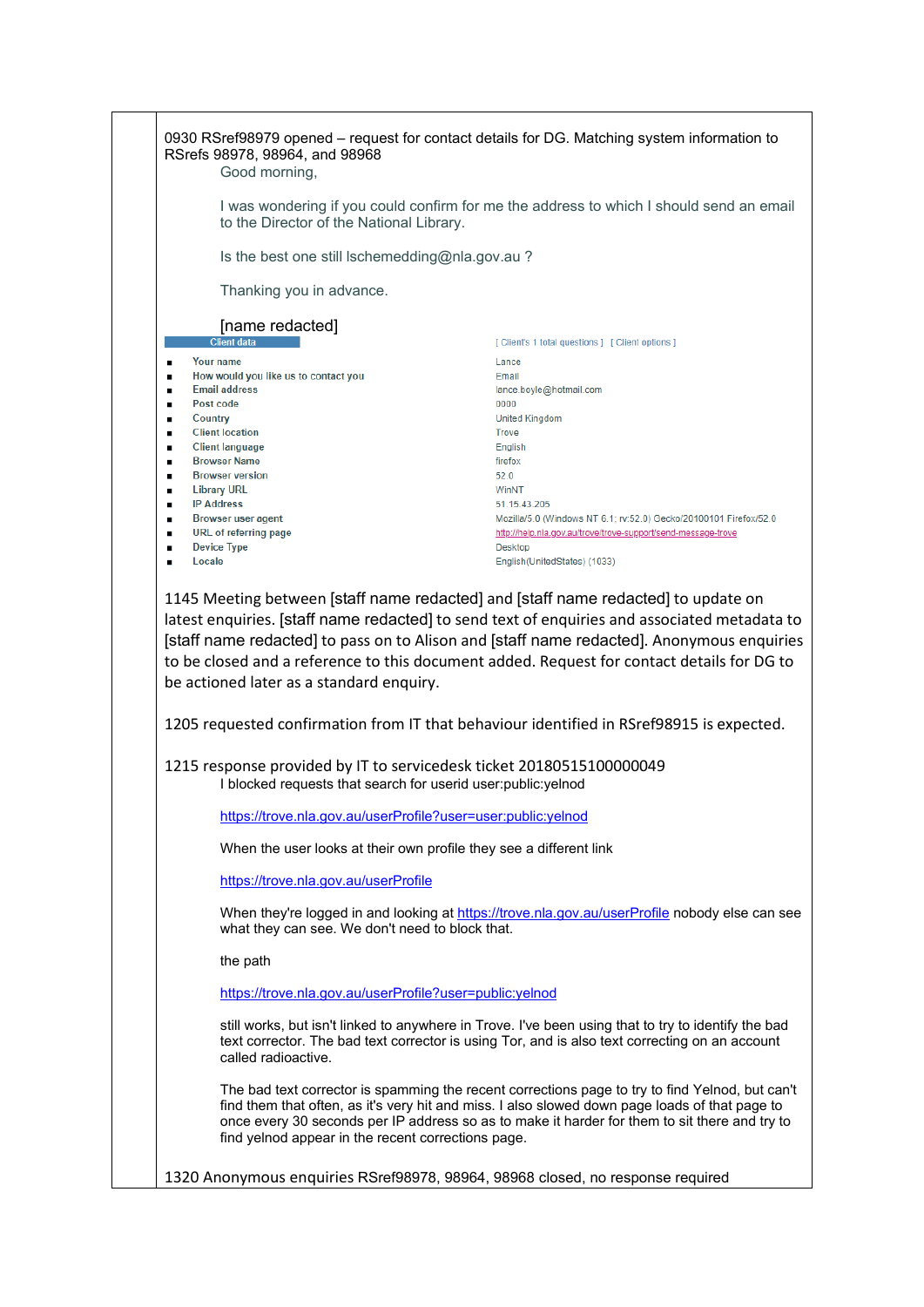|                 | 1400 advice received from [staff name redacted] to provide the online feedback form to<br>RSref98979 and to circulate the compliments complaints and other user feedback procedure.                                                                                                                                                        |
|-----------------|--------------------------------------------------------------------------------------------------------------------------------------------------------------------------------------------------------------------------------------------------------------------------------------------------------------------------------------------|
|                 | 1645 RSref98915 closed.                                                                                                                                                                                                                                                                                                                    |
| 21/<br>8/1<br>8 | 0745 RSref98915 reopened<br>Thanks [staff name redacted],<br>I see our friend has started up another account this morning:<br>GJReid.B.Sc.M.Mgmt. (i.e. the old one with a "." instead of a "-" after the name.<br>I guess we can look forward to a whole new round of trolling from this latest<br>incarnation.<br>Cheers [name redacted] |
|                 | 0800 [staff name redacted] checked most recent activity on user profile Yelnod, no                                                                                                                                                                                                                                                         |
|                 | harassing comments or edits to his most recent corrections identified.                                                                                                                                                                                                                                                                     |
|                 | 0815 [staff name redacted] and [staff name redacted] discussed RSref98979 and<br>RSref98915. RSref98915 and the reopening of a GJReid account has been<br>forwarded to [staff name redacted] for advice on whether we need to apply the three<br>strikes rule. RSref98979 will have a response sent with the link to the feedback form.    |
|                 | 0950 [staff name redacted] asked by [staff name redacted] to check IP address for<br>new GJReid account: 101.190.72.100                                                                                                                                                                                                                    |
|                 | 1100 [staff name redacted] contacted IT to check if IP and system details for user<br>GJReid.B.Sc.M.Mgmt. match other anonymous behaviour. Response at 1135: not a<br>TOR exit node, and a different browser to the anonymous posts.                                                                                                       |
|                 | 1210 [staff name redacted] advised by [staff name redacted] to monitor the user profile<br>GJReid.B.Sc.M.Mgmt. for behaviour, with a decision to be made accordingly.                                                                                                                                                                      |
|                 | 1415 response to RSref98915 sent                                                                                                                                                                                                                                                                                                           |
| 22/<br>8/1<br>8 | 0940 morning checks of comments and corrections for user accounts yelnod,<br>science.war.trains.etc, and GJReid.B.Sc.M.Mgmt found nothing of concern - [staff name<br>redacted]                                                                                                                                                            |
|                 | 1645 RSref99065 opened, complaint against user Yelnod<br>Dear Trove,                                                                                                                                                                                                                                                                       |
|                 | My name is [name redacted] and I am writing on behalf of my father.                                                                                                                                                                                                                                                                        |
|                 | I am asking that you stop a Trove user from targeting this account with unwanted re-<br>corrections.                                                                                                                                                                                                                                       |
|                 | My father is not very well at the moment, as he suffers from an illness as well as [medical<br>information redacted]. I set up this Trove account in order to help him in his recovery; as<br>his previous account had been closed, I wanted to get him back to his old surrounds by<br>making him a new account.                          |
|                 | Unfortunately, the first day of this account being used, it is already being targeted by a<br>Trove user who has already caused previous issues for him. I know that there have been<br>other Trove users targeted by this person.                                                                                                         |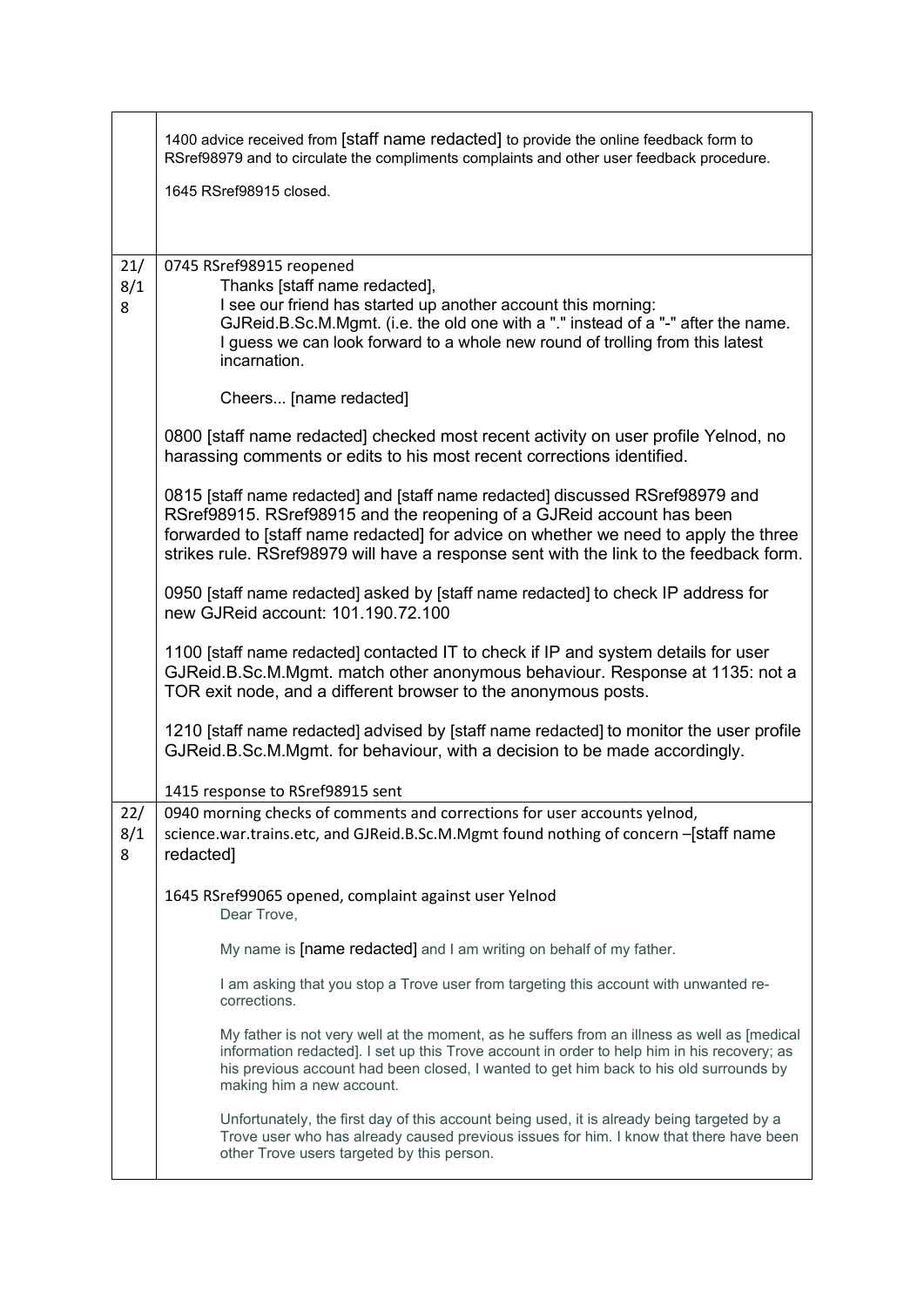|            | Please ask that user to stop their behaviour.                                                                                                                                                                                                                                                                                                                                                                                                                                                                                                                                                                                                                                       |  |  |
|------------|-------------------------------------------------------------------------------------------------------------------------------------------------------------------------------------------------------------------------------------------------------------------------------------------------------------------------------------------------------------------------------------------------------------------------------------------------------------------------------------------------------------------------------------------------------------------------------------------------------------------------------------------------------------------------------------|--|--|
|            | Thank you,                                                                                                                                                                                                                                                                                                                                                                                                                                                                                                                                                                                                                                                                          |  |  |
|            | [name redacted]                                                                                                                                                                                                                                                                                                                                                                                                                                                                                                                                                                                                                                                                     |  |  |
|            |                                                                                                                                                                                                                                                                                                                                                                                                                                                                                                                                                                                                                                                                                     |  |  |
|            |                                                                                                                                                                                                                                                                                                                                                                                                                                                                                                                                                                                                                                                                                     |  |  |
| 23/<br>1/1 | 0800 morning checks of comments, corrections and forums for users identified nothing of<br>concern-[staff name redacted]                                                                                                                                                                                                                                                                                                                                                                                                                                                                                                                                                            |  |  |
| 8          | 1005 discussion RSref99065 with [staff name redacted] and [staff name redacted]. Enquiry<br>forwarded to [staff name redacted] to draft a response. Corrections by yelnod are all<br>proper corrections in line with guidelines.                                                                                                                                                                                                                                                                                                                                                                                                                                                    |  |  |
|            | 1725 - advice from [staff name redacted] to draft response<br>1. Thank you for your correspondence et etc.                                                                                                                                                                                                                                                                                                                                                                                                                                                                                                                                                                          |  |  |
|            | 2. After a monitoring and warning process your father was banned for contravening<br>the Terms of Use. If these contraventions continue the ban will be extended to all<br>use of Trove where the same patterns occur we want everyone on Trove to be<br>comfortable.                                                                                                                                                                                                                                                                                                                                                                                                               |  |  |
|            | 3. Trove text correction is a collective activity and other users will always have the                                                                                                                                                                                                                                                                                                                                                                                                                                                                                                                                                                                              |  |  |
|            | opportunity to make valid text corrections.<br>4. All Trove users much comply with the terms of use (this goes to the point about his                                                                                                                                                                                                                                                                                                                                                                                                                                                                                                                                               |  |  |
|            | father being targeted)                                                                                                                                                                                                                                                                                                                                                                                                                                                                                                                                                                                                                                                              |  |  |
|            | 5. Include the number for Lifeline                                                                                                                                                                                                                                                                                                                                                                                                                                                                                                                                                                                                                                                  |  |  |
|            |                                                                                                                                                                                                                                                                                                                                                                                                                                                                                                                                                                                                                                                                                     |  |  |
| 24/<br>8/1 | 0800 Morning checks. No new RefTracker enquiries. Nothing of concern identified in<br>corrections or comments. -[staff name redacted]                                                                                                                                                                                                                                                                                                                                                                                                                                                                                                                                               |  |  |
| 8          | 1130 RSref99099 opened                                                                                                                                                                                                                                                                                                                                                                                                                                                                                                                                                                                                                                                              |  |  |
|            | Still user Yelnod continues to target new articles being corrected under this new                                                                                                                                                                                                                                                                                                                                                                                                                                                                                                                                                                                                   |  |  |
|            | username.                                                                                                                                                                                                                                                                                                                                                                                                                                                                                                                                                                                                                                                                           |  |  |
|            | Please take action!                                                                                                                                                                                                                                                                                                                                                                                                                                                                                                                                                                                                                                                                 |  |  |
|            | Your name<br>Zach Reid<br>How would you like us to contact you<br>Email<br><b>Email address</b><br>zreeeeeeid6@outlook.com<br>Post code<br>2148<br>Country<br>Australia<br><b>Client location</b><br>Trove<br><b>Client language</b><br>English<br><b>Browser Name</b><br>chrome<br><b>Browser version</b><br>68.0.3440<br><b>Library URL</b><br>WinNT<br><b>IP Address</b><br>101.190.72.100<br><b>Browser</b> user agent<br>Mozilla/5.0 (Windows NT 10.0; Win64; x64) AppleWebKit/537.36 (KHTML, like Gecko) Chrome/68.0.3440.106 Safari/537.36<br>URL of referring page<br>http://help.nla.gov.au/trove/trove-support/send-message-trove<br><b>Device Type</b><br><b>Desktop</b> |  |  |
|            | English(British) (2057)<br>Locale<br>[name redacted]                                                                                                                                                                                                                                                                                                                                                                                                                                                                                                                                                                                                                                |  |  |
| 25/        | 1420 RSref99104 opened. Screenshots of Yelnod edits attached. All undertaken several days                                                                                                                                                                                                                                                                                                                                                                                                                                                                                                                                                                                           |  |  |
| 8/1        | after initial edits by GJRedi.B.Sc.M.Mgmt. All are actual corrections                                                                                                                                                                                                                                                                                                                                                                                                                                                                                                                                                                                                               |  |  |
| 8          | Please tell user Yelnod to refrain from correcting articles which my username is in the                                                                                                                                                                                                                                                                                                                                                                                                                                                                                                                                                                                             |  |  |
|            | process of re-correcting.                                                                                                                                                                                                                                                                                                                                                                                                                                                                                                                                                                                                                                                           |  |  |
|            | This users actions in recent days are making me feel intimidated and harassed.<br>I have requested their actions to cease with comments in Trove, yet they persist.                                                                                                                                                                                                                                                                                                                                                                                                                                                                                                                 |  |  |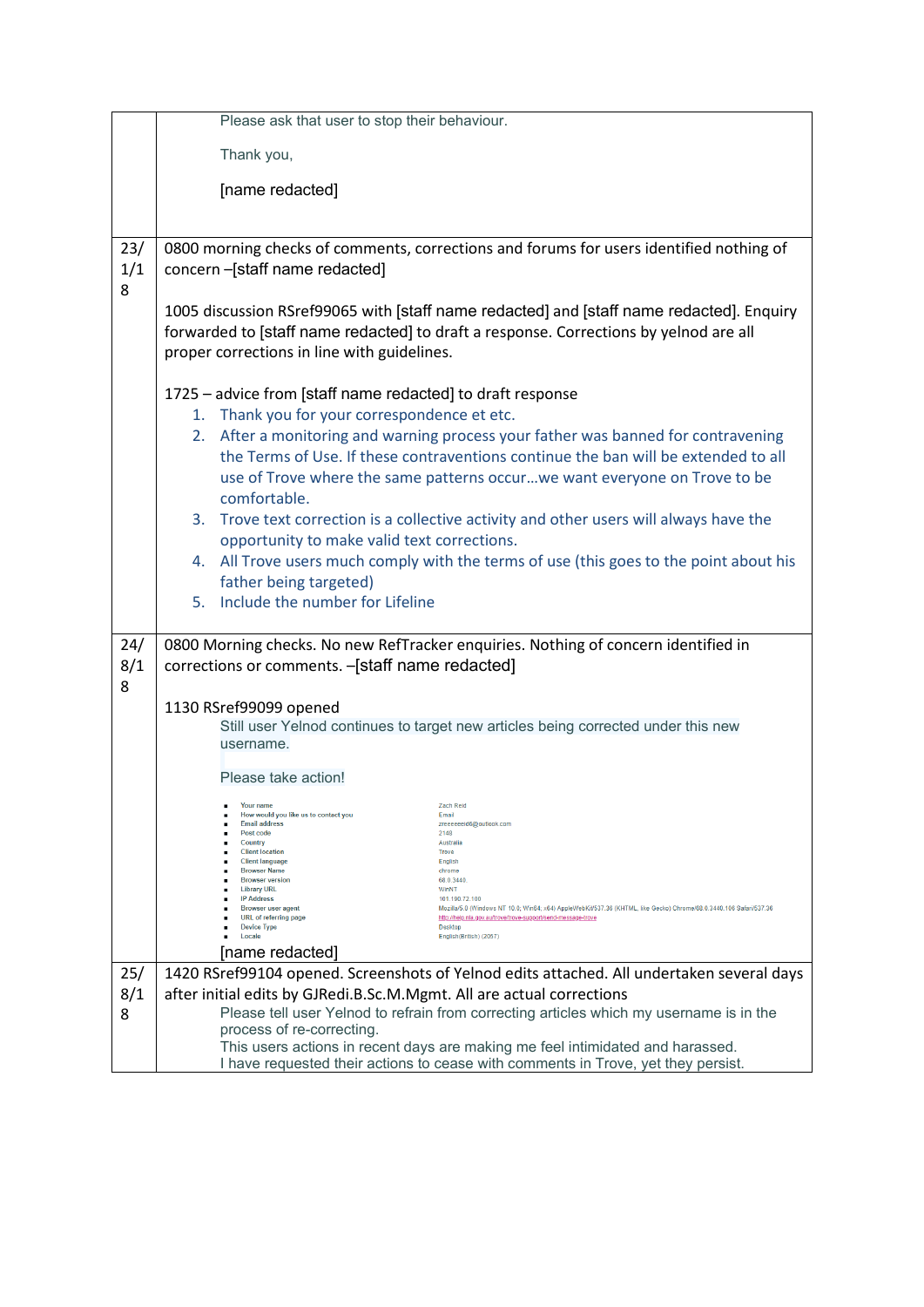|     | Your name<br>How would you like us to contact you         | <b>Zachary Reid</b><br>Email                                                                                                                                                                                                                                                         |
|-----|-----------------------------------------------------------|--------------------------------------------------------------------------------------------------------------------------------------------------------------------------------------------------------------------------------------------------------------------------------------|
|     | <b>Email address</b><br>Post code                         | zreeeeeeid6@outlook.com<br>2148                                                                                                                                                                                                                                                      |
|     | Country<br><b>Client location</b>                         | Australia<br><b>Trove</b>                                                                                                                                                                                                                                                            |
|     | <b>Client language</b><br><b>Browser Name</b>             | English<br>chrome                                                                                                                                                                                                                                                                    |
|     | <b>Browser version</b><br><b>Library URL</b>              | 68.0.3440<br>WinNT                                                                                                                                                                                                                                                                   |
|     | <b>IP Address</b><br><b>Browser</b> user agent            | 101.190.72.100<br>Mozilla/5.0 (Windows NT 10.0; Win64; x64) AppleWebKit/537.36 (KHTML, like Gecko) Chrome/68.0.3440.106 Safari/537.36                                                                                                                                                |
|     | <b>URL</b> of referring page                              | http://help.nla.gov.au/trove/trove-support/send-message-trove<br><b>Desktop</b>                                                                                                                                                                                                      |
|     | <b>Device Type</b><br>Locale                              | English(British) (2057)                                                                                                                                                                                                                                                              |
| 26/ |                                                           | RSref99109 opened. Screenshots of Yelnod edits attached. All undertaken 4-6 days after                                                                                                                                                                                               |
| 8/1 |                                                           | GJReid.B.Sc.M.Mgmt. edited the article. One correction is borderline irrelevant, but is still a                                                                                                                                                                                      |
| 8   | correction.                                               |                                                                                                                                                                                                                                                                                      |
|     | Dear Trove,                                               |                                                                                                                                                                                                                                                                                      |
|     |                                                           |                                                                                                                                                                                                                                                                                      |
|     |                                                           | Attached are another 3 screenshots of user Yelnod interfering with my text corrections.                                                                                                                                                                                              |
|     | request the activity to stop, they still persist.         | Despite repeated requests in the comments sections of articles and a PM to them to                                                                                                                                                                                                   |
|     | Can you please tell them to STOP!                         |                                                                                                                                                                                                                                                                                      |
|     | This harassment is enough!                                |                                                                                                                                                                                                                                                                                      |
|     | Your name<br>How would you like us to contact you         | <b>Zachary Reid</b><br>Email                                                                                                                                                                                                                                                         |
|     | <b>Email address</b><br>Post code                         | zreeeeeeid6@outlook.com                                                                                                                                                                                                                                                              |
|     | Country                                                   | 2148<br>Australia                                                                                                                                                                                                                                                                    |
|     | <b>Client location</b><br><b>Client language</b>          | <b>Trove</b><br>English                                                                                                                                                                                                                                                              |
|     | <b>Browser Name</b><br><b>Browser version</b>             | chrome<br>68.0.3440                                                                                                                                                                                                                                                                  |
|     | <b>Library URL</b><br><b>IP Address</b>                   | WinNT<br>101.190.72.100                                                                                                                                                                                                                                                              |
|     | <b>Browser user agent</b><br><b>URL</b> of referring page | Mozilla/5.0 (Windows NT 10.0; Win64; x64) AppleWebKit/537.36 (KHTML, like Gecko) Chrome/68.0.3440.106 Safari/537.36<br>http://help.nla.gov.au/trove/trove-support/send-message-trove                                                                                                 |
|     | <b>Device Type</b><br>Locale                              | <b>Desktop</b><br>English(British) (2057)                                                                                                                                                                                                                                            |
| 27/ |                                                           | Response to RSref99065 sent with [staff name redacted] and [staff name redacted]'s                                                                                                                                                                                                   |
|     |                                                           |                                                                                                                                                                                                                                                                                      |
| 8/1 | approval                                                  |                                                                                                                                                                                                                                                                                      |
| 8   | Dear [name redacted],                                     |                                                                                                                                                                                                                                                                                      |
|     |                                                           | Thank you for your correspondence regarding your father and his work on Trove.                                                                                                                                                                                                       |
|     |                                                           | After a monitoring and warning process your father was banned for contravening the<br>Trove Terms of Use. If contraventions continue the ban will be extended to all users of<br>Trove where the same pattern of behaviour occurs. Trove is a community in which we                  |
|     |                                                           | want everyone to feel comfortable and that their contributions are valued.                                                                                                                                                                                                           |
|     |                                                           | Trove text correction is a collective process and other users will always have the<br>opportunity to make valid text corrections in line with the text correction guidelines.<br>[http://help.nla.gov.au/trove/digitised-newspapers/text-correction-guidelines]                      |
|     |                                                           |                                                                                                                                                                                                                                                                                      |
|     | All users of Trove must comply with the Trove Terms of    | Use[https://trove.nla.gov.au/general/termsofuse]. When a complaint is registered in                                                                                                                                                                                                  |
|     |                                                           | relation to an account we will investigate the activity and take action if required.                                                                                                                                                                                                 |
|     | https://www.lifeline.org.au/                              | Text correcting is a great therapy and I would like you to know that your father's efforts<br>are appreciated. If you or your father need to talk to someone about his wellbeing the<br>number for Lifeline is 13 11 14, they also have useful information on their website at:      |
|     | Kind Regards,                                             |                                                                                                                                                                                                                                                                                      |
|     | <b>Trove Management</b><br><b>Trove Support Team</b>      |                                                                                                                                                                                                                                                                                      |
|     |                                                           |                                                                                                                                                                                                                                                                                      |
|     |                                                           | 0915 discussed RSref99099, 99104 and 99109 with [staff name redacted]. Draft a response<br>stating corrections are in line with correction guidelines so will not be taking any action at<br>this stage. Will however continue to monitor the situation for the next few days. Draft |
|     | cancelled after later comments found.                     |                                                                                                                                                                                                                                                                                      |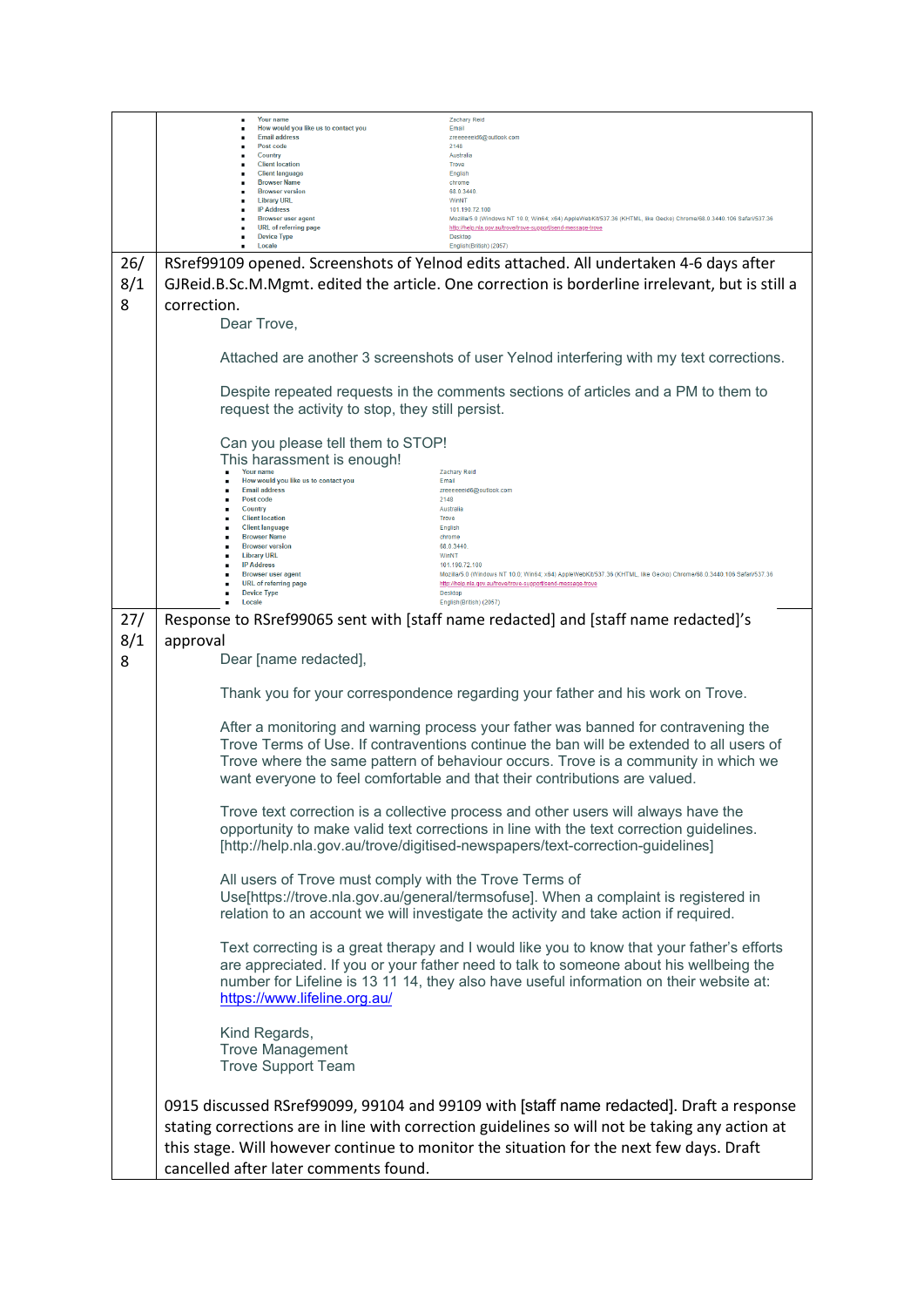0945 Morning checks of comments and corrections identified several comments by [name redacted] asking yelnod to stop correcting articles he is correcting.

| By                  | About                                                                                                                                                                                                                                                                                                                   | Comment                                                                                                                                                                                                         |
|---------------------|-------------------------------------------------------------------------------------------------------------------------------------------------------------------------------------------------------------------------------------------------------------------------------------------------------------------------|-----------------------------------------------------------------------------------------------------------------------------------------------------------------------------------------------------------------|
| GJReid B.Sc.M.Mamt. | Article: Break of Railway Guage on the Queensland Border. (Article), Darling Downs Gazette (Qld.: 1881 - 1922), Saturday 13 March 1886 [Issue No.5.899]<br>page 3                                                                                                                                                       | Dear previous corrector, As per previous requests, please do not interfere with<br>articles of which I am correcting. 7th request. Screenshot of your activity<br>forward to Trove for investigation.           |
| GJReid B.Sc.M.Mamt. | Article: FEDERATION. The Convention. The Railway Guage Question. Work of the Committees. Dispute Between the Larger and Smaller States. [BY<br>TELEGRAPH.] ADELAIDE, April 7. (Article), Toowoomba Chronicle and Darling Downs General Advertiser (Qld.: 1875 - 1902), Saturday 10 April 1897 [Issue<br>No.5510] page 3 | Dear previous corrector, As per previous requests, please do not interfere with<br>articles of which I am in the process of correcting. 6th request. Screenshot<br>taken and forwarded to Trove                 |
| GJReld B.Sc.M.Mamt. | Article: NARROW-GAUGE RAILWAYS. (Article), The Tasmanian (Launceston, Tas.: 1881 - 1895), Saturday 4 May 1895 [Issue No.18] page 48                                                                                                                                                                                     | Dear previous corrector, Please do not interfere with articles of which I am in<br>the process of correcting. 5th request. A screenshot has been taken of your<br>activity and forwarded to Trove. 5th request. |
| GJReid B.Sc.M.Mamt. | Article: NARROW GUAGE RAILWAYS. (Article), Rockhampton Bulletin and Central Queensland Advertiser (Qld.: 1861 - 1871), Tuesday 24 January 1871<br>[Issue No.1327] page 2                                                                                                                                                | I don't understand the need for the insertion of an article link of another article I<br>have corrected into the body of text by another user.                                                                  |
| GJReid B.Sc M.Mamt. | Article: THE LAST OF "THE BREAKER." (Article). Mudgee Guardian and North-Western Representative (NSW: 1890 - 1954). Thursday 3 April 1902 Ilssue<br>No.1020] page 14                                                                                                                                                    | Breaker Morant                                                                                                                                                                                                  |
| GJReid B.Sc.M.Mamt. | Article: NO RADICAL CHANGES THE SENATE WARNING TO NEW GOVERNMENT HIGHER TARIFFS IMPORTED GOODS UNIFORM RAILWAY GUAGE<br>WORK URGED TO ABSOR(?) THE UNEMPLOYED CANBERRA, Thursday, (Article), The Daily Express (Wagga Wagga, NSW: 1919 - 1930), Friday 22<br>November 1929 [Issue No.14,030] page 1                     | Dear previous corrector. Please desist in correcting articles which I am in the<br>process of re-correcting. 4th request. Details of your behaviorr have been<br>submitted to Trove for investigation.          |
| GJReid B Sc M Mamt  | Article: UNIFORM RAILWAY GUAGE A GREAT UNDERTAKING COMMENCEMENT AT KYOGLE. MR. THEODORE'S SPEECH. DEVELOPMENT OF THE<br>NORTH A VAST PROJECT OUTLINED. Brisbane, Jan. 18. (Article), Kalgoorlie Miner (WA: 1895 - 1950), Tuesday 20 January 1925 [Issue No. 7885] page 4                                                | As per previous requests, please do not interfere with articles I am correcting.<br>3rd request. Notification sent to Trove.                                                                                    |
| GJReid B.Sc.M.Mamt. | Article: THE RAILWAY GAUGE QUESTION. (Article). Benalla Standard (Vic.: 1901 - 1925). Tuesday 24 October 1911 [Issue No.3636] page 2                                                                                                                                                                                    | As previously requested, please do not touch articles which I am in the process<br>of correcting. A note has been forwarded to Trove.                                                                           |
| GJReid B Sc M Mamt. | Article: SIR REDVERS BULLER. (Article), The Riverine Herald (Echuca, Vic.: Moama, NSW: 1869 - 1954; 1998 - 1999), Thursday 7 November 1901 [Issue                                                                                                                                                                       | erecting two statutes, should read erecting two STATUES.                                                                                                                                                        |

[staff name redacted] and [staff name redacted] contacted for advice.

1105 – Advise received from [staff name redacted] in line with new policy, GJReid.B.Sc.M.Mgmt. Account is to be banned. [staff name redacted] is drafting a response. [staff name redacted] to draft a response to user Yelnod advising that further action has been taken, but also warning that is he continues his behaviour following accounts and editing he may risk receiving an official warning.

1050 RSref99115 opened. Screencaps attached. All undertaken days after GJReid.B.Sc.M.Mgmt. edited the article.

What else am I supposed to do?

I start correcting a new article.

Then user Yelnod comes along and interferes with the correcting.

I request them to stop.

And they keep on doing the same thing.

Please assist in helping me from being made uncomfortable, bullied and harassed by this Trove member.

Regards,

[name redacted]

1155 Approval via [staff name redacted] to not send warning message through the Trove Forum and ban account GJReid.B.Sc.M.Mgmt. (R18/78975). Anonymous users with TOR will also be unable to post comments (R18/78973). Servicedesk ticket logged to ban account GJReid.B.Sc.M.Mgmt (2018082710000133)

1605 service desk ticket 2018082710000133 closed. Account GJReid.B.Sc.M.Mgmt. banned 28/ 8/1 8 0820 morning checks identified no problematic posts or comments. User account GJReid.B.Sc.M.Mgmt was still active at 1900 we assume the account was still logged in. Service ticket 2018082710000133 reopened and requested to end the session cookie.

1055 request to ban associated accounts to GJReid.B.Sc.M.Mgmt passed to [staff name redacted] for approval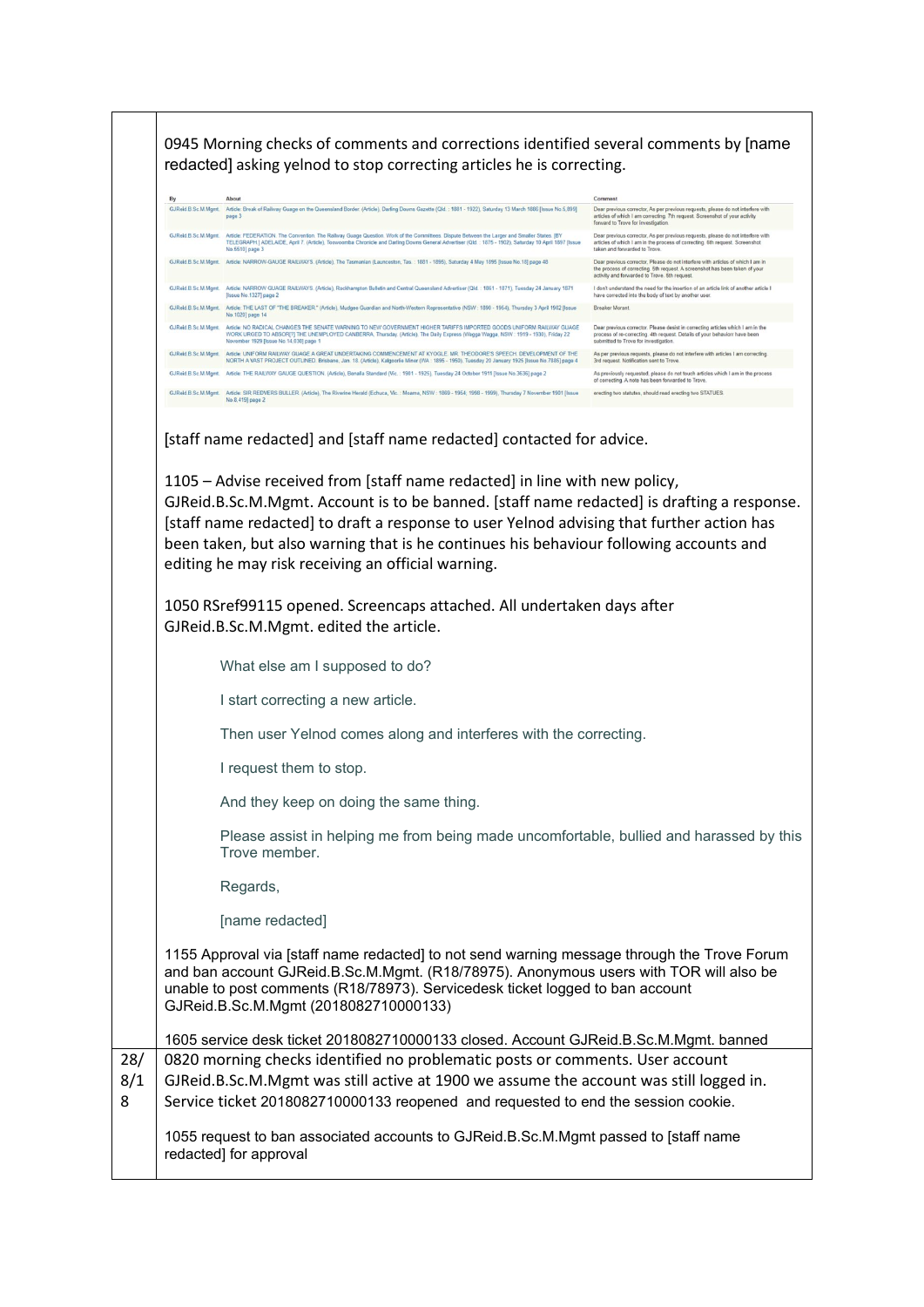| 1110 RSref98915 reopened to update Mr D [name redacted]<br>Dear [name redacted],                                                                                                                                                                                                                                                                                                                                                                                                                                                                                                                                                                                                                                                                              |
|---------------------------------------------------------------------------------------------------------------------------------------------------------------------------------------------------------------------------------------------------------------------------------------------------------------------------------------------------------------------------------------------------------------------------------------------------------------------------------------------------------------------------------------------------------------------------------------------------------------------------------------------------------------------------------------------------------------------------------------------------------------|
| I'm getting in touch to apprise you of the progress of the situation we have been<br>managing with you for the past two weeks. Thank you for the regular updates and<br>information you have provided us, they've been used to help make some crucial<br>decisions. We are now actively taking measures to prevent any anonymous text<br>corrections that exhibit this nuisance behaviour. We're also taking action to immediately<br>ban any subsequent user accounts that try to regain access after its been revoked.                                                                                                                                                                                                                                      |
| I ask that you now steer clear of any articles that have been previously edited by this<br>user, or any username that could possibly be the same person. This will allow us to<br>monitor and appropriately deal with the situation as it happens. We expect to continue to<br>apply intense scrutiny for at least the next month, so your assistance in leaving these<br>articles without further corrections would be appreciated as it helps us track patterns of<br>behaviour.                                                                                                                                                                                                                                                                            |
| I know your text correction contribution would definitely be appreciated elsewhere. For<br>example, VicFix is a campaign run by the State Library of Victoria, Pitchln! is run by the<br>State Library of Queensland and To Be Continued is a research project running out of the<br>Australian National University. They're all looking for more volunteer Text Correctors to<br>help them reach their goals.                                                                                                                                                                                                                                                                                                                                                |
| If you do continue to correct articles previously corrected by these users it could be<br>construed as harassment, and you run the risk of being issued a warning.                                                                                                                                                                                                                                                                                                                                                                                                                                                                                                                                                                                            |
| We deeply appreciate the time and effort you put in to correcting text on Trove. Please<br>contact us again if you have any further questions.                                                                                                                                                                                                                                                                                                                                                                                                                                                                                                                                                                                                                |
| Kind Regards,<br>[staff name redacted],<br><b>Trove Support Team</b>                                                                                                                                                                                                                                                                                                                                                                                                                                                                                                                                                                                                                                                                                          |
| 1100 IT identified another account associated with same IP as GJReid.B.Sc.M.Mgmt:<br>NLAcomplaintinvestigation                                                                                                                                                                                                                                                                                                                                                                                                                                                                                                                                                                                                                                                |
| 1205 response received to RSref98915                                                                                                                                                                                                                                                                                                                                                                                                                                                                                                                                                                                                                                                                                                                          |
| Hi [staff name redacted],                                                                                                                                                                                                                                                                                                                                                                                                                                                                                                                                                                                                                                                                                                                                     |
| Thanks for the update.<br>I would point out that it is almost impossible for me to make any updates without<br>being trolled by this unpleasant individual, for at least two reasons:<br>1) If you look at the articles that I have "Tagged" in the course of my editing, you<br>will see that GJReid has comprehensively trashed almost the entire body of work<br>(at least the ones that were small enough to escape the attention of The<br>WorldsGreatestTroveCorrector - who was allowed to run amok for some months<br>before being finally closed down).<br>2) Anything that I correct is almost immediately trashed by him in any event.<br>And yet apparently I am the one who runs the risk of being construed to be the<br>"harasser." Go figure. |
| Since Trove seems to have difficulty in promptly identifying and dealing with<br>people who display such grossly inappropriate trolling behaviour, I will do as you<br>suggest and retire from Trove.<br>Which is a shame, because it will hand a "win" to this unpleasant individual,<br>since (as far as I can tell) I am one of the very few to challenge his appalling<br>behaviour.                                                                                                                                                                                                                                                                                                                                                                      |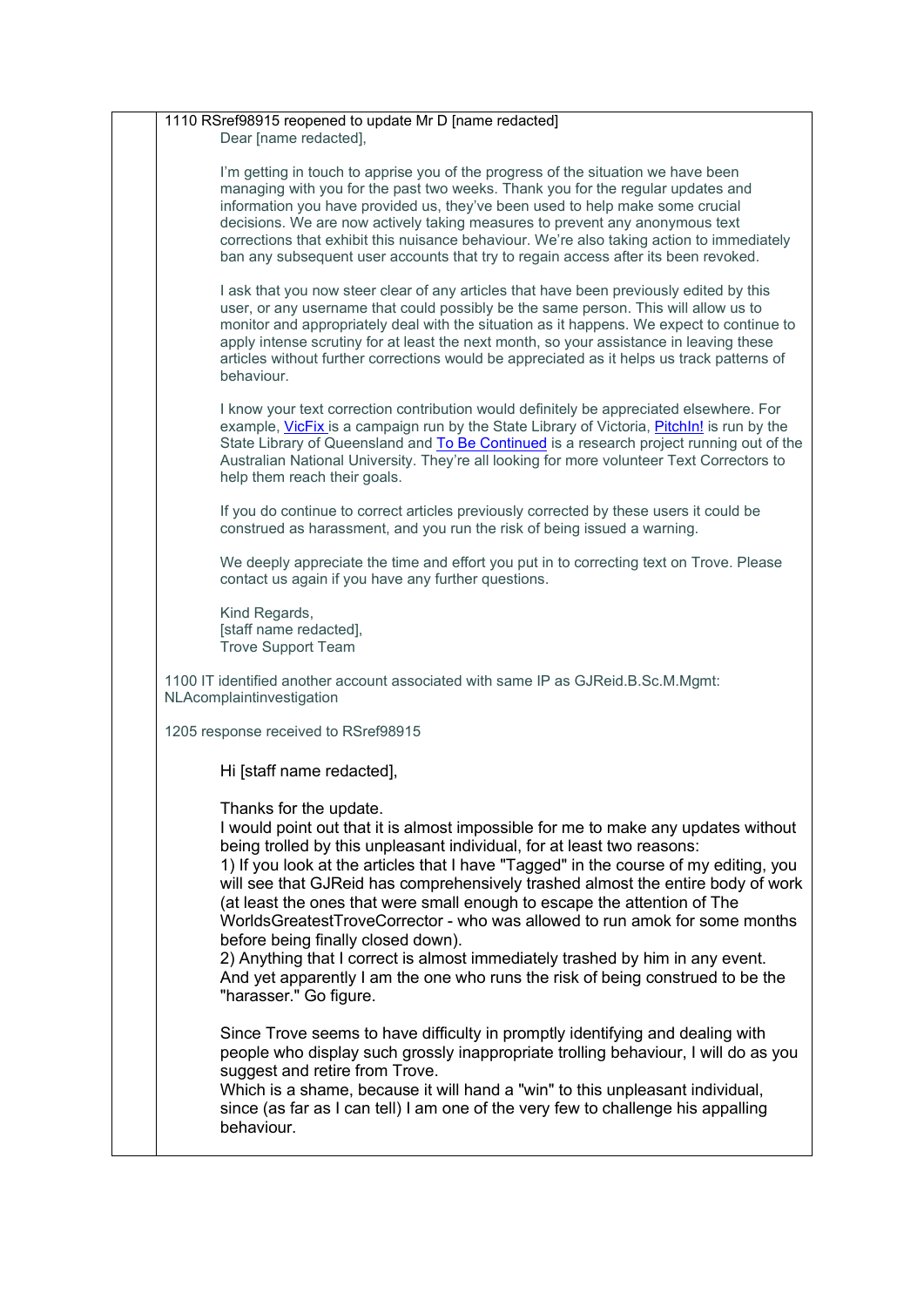|     | Regards [name redacted]                                                                                                                                                                                                                           |  |
|-----|---------------------------------------------------------------------------------------------------------------------------------------------------------------------------------------------------------------------------------------------------|--|
|     |                                                                                                                                                                                                                                                   |  |
|     |                                                                                                                                                                                                                                                   |  |
|     |                                                                                                                                                                                                                                                   |  |
|     | 1250 associated accounts banned                                                                                                                                                                                                                   |  |
|     |                                                                                                                                                                                                                                                   |  |
|     | 1530 removal of spurious edits and comments by GJReid.B.Sc.M.Mgmt, and                                                                                                                                                                            |  |
|     | NLAcomplaintinvestigations                                                                                                                                                                                                                        |  |
| 29/ | 0820 morning checks identified no problematic comments or activity.                                                                                                                                                                               |  |
| 8/1 |                                                                                                                                                                                                                                                   |  |
| 8   | 1400 RSref98915 closed, no question or statement needing to be addressed. Copy                                                                                                                                                                    |  |
|     | forwarded to [staff name redacted] for reference.                                                                                                                                                                                                 |  |
|     |                                                                                                                                                                                                                                                   |  |
|     | 1410 [staff name redacted] contacted for approval to close or preferred response to                                                                                                                                                               |  |
|     | RSref99099, RSref99104, RSref99109, RSref99115                                                                                                                                                                                                    |  |
| 30/ |                                                                                                                                                                                                                                                   |  |
|     | 0815 morning checks identified no comments of concern                                                                                                                                                                                             |  |
| 8/1 |                                                                                                                                                                                                                                                   |  |
| 8   | RSref99188 submitted:                                                                                                                                                                                                                             |  |
|     | Now that username yelnod has disappeared, they have now re-appeared under username<br>Ivan.Idea and Knuckle.Head.                                                                                                                                 |  |
|     |                                                                                                                                                                                                                                                   |  |
|     | Doing similar things as previous.                                                                                                                                                                                                                 |  |
|     |                                                                                                                                                                                                                                                   |  |
|     | <b>Concerned Citizen</b>                                                                                                                                                                                                                          |  |
|     | Closed: No name or contact information provided. System details below                                                                                                                                                                             |  |
|     |                                                                                                                                                                                                                                                   |  |
|     | Your name<br><b>Concerned Citizen</b><br>How would you like us to contact you<br>No response required                                                                                                                                             |  |
|     | Post code<br>7000<br>Country<br>Australia                                                                                                                                                                                                         |  |
|     | <b>Client location</b><br><b>Trove</b><br><b>Client language</b><br>English                                                                                                                                                                       |  |
|     | <b>Browser Name</b><br>chrome<br><b>Browser version</b><br>68.0.3440.                                                                                                                                                                             |  |
|     | <b>Library URL</b><br>WinNT<br><b>IP Address</b><br>101.190.92.113                                                                                                                                                                                |  |
|     | <b>Browser user agent</b><br>Mozilla/5.0 (Windows NT 10.0; Win64; x64) AppleWebKit/537.36 (KHTML, like Gecko) Chrome/68.0.3440.106 Safari/537.36<br><b>URL</b> of referring page<br>http://help.nla.gov.au/trove/trove-support/send-message-trove |  |
|     | <b>Device Type</b><br><b>Desktop</b><br>Locale<br>English(British) (2057)                                                                                                                                                                         |  |
|     |                                                                                                                                                                                                                                                   |  |
|     | Checked activity for accounts Ivan.Idea and Knuckle.Head                                                                                                                                                                                          |  |
|     |                                                                                                                                                                                                                                                   |  |
|     | Ivan.Idea: previously active in 2016, and again now. All corrections are to articles previously                                                                                                                                                   |  |
|     |                                                                                                                                                                                                                                                   |  |
|     | edited by science.war.trains.etc and GJReid.B.Sc.M.Mgmt. IP 14.200.9.184 (same use user<br>Yelnod)                                                                                                                                                |  |
|     |                                                                                                                                                                                                                                                   |  |
|     | Knuckle. Head user not active since 2016                                                                                                                                                                                                          |  |
|     | 0825 new GJReid account identified: GJReid.B.Sc-M.Mgmt. same IP address as 'concerned citizen'.                                                                                                                                                   |  |
|     | Correction activity identifiable is all in line with guidelines, and on articles where this account is the only                                                                                                                                   |  |
|     | corrector                                                                                                                                                                                                                                         |  |
|     | 1105 RSref99099, 99104, 99109, 99115 closed with approval from [staff name redacted]. No response                                                                                                                                                 |  |
|     | required.                                                                                                                                                                                                                                         |  |
| 3/9 | Morning checks identified no problematic comments or corrections. Although I note at                                                                                                                                                              |  |
| /18 | every correction viewable by Ivan.Idea has been of articles by GJReid.B.Sc.M.Mgmt (in                                                                                                                                                             |  |
|     | various guises) or science.war.trains.etc -[staff name redacted]                                                                                                                                                                                  |  |
| 4/9 | Morning checks identified no recent activity from GJReid or Ivan.Idea. no problems                                                                                                                                                                |  |
| /18 | identified. - [staff name redacted]                                                                                                                                                                                                               |  |
| 5/9 | Morning checks identified no recent activity from GJReid or Ivan.Idea. no problems                                                                                                                                                                |  |
| /18 | identified. - [staff name redacted]                                                                                                                                                                                                               |  |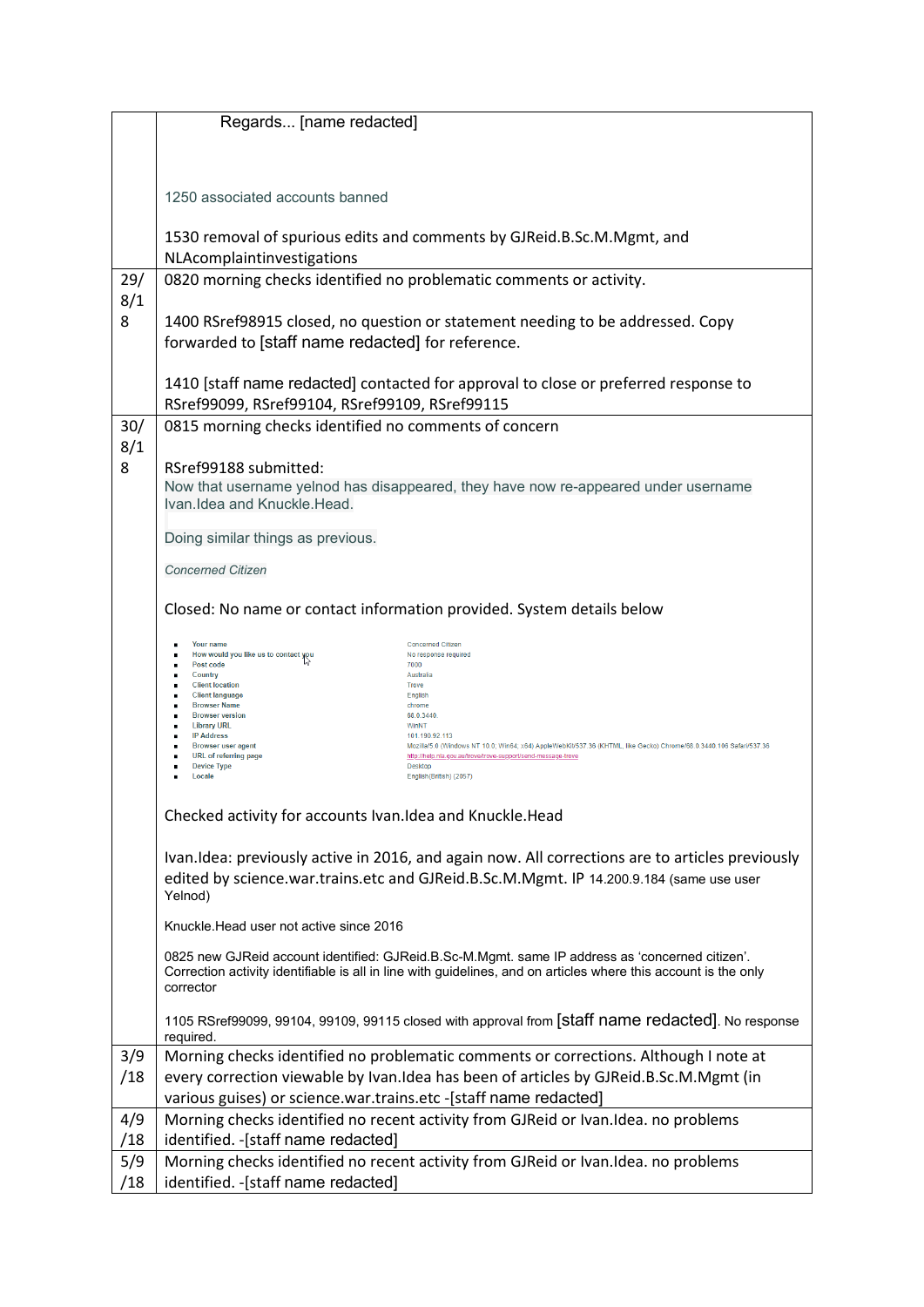| 6/9             | Morning checks identified no recent activity from GJReid or Ivan.Idea. no problems                                                                                                                                                                                                                                                                                                    |  |
|-----------------|---------------------------------------------------------------------------------------------------------------------------------------------------------------------------------------------------------------------------------------------------------------------------------------------------------------------------------------------------------------------------------------|--|
| /18             | identified. - [staff name redacted]                                                                                                                                                                                                                                                                                                                                                   |  |
|                 | 1034 - Rsref98915 reopened                                                                                                                                                                                                                                                                                                                                                            |  |
|                 | Hi [staff name redacted],<br>I suspect that this is the latest reincarnation of our friend.<br>https://trove.nla.gov.au/userProfile?user=user%3Apublic%3AArticleCorrected%2<br><b>3textcorrections</b>                                                                                                                                                                                |  |
|                 | Rgds [staff name redacted]                                                                                                                                                                                                                                                                                                                                                            |  |
|                 | Initial checks of account ArticleCorrected indicate similar pattern of minor corrections to<br>articles previously edited by a specific user. In this case Gato and MuseumOfPerth. IP<br>address: 45.248.78.46. Servicedesk ticket 2018090610000181 lodged asking for list of all<br>articles corrected by this account. Details forwarded to [staff name redacted] for<br>reference. |  |
|                 | 1410 - Rsref98915 additional comment by user                                                                                                                                                                                                                                                                                                                                          |  |
|                 | And so it all begins again:<br>https://trove.nla.gov.au/newspaper/article/88498602<br>put a spurious character in - take a spurious character out                                                                                                                                                                                                                                     |  |
|                 |                                                                                                                                                                                                                                                                                                                                                                                       |  |
| 10/<br>9/1<br>8 | Close daily monitoring of account activities has stopped. Investigation still ongoing into<br>RSref98915 and activities of ArticleCorrected. - [staff name redacted],                                                                                                                                                                                                                 |  |
|                 | Results of investigation submitted to [staff name redacted] and [staff name redacted],                                                                                                                                                                                                                                                                                                |  |
| 11/<br>9/1<br>8 | 0935 Approval received to ban account ArticleCorrected for breach to terms of use<br>(R18/81832)                                                                                                                                                                                                                                                                                      |  |
|                 | 1035 Servicedesk ticker 2018091110000081 logged requesting banning of account<br>ArticleCorrected.                                                                                                                                                                                                                                                                                    |  |
|                 | 1100 Servicedesk ticker 2018091110000081 closed after banning of account<br>ArticleCorrected.                                                                                                                                                                                                                                                                                         |  |
|                 | 1300 response sent to RSref98915 informing Mr D [name redacted], that action has been<br>taken.                                                                                                                                                                                                                                                                                       |  |
| 14/             | Morning checks indicated science.war.trains.etc is active again. Corrections assessed and                                                                                                                                                                                                                                                                                             |  |
| 9/1<br>8        | documented on [staff name redacted]'s advice. Multiple breaches to Terms of use<br>identified.                                                                                                                                                                                                                                                                                        |  |
| 23/             | RSref102027 lodged by Mr R [name redacted], at 1745 (see also R18/97522)                                                                                                                                                                                                                                                                                                              |  |
| 1/1             |                                                                                                                                                                                                                                                                                                                                                                                       |  |
| 9               | I am sick and tired of the behaviour of user yelnod again.                                                                                                                                                                                                                                                                                                                            |  |
|                 | Logging in on to Trove, and making nuisance corrections - inserting spaces where<br>not required and carrying on like a tool.                                                                                                                                                                                                                                                         |  |
|                 | eg: https://trove.nla.gov.au/newspaper/article/17813357/1092392                                                                                                                                                                                                                                                                                                                       |  |
|                 | just to get their name on top of the last corrected by list.                                                                                                                                                                                                                                                                                                                          |  |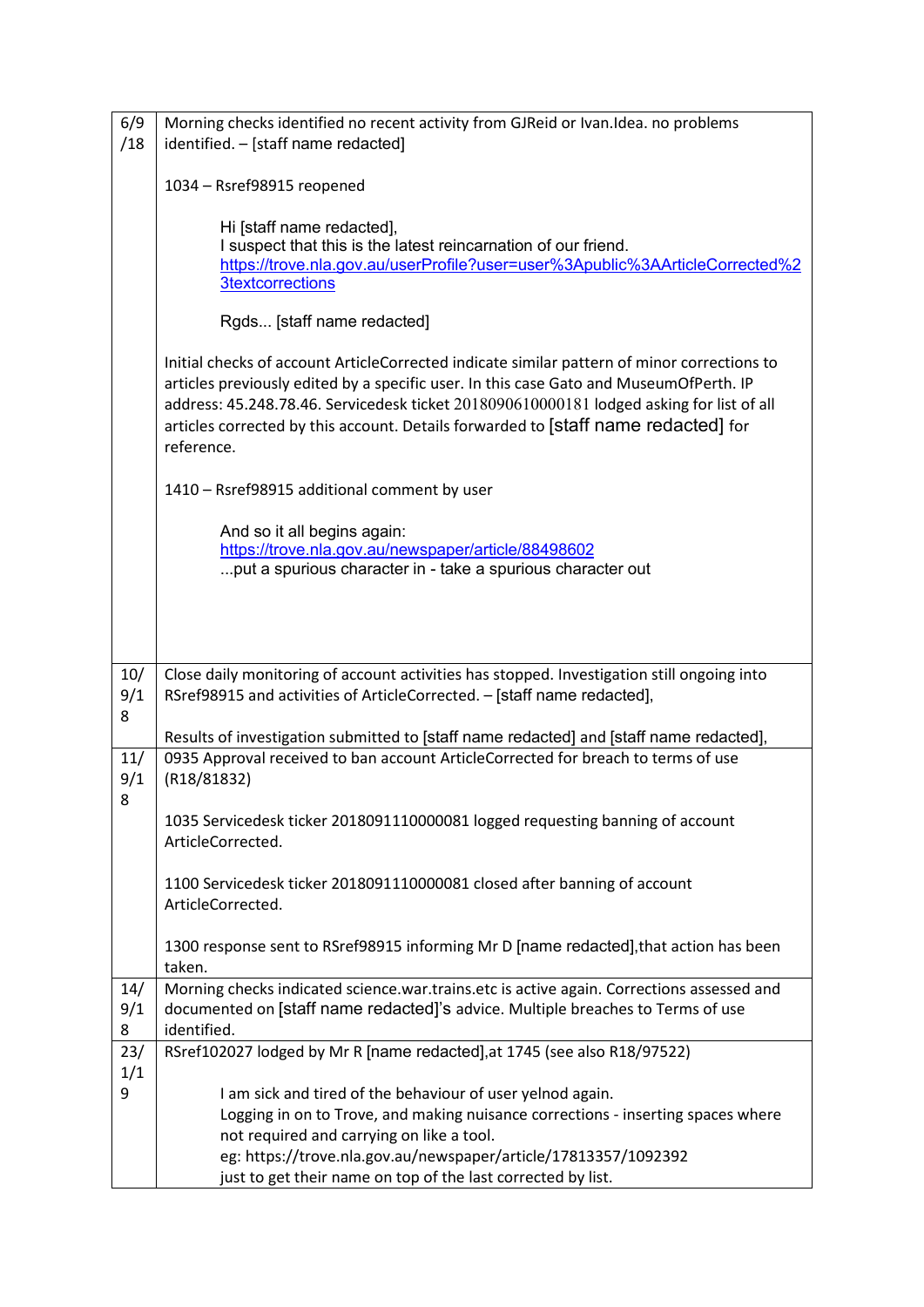|                 | Given that this user is the same person as Gato, just how many times does this idiot<br>have to be reported before they are banned from use of this site.<br>They target particular users, and given that I was banned under my previous user<br>names for lesser activities than what this fool is doing, I am almost at the point of<br>lodging a formal complaint with the Government Department whom the NLA<br>reports to. |
|-----------------|---------------------------------------------------------------------------------------------------------------------------------------------------------------------------------------------------------------------------------------------------------------------------------------------------------------------------------------------------------------------------------------------------------------------------------|
| 24/<br>1/1      | RSref102027 referred to [staff name redacted] for advice                                                                                                                                                                                                                                                                                                                                                                        |
| 9               | Advice from [staff name redacted] for RSref102027: investigate past 48 hours of activity by<br>Yelnod for any further breaches. Send standard response, thanking for raising the issue and<br>advise that we will investigate and take action as required.                                                                                                                                                                      |
| 29/<br>1/1      | RSref102095 opened by Mr D [staff name redacted], (see also R18/76665)<br>I wish to bring to your attention that some miscreant has created a tag called                                                                                                                                                                                                                                                                        |
| 9               | "yelnod and gato are the same person."<br>Apart from the obvious fact that this is clearly incorrect, the subject of this tag is<br>malicious and inflammatory.                                                                                                                                                                                                                                                                 |
|                 | It would be appreciated if this tag and its contents be removed.                                                                                                                                                                                                                                                                                                                                                                |
|                 | Regards [name redacted]                                                                                                                                                                                                                                                                                                                                                                                                         |
|                 | Completed assessment of 100 most recent corrections in 48 hour period for RSref102027.<br>Advice forwarded to [staff name redacted], to be discussed on her return to work.<br>About 10% were a touch borderline, being whitespace edits or minor punctuation<br>changes but the others were all legitimate corrections. In these cases Yelnod had<br>also been the original corrector for most of the article.                 |
|                 | In all except 2 of the articles corrected the previous corrector was<br>GJReid.B.Sc.M.Mgmt or one of the associated accounts.                                                                                                                                                                                                                                                                                                   |
|                 | In [staff name redacted]'s absence RSref102095 to be discussed with [staff name redacted]<br>on 30/1/19                                                                                                                                                                                                                                                                                                                         |
| 30/<br>1/1<br>9 | Met with [staff name redacted] at 0845 decision reached to rollback the tags identified in<br>RSref102095, and the whitespace edits identified in RSref102053                                                                                                                                                                                                                                                                   |
| 2/2<br>/19      | RSref102163 lodged by Mr [name redacted], contact email bounced.<br>Given the rules of the Trove community are to not continuously make corrections for the<br>sake of obtaining the status of last corrector, why can user yelnod get away with tageting<br>certain users and not be banned from the site?                                                                                                                     |
|                 | Spoke with [staff name redacted] for advice as no valid contact information provided. Add<br>response, do not send, closed.                                                                                                                                                                                                                                                                                                     |
| 9/3<br>/19      | RSref133056 lodged by Mr D [name redacted]<br>Good afternoon,<br>I wish to bring to your attention that user "Awmvolunteer1" (which is just the latest<br>incarnation of "G.J.Reid" and his multiple aliases) is resorting to the same<br>behaviours as in the past - namely making spurious changes, which are then<br>immediately reversed out).                                                                              |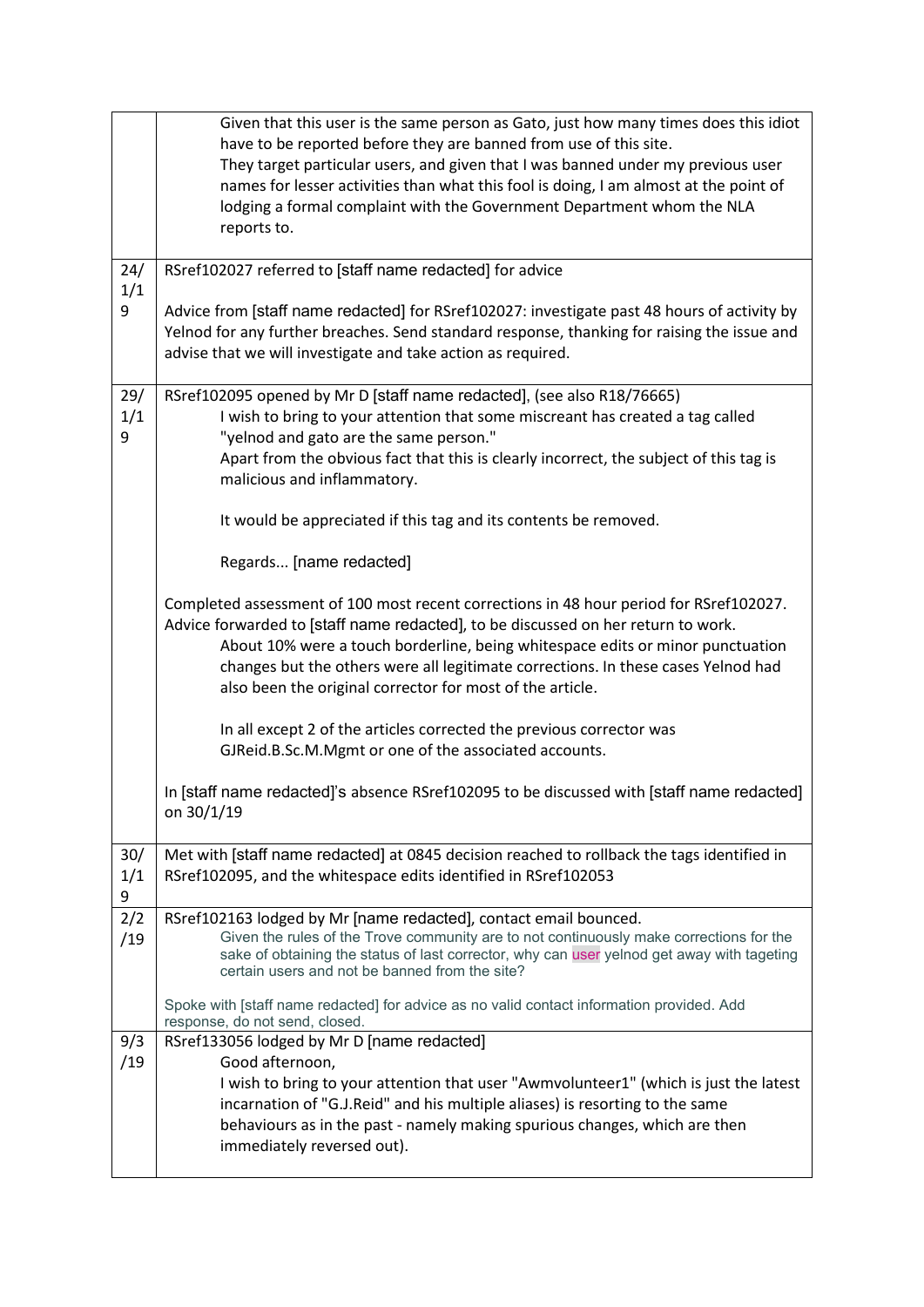|     | Here is the most recent example:                                                        |
|-----|-----------------------------------------------------------------------------------------|
|     | https://trove.nla.gov.au/newspaper/article/11656662/383027                              |
|     |                                                                                         |
|     | I would appreciate it if this user could be blocked from this disgraceful behaviour.    |
|     |                                                                                         |
|     | Thank you,                                                                              |
|     | [name redacted]                                                                         |
| 12/ | RSref133056 forwarded to [staff name redacted] for advice at 0824                       |
| 3/1 |                                                                                         |
| 9   | 0955 [staff name redacted] forwarded request to ban account AWMvolunteer1 to Alison     |
|     | Dellit                                                                                  |
| 13/ | Alison seeking advice from legal on approach with new terms of use.                     |
| 3/1 |                                                                                         |
| 9   | RSref133056 closed: advised we are investigating and will take appropriate action       |
| 14/ | RSre133056 reopened at 0942                                                             |
| 3/1 | Hi [staff name redacted],                                                               |
| 9   |                                                                                         |
|     | Thanks for the update.                                                                  |
|     |                                                                                         |
|     | I believe that NLA also needs to consider the issue of the appropriation by this        |
|     | individual of a userid such as "Awmvolunteer1" -- the clear intention being to          |
|     | indicate that this individual is a volunteer working in furtherance of the interests of |
|     | the Australian War Memorial, when in fact nothing could be further from the truth.      |
|     |                                                                                         |
|     | The AWM jealously (and rightly) protects its branding, and I am sure that if this       |
|     | lapse were brought to their attention, they would be horrified at the appalling         |
|     | behaviour that continues to be exhibited by this individual and the reputational        |
|     | damage that this must occasion. I am equally sure that in this instance they would      |
|     | regard this as unauthorised infringement of their intellectual property rights -        |
|     | particularly as it is being used for such anti-social purposes.                         |
|     |                                                                                         |
|     | In my view, this "Awmvolunteer1" (plus the other "shelf" userids of #2, #3, and so      |
|     | on) should be suspended or deleted immediately.                                         |
|     |                                                                                         |
|     | Regards [name redacted]                                                                 |
|     |                                                                                         |
|     | Forwarded to [staff name redacted] for advice 0946                                      |
| 16/ | RSref133056 updated 1645                                                                |
| 3/1 | Good afternoon,                                                                         |
| 9   |                                                                                         |
|     | Here is yet another recent example of the same appalling behaviour by this              |
|     | individual - in this case simply adding and deleting a spurious character to over-      |
|     | write Last Corrected status:                                                            |
|     | https://trove.nla.gov.au/newspaper/article/10726409/356470                              |
|     |                                                                                         |
|     | I am wondering how many examples Trove requires of this sort of activity before         |
|     | they are prepared to take some actions?                                                 |
|     |                                                                                         |
|     | Regards [name redacted]                                                                 |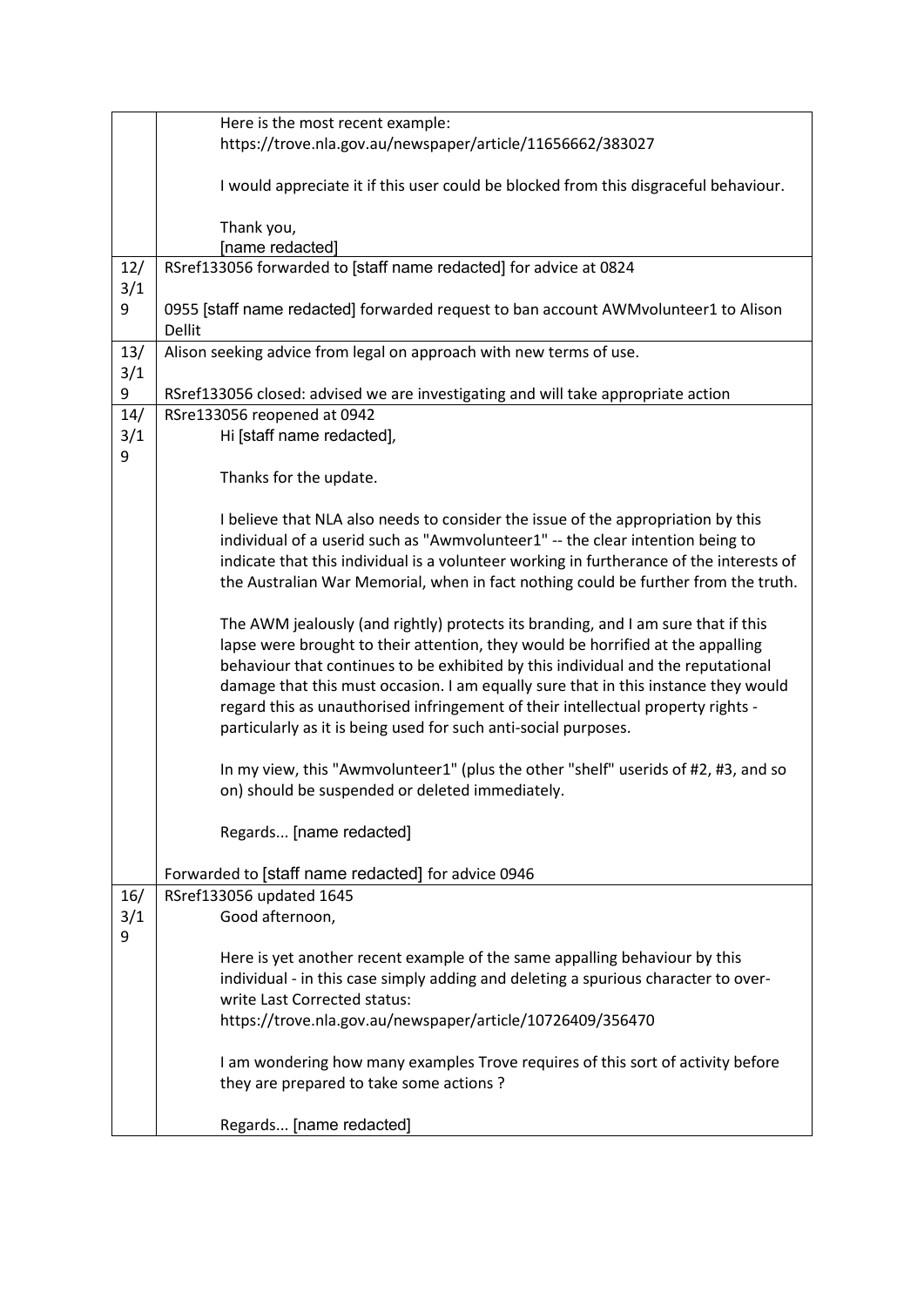| 17/ | RSref133056 updated                                                                                                                                |                                                                                           |  |
|-----|----------------------------------------------------------------------------------------------------------------------------------------------------|-------------------------------------------------------------------------------------------|--|
| 3/1 | Good morning,                                                                                                                                      |                                                                                           |  |
| 9   | And yet another example.                                                                                                                           |                                                                                           |  |
|     | https://trove.nla.gov.au/newspaper/article/15770469/1259807                                                                                        |                                                                                           |  |
|     |                                                                                                                                                    | This user clearly displays an attitude that he can behave as he pleases with              |  |
|     | impunity.                                                                                                                                          |                                                                                           |  |
|     | Rgds [name redacted]                                                                                                                               |                                                                                           |  |
| 18/ |                                                                                                                                                    | [staff name redacted] followed up with Alison and Legal regarding RSref133056, advised to |  |
| 3/1 | resubmit with the request to ban the account in line with advice from legal:                                                                       |                                                                                           |  |
| 9   |                                                                                                                                                    | Confirm and have evidence that AWMvolunteer1 is [name redacted]                           |  |
|     | beyond the behaviour displayed                                                                                                                     |                                                                                           |  |
|     | Confirm activities took place 5 days after new terms of use were posted to                                                                         |                                                                                           |  |
|     | Trove (clause 15.2)                                                                                                                                |                                                                                           |  |
|     |                                                                                                                                                    |                                                                                           |  |
|     | Checking of details: present IP address in use by AWMvolunteer1: 120.152.23.121                                                                    |                                                                                           |  |
|     | Previous address used by AWMvolunteer1: 43.245.163.176, 43.245.163.176, known VPN                                                                  |                                                                                           |  |
|     | service, also previously used by anonymous poster harassing users Yelnod and Gato                                                                  |                                                                                           |  |
|     |                                                                                                                                                    |                                                                                           |  |
|     | Terms of use posted 5/3/19. Activity in breech reported by Mr D [name redacted] posted                                                             |                                                                                           |  |
|     | on 9/3/19, 16/3/19, 17/3/19. Additional posts of AWMvolunteer1 making similar edits                                                                |                                                                                           |  |
|     | targeting user Basilisk also identified in checks.                                                                                                 |                                                                                           |  |
| 20/ | IT helpdesk ticket 2019032010000028 lodged: requesting IP address details for                                                                      |                                                                                           |  |
| 3/1 | AWMvolunteer1 - AWMvoluneteer6 and any other accounts that have used aid IP                                                                        |                                                                                           |  |
| 9   | addresses.                                                                                                                                         |                                                                                           |  |
|     |                                                                                                                                                    |                                                                                           |  |
|     | IP addresses retrieved from Trove users listing                                                                                                    |                                                                                           |  |
|     | AWMvolunteer1                                                                                                                                      | 120.152.23.121                                                                            |  |
|     |                                                                                                                                                    | 43.245.163.176                                                                            |  |
|     | AWMvolunteer2                                                                                                                                      | 58.96.148.198                                                                             |  |
|     | AWMvolunteer3                                                                                                                                      | 221.120.163.251                                                                           |  |
|     | AWMvolunteer4                                                                                                                                      | 58.96.148.198                                                                             |  |
|     | AWMvolunteer5                                                                                                                                      | 120.152.23.121                                                                            |  |
|     | AWMvolunteer6                                                                                                                                      | 221.120.163.251                                                                           |  |
|     |                                                                                                                                                    |                                                                                           |  |
|     | Response from IT to help desk ticket 2019032010000028                                                                                              |                                                                                           |  |
|     | user:public:AWMvolunteer1: 120.152.23.121                                                                                                          |                                                                                           |  |
|     | user:public:AWMvolunteer2: 58.96.148.198                                                                                                           |                                                                                           |  |
|     | user:public:AWMvolunteer3: 221.120.163.251<br>user:public:AWMvolunteer4: 58.96.148.198                                                             |                                                                                           |  |
|     | user:public:AWMvolunteer5: 120.152.23.121                                                                                                          |                                                                                           |  |
|     | user:public:AWMvolunteer6: 221.120.163.251                                                                                                         |                                                                                           |  |
|     |                                                                                                                                                    |                                                                                           |  |
|     | 120.152.23.121 is a residential Telstra IP address58                                                                                               |                                                                                           |  |
|     | 58.96.148.198 is an open proxy server operated by Cirrus Communications                                                                            |                                                                                           |  |
|     | 221.120.163.251 is an open proxy server in Cambodia                                                                                                |                                                                                           |  |
|     | user: public: AWM volunteer 1 last logged in via UMS on 17 March 2019                                                                              |                                                                                           |  |
|     | user:public:AWMvolunteer2 last logged in via UMS on 14 January 2019                                                                                |                                                                                           |  |
|     | user: public: AWM volunteer 3 last logged in via UMS on 10 January 2019<br>user: public: AWM volunteer 4 last logged in via UMS on 11 January 2019 |                                                                                           |  |
|     | user:public:AWMvolunteer5 last logged in via UMS on 9 February 2019                                                                                |                                                                                           |  |
|     | user: public: AWM volunteer 6 last logged in via UMS on 10 January 2019                                                                            |                                                                                           |  |
|     | The following users have recently logged into UMS with these IP addresses                                                                          |                                                                                           |  |
|     |                                                                                                                                                    |                                                                                           |  |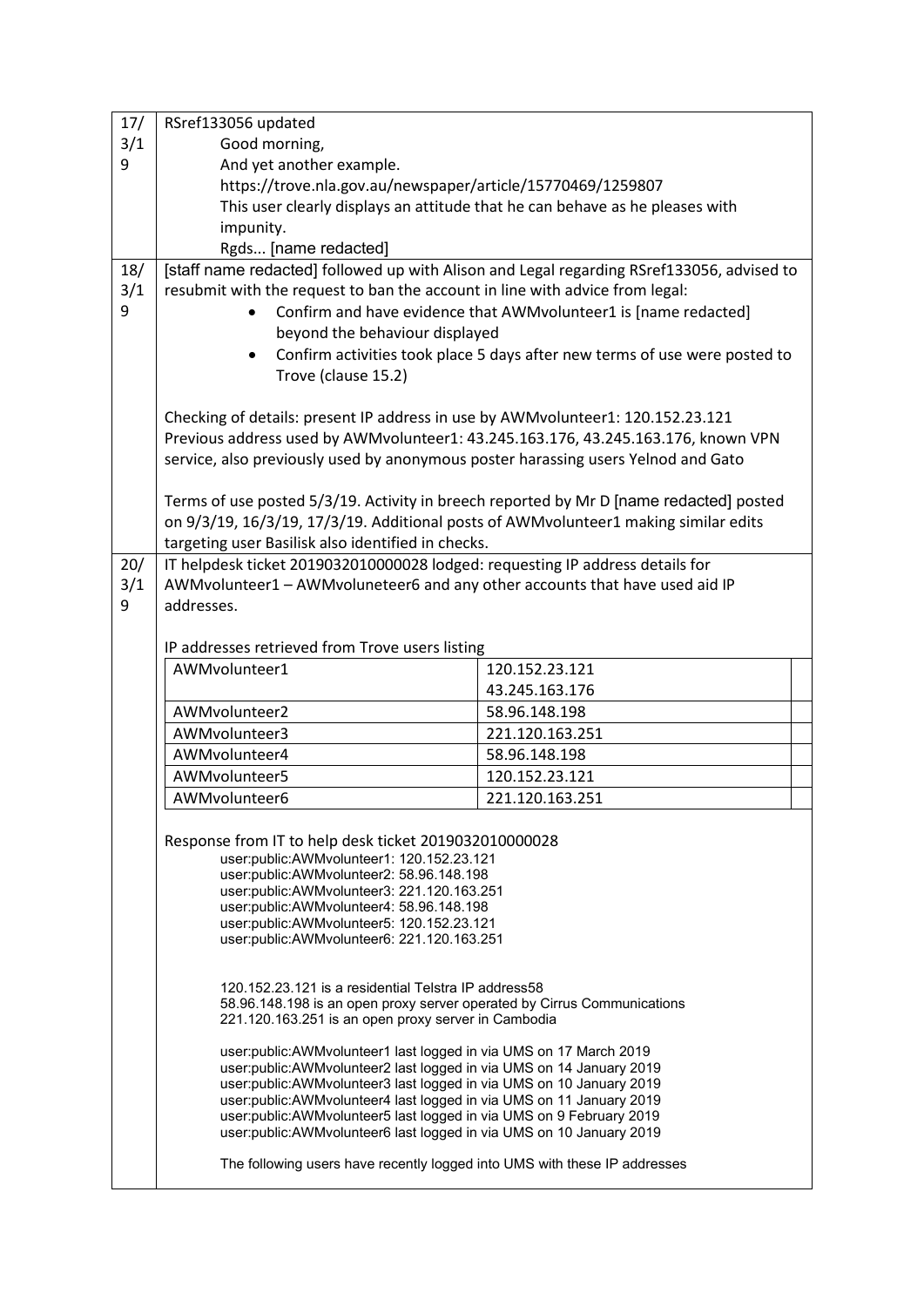|          | 120.152.23.121:<br>* user:public:radioactive<br>* user:public:AWMvolunteer1<br>* user:public:AWMvolunteer5                                  |
|----------|---------------------------------------------------------------------------------------------------------------------------------------------|
|          | * user:public:StrangerintheHouse                                                                                                            |
|          | 58.96.148.198:<br>* user:public:AWMvolunteer4<br>* user:public:AWMvolunteer2                                                                |
|          | 221.120.163.251:<br>user:public:ChickenChowmein<br>user:public:ModernHistory1788-<br>user:public:AWMvolunteer3<br>user:public:AWMvolunteer6 |
|          | None of these users are banned.                                                                                                             |
|          | These are all the user science war trains etc They're the same usernames we saw<br>science.war.trains.etc using.                            |
| 21/      | Advice received from Legal, can terminate additional AWMvolunteer accounts under Terms                                                      |
| 3/1<br>9 | of use. Legal also suggested contacting Mr [name redacted] through a known email address<br>alerting him to the decision.                   |
| 22/      | Request to terminate AWMvolunteer accounts submitted to Alison Dellit. R19/15385                                                            |
| 3/1      |                                                                                                                                             |
| 9        |                                                                                                                                             |
| 29/      | RSref133496 lodged by Mr [name redacted] at 1545                                                                                            |
| 3/1      | Good afternoon,                                                                                                                             |
| 9        | Another article that has had its entire content deleted by the Trove Village Idiot.<br>https://trove.nla.gov.au/newspaper/article/9660358   |
|          | I would appreciate it if you could reset the article.                                                                                       |
|          | Thanks [name redacted]                                                                                                                      |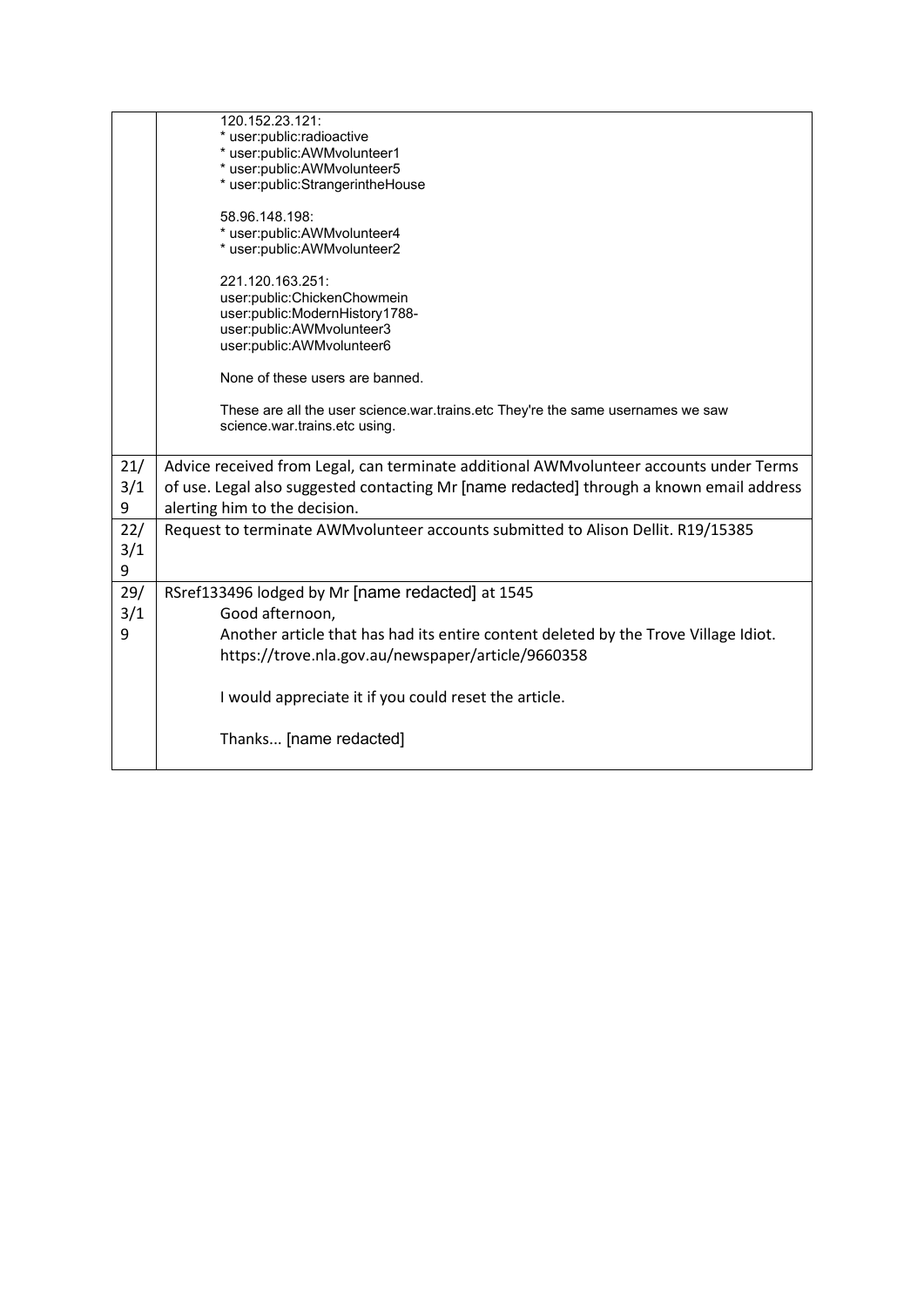| 31/      | RSref133511 opened by Mr [name redacted] at 1016                                                                                                                                                                           |
|----------|----------------------------------------------------------------------------------------------------------------------------------------------------------------------------------------------------------------------------|
| 3/1<br>9 | Good morning,                                                                                                                                                                                                              |
|          |                                                                                                                                                                                                                            |
|          | And here we go - yet again - another example of improper edits being made by the<br>individual purely for the purposes of trollng and harassing other users.<br>https://trove.nla.gov.au/newspaper/article/10031985/342348 |
|          | This is in addition to the (at least) three examples that I forwarded to you over the<br>last couple of weeks.                                                                                                             |
|          | I am curious as to just why this one individual is able to repeatedly get away with<br>this appalling behaviour with impunity?                                                                                             |
|          | Please let me know how many examples of this egregious behaviour you need<br>before your are spurred into action, and I will collect them for you.                                                                         |
|          | Rgds [name redacted]                                                                                                                                                                                                       |
|          | RSref133512 opened by Mr [name redacted] at 1025                                                                                                                                                                           |
|          | Yet another example of inappropriate and abusive behaviour from this individual<br>https://trove.nla.gov.au/newspaper/article/10037065/342635                                                                              |
|          | Rgds [name redacted]                                                                                                                                                                                                       |
|          | RSref133514 opened by Mr D [name redacted] at 1751<br>Yet another example of this individual behaving badly.<br>https://trove.nla.gov.au/newspaper/article/163568120/20134417                                              |
|          | Clearly he feels he can behave in the most appalling fashion whenever he feels like<br>it, as no one will do anything to reprimand him.                                                                                    |
|          | Is this to be the standard of behaviour generally tolerated by Trove?                                                                                                                                                      |
|          | Regards [name redacted]                                                                                                                                                                                                    |
| 1/4      | Article identified in RSref133496 rolled back 0855. No response sent.                                                                                                                                                      |
| /19      | Details for RSref 133496, RSref133511, RSref133512, and RSref133514 forwarded to [staff<br>name redacted] for advice at 0900                                                                                               |
|          | RSref133521 lodged by Mr D [staff name redacted] at 1000, forwarded to [staff name<br>redacted] for advice.                                                                                                                |
|          | Good morning,<br>Yet another example of appalling behaviour from this individual.<br>https://trove.nla.gov.au/newspaper/article/10046837                                                                                   |
|          | I would appreciate it if you could delete the last two extraneous edits.                                                                                                                                                   |
|          | Regards [name redacted]                                                                                                                                                                                                    |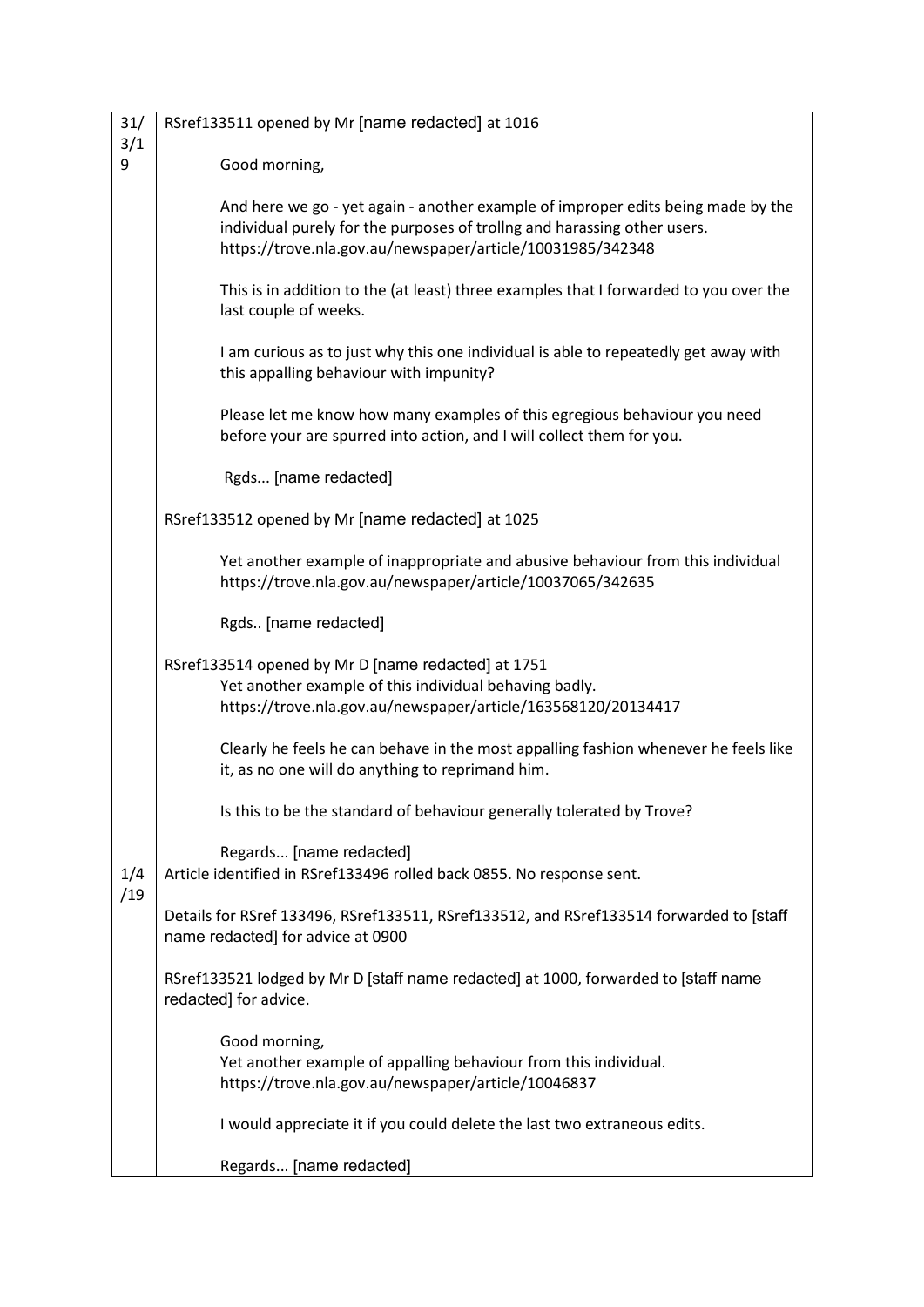| 2/4 | Advice received from [staff name redacted] to re-draft request for account termination and |
|-----|--------------------------------------------------------------------------------------------|
| /19 | draft proposed correspondence to [name redacted] regarding AWMvolunteer 1 through          |
|     | AWMvolunteer6                                                                              |
|     |                                                                                            |
|     | Draft request and correspondence sent to [staff name redacted] for advice/input.           |
| 3/4 | [staff name redacted] has contacted Legal for advice on response and approach to           |
| /19 | AWMvolunteer accounts                                                                      |
|     |                                                                                            |
|     | RSref133630 lodged my Mr [name redacted] at 2128                                           |
|     | Good evening,                                                                              |
|     |                                                                                            |
|     | Yet again, two more examples of abusive and inappropriate edits by this individual.        |
|     | https://trove.nla.gov.au/newspaper/article/10165051                                        |
|     | https://trove.nla.gov.au/newspaper/article/10181904                                        |
|     |                                                                                            |
|     | This makes something like 8-10 examples of this sort of behaviour reported to              |
|     | Trove in the last couple of weeks, and still no action is taken to remove this user, or    |
|     | even any response to my notifications. Unbelievable.                                       |
|     |                                                                                            |
|     | At the very least, I would appreciate if if the inappropriate edits were removed from      |
|     | these (and the other) articles.                                                            |
|     |                                                                                            |
|     | Regards [name redacted]                                                                    |
| 4/4 | RSref133630 forwarded to [staff name redacted]. Asked about ending a holding response      |
| /19 | to Mr D [name redacted], and confirming whether or not to remove the worst of the          |
|     | corrections.                                                                               |
|     |                                                                                            |
|     | RSref133637 lodged by Mr D [staff name redacted] at 0945. Forwarded to [staff name         |
|     | redacted] for reference.                                                                   |
|     |                                                                                            |
|     | Good morning,                                                                              |
|     | Another example of the nonsense we have to put up with from this deranged                  |
|     | individual.                                                                                |
|     |                                                                                            |
|     | The new tactic apparently is to re-introduce all the incorrect characters, and then to     |
|     | reverse them out.                                                                          |
|     |                                                                                            |
|     | https://trove.nla.gov.au/newspaper/article/219625691/24336679                              |
|     |                                                                                            |
|     | Not that anything will be done by Trove to address this appalling behaviour, of            |
|     | course, but I felt you should be aware of it.                                              |
|     |                                                                                            |
|     | Regards [name redacted]                                                                    |
|     |                                                                                            |
|     | 1400 reported spurious edits rolled back and documented in R19/2682 on advice of [staff    |
|     | name redacted]                                                                             |
| 6/4 | RSref133699 Lodged by Mr D [name redacted] at 1525                                         |
| /19 | Good afternoon,                                                                            |
|     | Yet another example of appalling behavior by this individual, which apparently he          |
|     | alone is able to carry on with as often as he likes, with absolute impunity:               |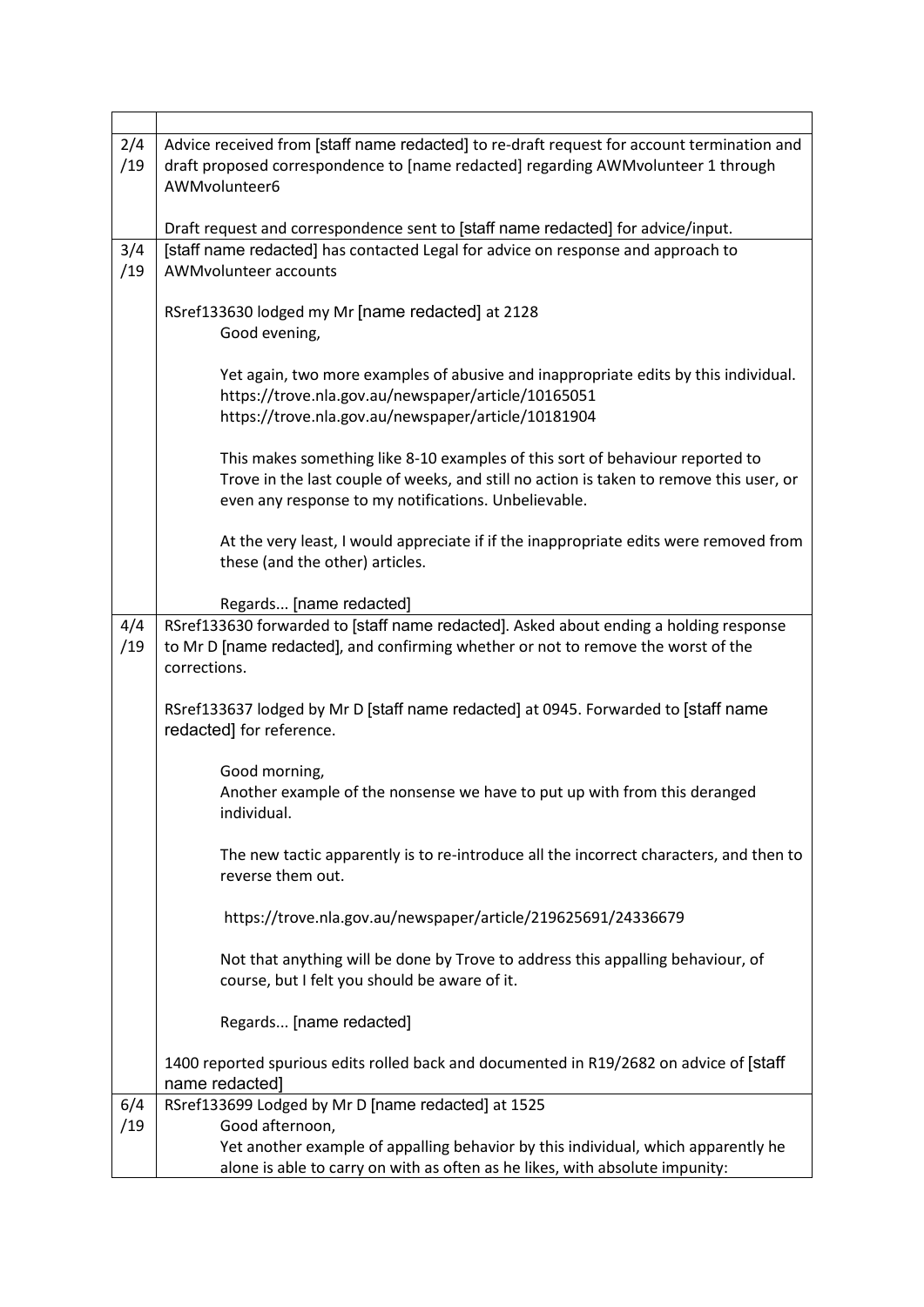|            | https://trove.nla.gov.au/newspaper/article/10181904/355599                                                                                                                               |
|------------|------------------------------------------------------------------------------------------------------------------------------------------------------------------------------------------|
|            | Rgds [saff name redacted]                                                                                                                                                                |
|            | RSref133700 lodged by Mr D [name redacted] at 1529<br>And another one                                                                                                                    |
|            | https://trove.nla.gov.au/newspaper/article/10158186/348479                                                                                                                               |
| 8/4<br>/19 | RSref133710 lodged by Mr D [name redacted] at 0705                                                                                                                                       |
|            | Yet another example of inappropriate editing                                                                                                                                             |
|            | https://trove.nla.gov.au/newspaper/article/9044095                                                                                                                                       |
|            | [staff name redacted] informed of enquiries. Edits rolled back and documented in<br>R19/2682                                                                                             |
|            | Approval received from Alison to terminate AWMvolunteer accounts (R19/19050). [staff<br>name redacted] to speak with IT for advice on monitoring.                                        |
|            | IT contacted to confirm timeline for setting up monitoring report.                                                                                                                       |
|            | Plan of action                                                                                                                                                                           |
|            | 1. Confirm timeline with IT for monitoring report                                                                                                                                        |
|            | Contact AWMvolunteer accounts through RefTracker informing of termination of<br>2.                                                                                                       |
|            | account. See letter approved by legal in R19/19050                                                                                                                                       |
|            | Request termination of accounts<br>3.                                                                                                                                                    |
|            | 4. Begin monitoring report                                                                                                                                                               |
|            | 5. Respond to Mr [name redacted]                                                                                                                                                         |
|            | RSref133742 lodged by Mr D [name redacted] at 1635                                                                                                                                       |
|            | and another one                                                                                                                                                                          |
|            | https://trove.nla.gov.au/newspaper/article/11656662                                                                                                                                      |
| 9/4        | Article identified in RSref133742 rolled back                                                                                                                                            |
| /19        | RSref133798 lodged by Mr D [name redacted] at 2110                                                                                                                                       |
|            | And yet another inappropriate edit from this individual.                                                                                                                                 |
|            | https://trove.nla.gov.au/newspaper/article/10181904/355599                                                                                                                               |
|            |                                                                                                                                                                                          |
|            | Given the frequency, this is clearly nothing short of intimidation by this individual,<br>and the fact that Trove continues to turn a blind eye to it is nothing short of<br>staggering. |
|            | RSref133799 lodged by Mr D [name redacted] at 2113                                                                                                                                       |
|            | And another inappropriate edit.<br>https://trove.nla.gov.au/newspaper/article/114566846/9907201                                                                                          |
|            |                                                                                                                                                                                          |
| 10/        | [staff name redacted] advised of Mr D's [name redacted] latest RefTracker enquiries. IT                                                                                                  |
| 4/1        | contacted for a timeline on the user management report so we can start taking action.                                                                                                    |
| 9          | Corrections identified in RefTracker enquiries RSref133798 and RSref133799 rolled back.                                                                                                  |

 $\overline{\phantom{a}}$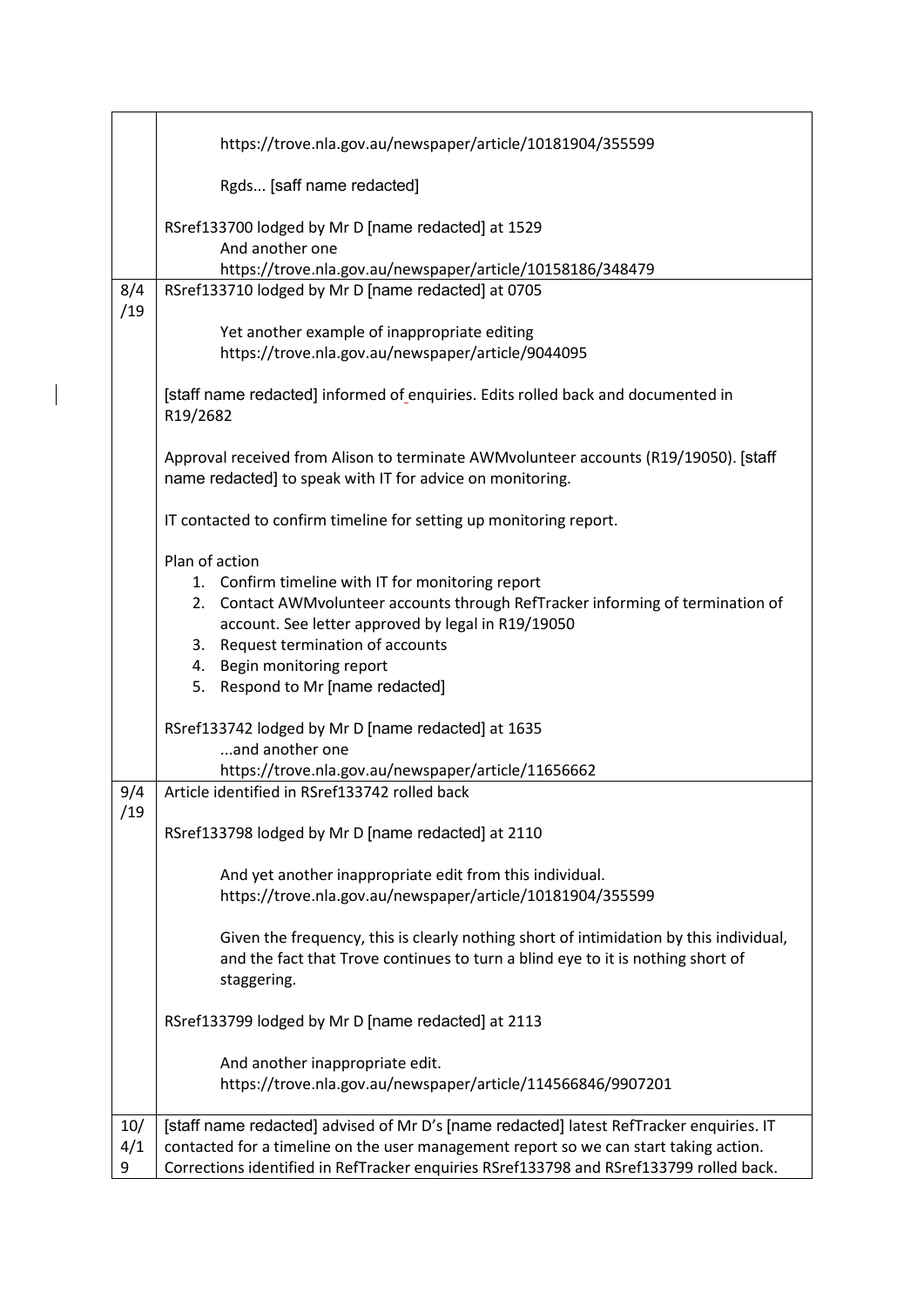|                 | Notification received from IT that new user account and user moderation reports are ready<br>to turn on.                                                                                                                                                                                                                                                                                                                                                                                                                                                                                                                                                                                                                                         |
|-----------------|--------------------------------------------------------------------------------------------------------------------------------------------------------------------------------------------------------------------------------------------------------------------------------------------------------------------------------------------------------------------------------------------------------------------------------------------------------------------------------------------------------------------------------------------------------------------------------------------------------------------------------------------------------------------------------------------------------------------------------------------------|
|                 | AWMvolunteer1, AWMvolunteer2, AWMvolunteer3, AWMvolunteer4, AWMvolunteer5,<br>AWMvolunteer6 contacted through RefTracker to alert of account termination. Using<br>correspondence template from R19/19050. RSref133814, RSref133815, RSref1333816,<br>RSref133187, RSref133188, RSref133189                                                                                                                                                                                                                                                                                                                                                                                                                                                      |
|                 | Request to terminate accounts AWMvolunteer1, AWMvolunteer2, AWMvolunteer3,<br>AWMvolunteer4, AWMvolunteer5, AWMvolunteer6 aubmitted at 1355. Service desk ticket<br>20190410000161                                                                                                                                                                                                                                                                                                                                                                                                                                                                                                                                                               |
|                 | Request establishment of username and user moderation reports service desk ticket<br>20190410000171                                                                                                                                                                                                                                                                                                                                                                                                                                                                                                                                                                                                                                              |
| 11/<br>4/1<br>9 | Draft response to RSref133056 to Mr D [name redacted] sent to [staff name redacted].<br>Approved with minor changes. (see R19/19755) Sent at 1020. RSref133056, RSref133496,<br>RSref133511, RSref133512, RSref133514, RSref133521, RSref133630, RSref133637,<br>RSref133699, RSref133700, RSref133710, RSref133742, RSref133798, and RSref133799<br>closed.                                                                                                                                                                                                                                                                                                                                                                                     |
| 17/             | RSref133056 reopened by Mr D [name redacted]                                                                                                                                                                                                                                                                                                                                                                                                                                                                                                                                                                                                                                                                                                     |
| 4/1<br>9        | Hi [staff name redacted],<br>Thanks for the update.                                                                                                                                                                                                                                                                                                                                                                                                                                                                                                                                                                                                                                                                                              |
|                 | I notice now that the attacks from "AWMVolunteer1" have trailed off, while he has                                                                                                                                                                                                                                                                                                                                                                                                                                                                                                                                                                                                                                                                |
|                 | resumed using "anonymous" to troll and attack my work.                                                                                                                                                                                                                                                                                                                                                                                                                                                                                                                                                                                                                                                                                           |
|                 | I see he as also resumed using his "radioactive" user as well.                                                                                                                                                                                                                                                                                                                                                                                                                                                                                                                                                                                                                                                                                   |
|                 | The attached are some of the more recent "parasite edits" that he has directed at<br>some of my recent work, and I would appreciate if these could be reversed out. No<br>doubt there will be others to come as I investigate further:<br>https://trove.nla.gov.au/newspaper/article/9085999<br>https://trove.nla.gov.au/newspaper/article/9085957<br>https://trove.nla.gov.au/newspaper/article/27611585<br>https://trove.nla.gov.au/newspaper/article/10519600<br>https://trove.nla.gov.au/newspaper/article/9061272<br>https://trove.nla.gov.au/newspaper/article/9625512<br>https://trove.nla.gov.au/newspaper/article/9626223<br>https://trove.nla.gov.au/newspaper/article/10499301<br>https://trove.nla.gov.au/newspaper/article/15273047 |
|                 | Thanks [name redacted]                                                                                                                                                                                                                                                                                                                                                                                                                                                                                                                                                                                                                                                                                                                           |
|                 | Corrections rolled back. Requested a list of articles edited by radioactive from IT to check<br>for ToU violations. Anonymous corrections in user moderation report checked                                                                                                                                                                                                                                                                                                                                                                                                                                                                                                                                                                      |
|                 | RSref133993 opened by Mr [redacted] at 2304                                                                                                                                                                                                                                                                                                                                                                                                                                                                                                                                                                                                                                                                                                      |
|                 | Yet again, and on another username of mine, I am persistently stalked by that idiot<br>user yelnod.                                                                                                                                                                                                                                                                                                                                                                                                                                                                                                                                                                                                                                              |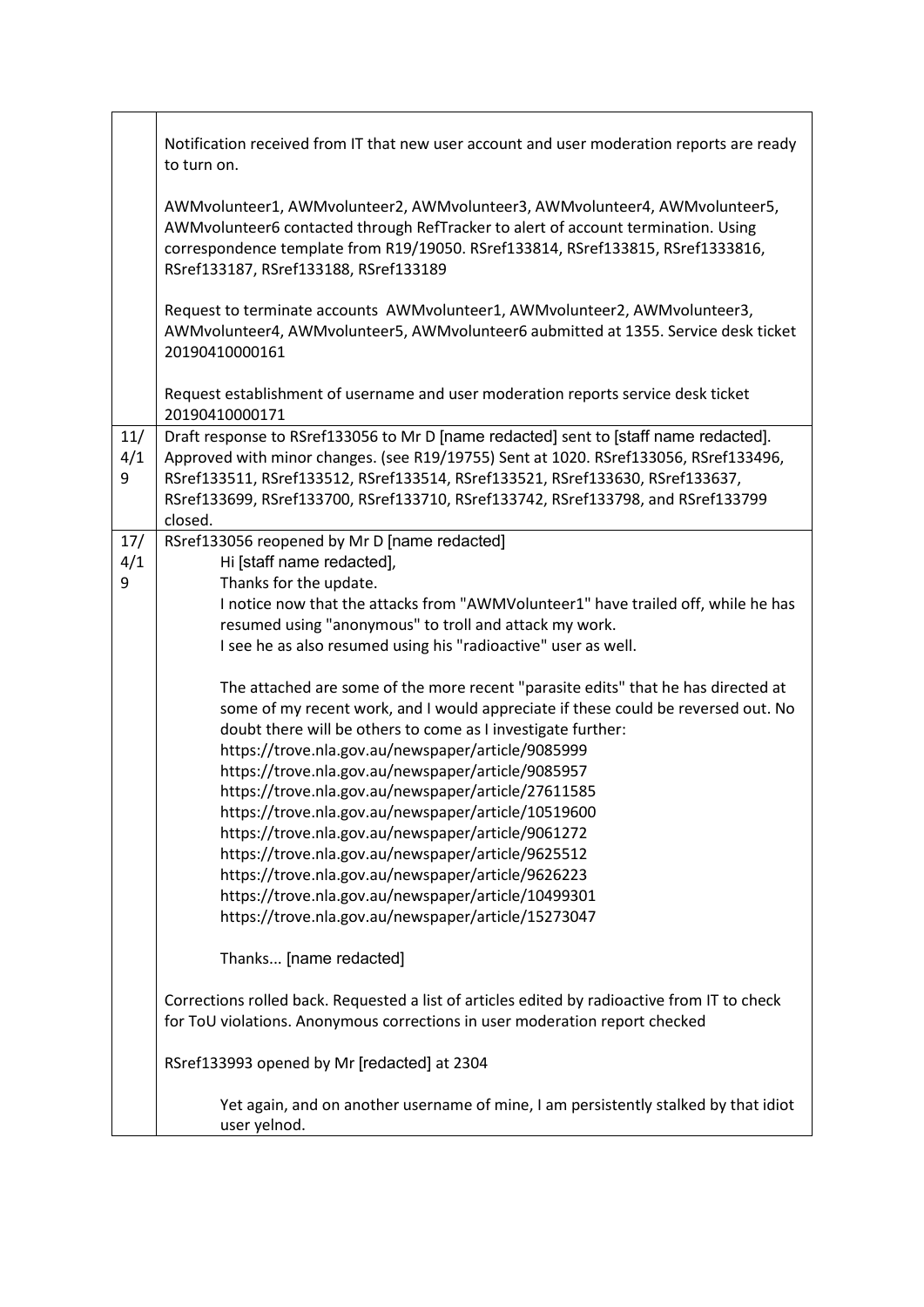|     | I have this fool of an individual looking through my recently corrected items, and         |
|-----|--------------------------------------------------------------------------------------------|
|     | then they persistently and annoyingly re-correct articles I have just corrected and /      |
|     | or am currently working on.                                                                |
|     |                                                                                            |
|     | Can you please hide my history from all users.                                             |
|     |                                                                                            |
|     | I am sick and tired of being targetted by this individual.                                 |
|     |                                                                                            |
|     | They persist, and when I try and take action by asking Trove, nothing gets done, and       |
|     | then when I resort to doing something myself to try and stop them, my user name            |
|     | gets blocked.                                                                              |
|     |                                                                                            |
|     | Regards,                                                                                   |
|     |                                                                                            |
|     | radioactive                                                                                |
|     |                                                                                            |
| 18/ | RSref133993 forwarded to [staff name redacted] for advice                                  |
| 4/1 |                                                                                            |
| 9   | RSref133056 reopened by Mr D [name redacted] at 0908                                       |
|     | Thanks [staff name redacted],                                                              |
|     |                                                                                            |
|     | Here is the latest batch of articles (at least the ones that I have noticed) with          |
|     | parasite edits, for your attention.                                                        |
|     | You will notice from the last one that is has not taken long for this user to revert to    |
|     | form with his "radioactive" alias, and I expect that if history is anything to go by, we   |
|     | can expect this behaviour to quickly escalate under this alias.                            |
|     |                                                                                            |
|     | https://trove.nla.gov.au/newspaper/article/9613385                                         |
|     | https://trove.nla.gov.au/newspaper/article/9049177                                         |
|     | https://trove.nla.gov.au/newspaper/article/9559406                                         |
|     | https://trove.nla.gov.au/newspaper/article/9553939                                         |
|     | https://trove.nla.gov.au/newspaper/article/9546482                                         |
|     |                                                                                            |
|     | https://trove.nla.gov.au/newspaper/article/9048547                                         |
|     | https://trove.nla.gov.au/newspaper/article/9086910                                         |
|     | https://trove.nla.gov.au/newspaper/article/12289900                                        |
|     | https://trove.nla.gov.au/newspaper/article/128658655                                       |
|     | Regards [name redacted]                                                                    |
|     |                                                                                            |
|     | Articles rolled back. Advice from [staff name redacted] to check if Mr [name redacted] has |
|     | requested permission to recommence adding content to Trove. If not, terminate account      |
|     | referring to 13.4 of ToUs. Draft responses to Mr [name redacted] and Mr [name redacted]    |
|     | and run past [staff name redacted].                                                        |
| 23/ | RSref133056 reopened by Mr D [name redacted] at 0958                                       |
| 4/1 | The request for more information is:                                                       |
|     |                                                                                            |
| 9   | Hi [staff name redacted],                                                                  |
|     |                                                                                            |
|     | I am glad to hear that Trove is taking action to address breaches of terms of use.         |
|     | Some of this behaviour is getting out of control.                                          |
|     |                                                                                            |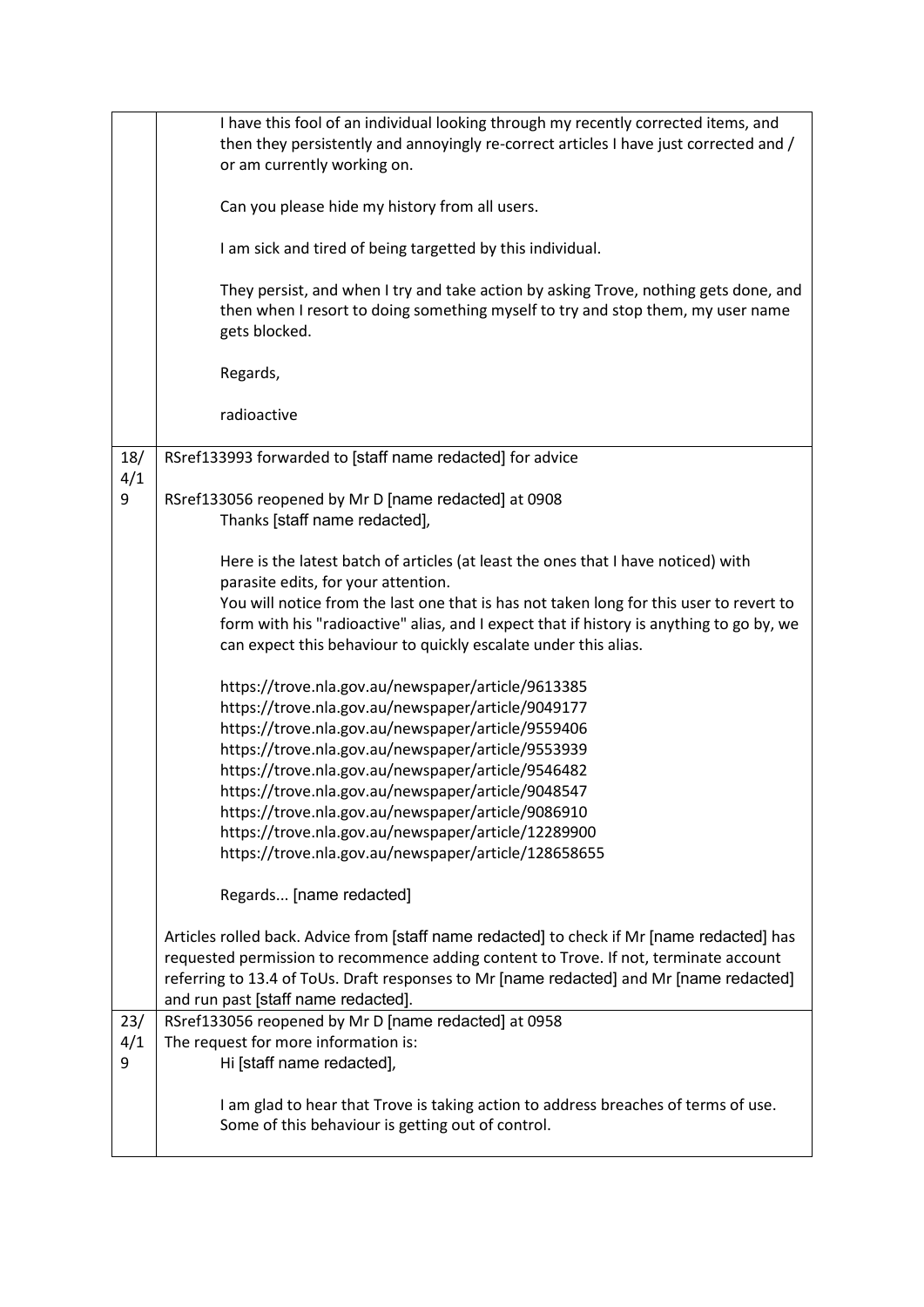As I mentioned the other day, "radioactive" is yet another in a long string of aliases used by this serial abuser, and the behaviour over the long weekend merely demonstrates this. I also note that he has set up a further alias "TheWorldAtWar." These are a couple of abusive parasite edits from "radioactive" over the weekend: https://trove.nla.gov.au/newspaper/article/11757935 https://trove.nla.gov.au/newspaper/article/216698465 The follow "two-step" parasite edit is, I believe, also from the same source: https://trove.nla.gov.au/newspaper/article/82197878 The following is a random sampling of the abusive parasite edits that are directed at me by this individual (anonymously, in this instance): https://trove.nla.gov.au/newspaper/article/199896491 https://trove.nla.gov.au/newspaper/article/15328820 https://trove.nla.gov.au/newspaper/article/125982648 https://trove.nla.gov.au/newspaper/article/15331707 https://trove.nla.gov.au/newspaper/article/15340587 https://trove.nla.gov.au/newspaper/article/64002101 https://trove.nla.gov.au/newspaper/article/206531705 https://trove.nla.gov.au/newspaper/article/102118719 https://trove.nla.gov.au/newspaper/article/238629555 https://trove.nla.gov.au/newspaper/article/137876696 https://trove.nla.gov.au/newspaper/article/13916064 https://trove.nla.gov.au/newspaper/article/14322908 https://trove.nla.gov.au/newspaper/article/10539793 https://trove.nla.gov.au/newspaper/article/10701147 https://trove.nla.gov.au/newspaper/article/9564730 https://trove.nla.gov.au/newspaper/article/10162685 https://trove.nla.gov.au/newspaper/article/14488155 https://trove.nla.gov.au/newspaper/article/14513521 https://trove.nla.gov.au/newspaper/article/10174529 https://trove.nla.gov.au/newspaper/article/10650033 The following is a sample of purely malicious trolling edits from the same source: https://trove.nla.gov.au/newspaper/article/146513732 https://trove.nla.gov.au/newspaper/article/11556682 https://trove.nla.gov.au/newspaper/article/43340149 And the following is a selection of recent parasite edits: https://trove.nla.gov.au/newspaper/article/68252155 https://trove.nla.gov.au/newspaper/article/238806203 https://trove.nla.gov.au/newspaper/article/111560572 https://trove.nla.gov.au/newspaper/article/139806312 https://trove.nla.gov.au/newspaper/article/10650836 https://trove.nla.gov.au/newspaper/article/10676853 https://trove.nla.gov.au/newspaper/article/10345079 https://trove.nla.gov.au/newspaper/article/8462438 https://trove.nla.gov.au/newspaper/article/8463030 https://trove.nla.gov.au/newspaper/article/8465493 https://trove.nla.gov.au/newspaper/article/8466387 https://trove.nla.gov.au/newspaper/article/50361961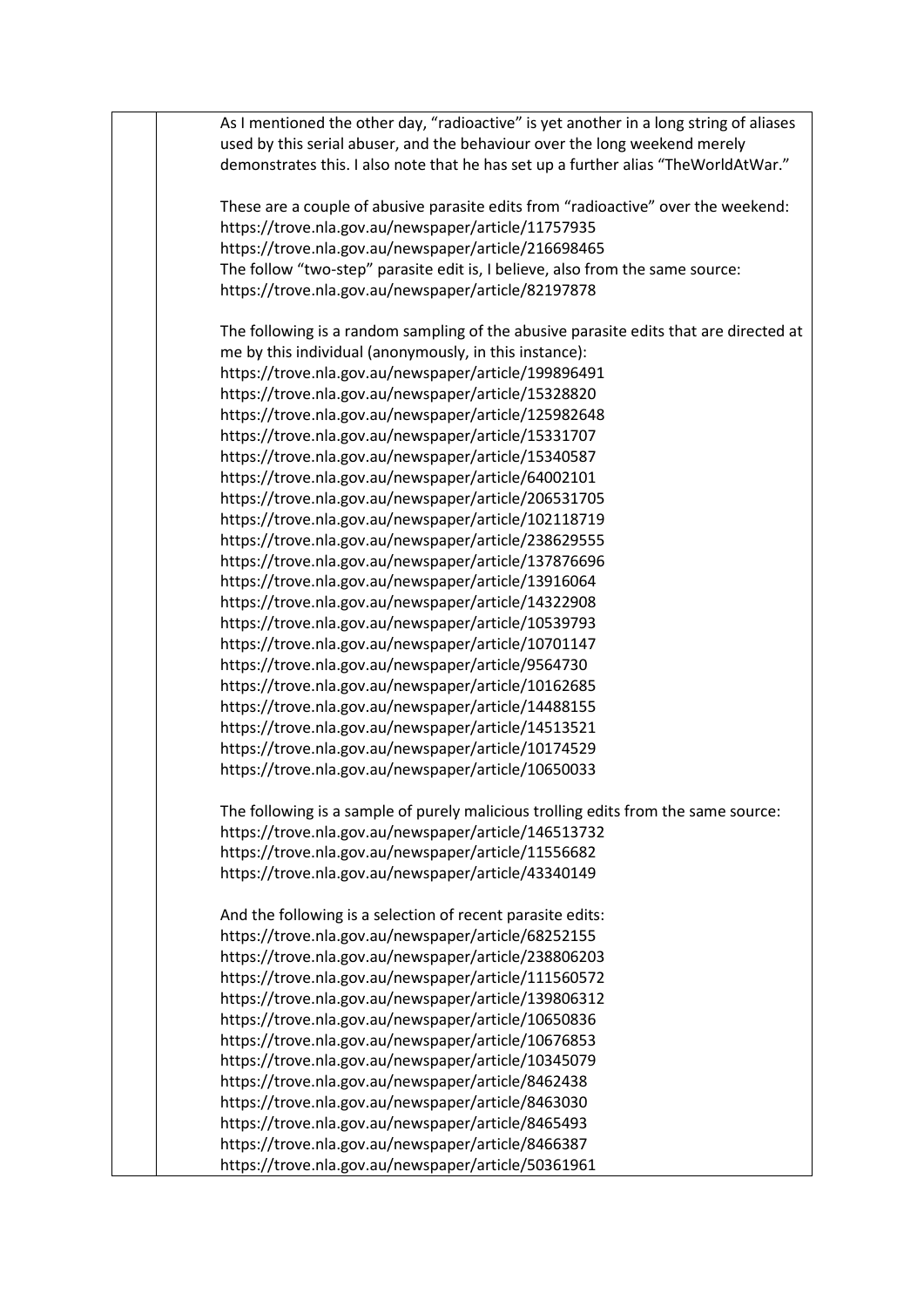|                 | https://trove.nla.gov.au/newspaper/article/9847962<br>https://trove.nla.gov.au/newspaper/article/14361387                                                                                                                                           |
|-----------------|-----------------------------------------------------------------------------------------------------------------------------------------------------------------------------------------------------------------------------------------------------|
|                 | All of these examples should be rolled back.                                                                                                                                                                                                        |
|                 | While on the subject, you may wish to check out the activities of user "Daniela16" -<br>the following examples in particular (of many):<br>https://trove.nla.gov.au/newspaper/article/1208525<br>https://trove.nla.gov.au/newspaper/article/1208593 |
|                 | Regards [staff name redacted]                                                                                                                                                                                                                       |
|                 | On investigation TheWorldAtWar active on same IP address as Radioactive and Anon.<br>Daniela16, inefficient text correction, not in breach of terms of use.                                                                                         |
|                 | Checking articles flagged in user moderation report and Mr D' [name redacted] RefTracker,<br>rolling back edits in breach of terms of use. Details forwarded to [staff name redacted].                                                              |
|                 | TheWorldAtWar and Radioactive both 'claiming' old edits made by GJReid.B.Sc.M.Mgmt<br>and associated variations                                                                                                                                     |
| 25/<br>4/1<br>9 | RSref134121 lodged by Mr [name redacted] under TheWorldAtWar account<br>Can you please tell user yelnod to cease harassing me.                                                                                                                      |
|                 | They are stalking my corrections and making superfluous corrections just to get the<br>last corrected by status assigned to them.                                                                                                                   |
|                 | This user is a nuisance and requires action to be taken against them.                                                                                                                                                                               |
|                 | https://trove.nla.gov.au/newspaper/article/94826800                                                                                                                                                                                                 |
| 29/<br>4/1<br>9 | Details of RSref134121 forwarded to [staff name redacted]. [staff name redacted] also<br>advised of Yelnod breaches of terms of use.                                                                                                                |
|                 | Suppression of Radioactive public profile                                                                                                                                                                                                           |
|                 | Draft correspondence to Yelnod, Radioactive, and TheWorldAtWar sent to [staff name<br>redacted] for approval.                                                                                                                                       |
|                 | Plan of action:<br>1-warning to Mr [name redacted]                                                                                                                                                                                                  |
|                 | 2-reponses to Mr [name redacted]                                                                                                                                                                                                                    |
| 30/             | 3-termination of accounts                                                                                                                                                                                                                           |
| 4/1<br>9        | Warning 1 issued to Mr D [name redacted] see RSref134182<br>Dear Mr D [name redacted],                                                                                                                                                              |
|                 | As you are aware we are actively monitoring all the accounts involved in the recent                                                                                                                                                                 |
|                 | Trove correction activity. As part of this moderation Trove Management observed                                                                                                                                                                     |
|                 | corrections from your account that are in breach of the Terms of Use.                                                                                                                                                                               |
|                 | Over 100 of your recent article corrections consist of minor edits targeting articles<br>edited by a specific user, without adding value to the transcription. The Terms of                                                                         |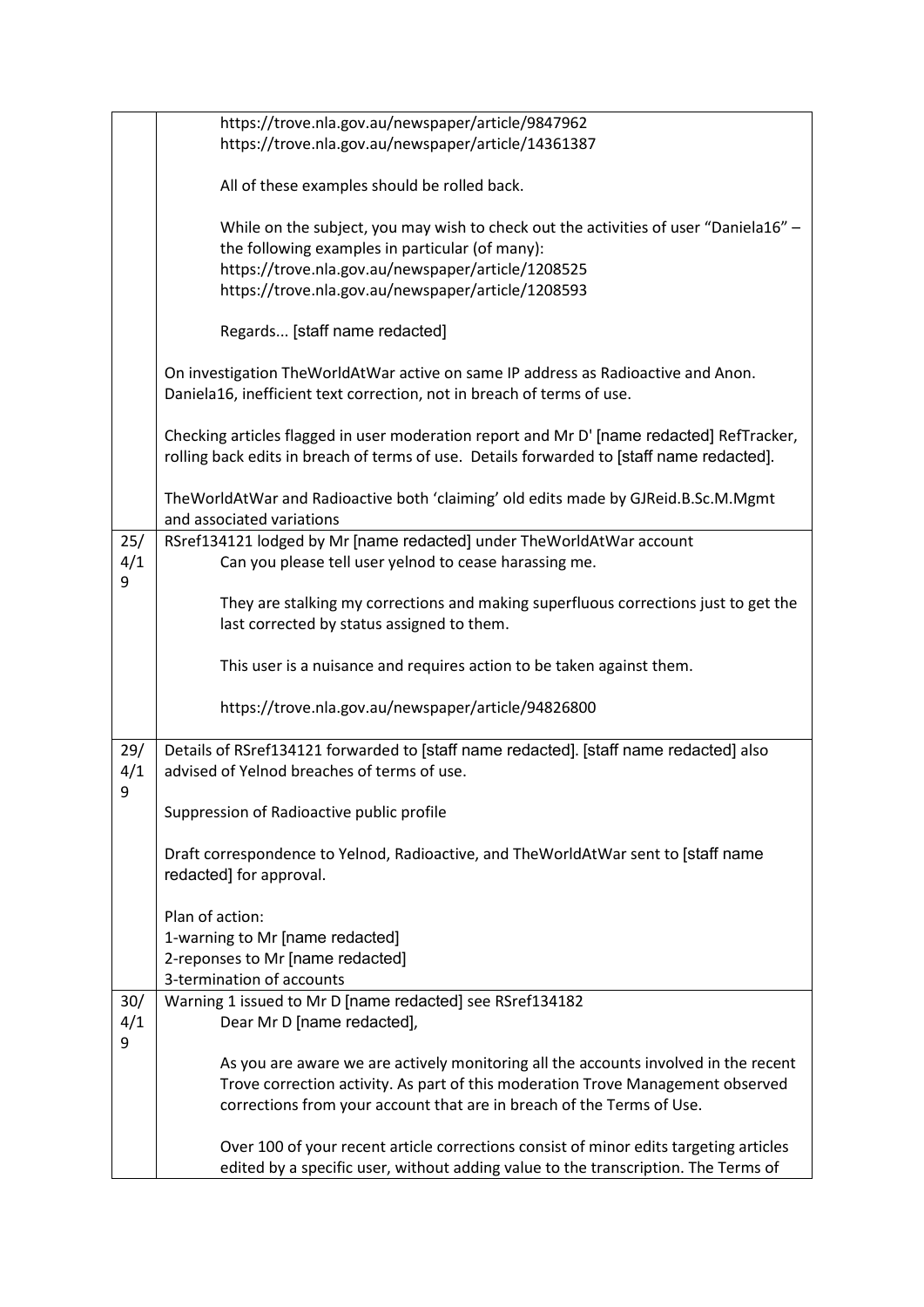Use for the Trove service require under section 4.4(c) that you not use Trove, in a way that interferes with, impacts, harasses or intimidates other users of Trove. The Terms of Use are available in full here: http://trove.nla.gov.au/general/termsofuse. These edits have now been removed.

This is your first official warning, if Trove receives a report or observes activities attributed to your account that contravene the Trove Terms of Use, you will be issued a second warning. At the third warning you will receive advice that your user account is being terminated, and all content that you contributed that contravenes the Trove Terms of Use will be removed from Trove; and the associated email address de-activated in Trove.

Thank you for your compliance and cooperation with this matter.

Trove Management

RSref134121, RSref133993, RSref133814, RSref133815, RSref133816, RSref133818, RSref133817, RSref133819 reopened and sent message Dear Trove user (various accounts).

On (insert date) Trove Management notified you that you that due to you are not permitted to create further Trove user accounts or add user content to Trove with the Library's prior written consent, in accordance with clause 13.4 of the Terms of Use.

Trove Management has not received a written request for you to continue adding user content to Trove from any of your accounts and anonymously ([staff name redacted] is this correct?). Investigations have shown that you continue to add user content to Trove in the form of text correction. As a result of this ongoing contravention of the Terms of Use any accounts created by you without the prior written consent of the Library will be terminated without written notice.

As requested in the previous email, if you wish to seek the Library's consent to create a new account to access full Trove use including text correction, please contact Trove Management with your request and information regarding the steps you will take to ensure your compliance with the Terms of Use. Trove Management will assess your request based on the information you provide to us and respond to you within 7 working days, you may not add any user content to Trove while your request is being processed.

A user account is not necessary to gain general access to Trove which you remain welcome to use.

Trove Management

Termination of account TheWorldAtWar and Radioactive requested in line with prior approval. Terminated at 1050 service desk 2019043010000089

1530 Mr D [name redacted] responded to warning RSref134182 Good afternoon, I take very strong objection to this notification.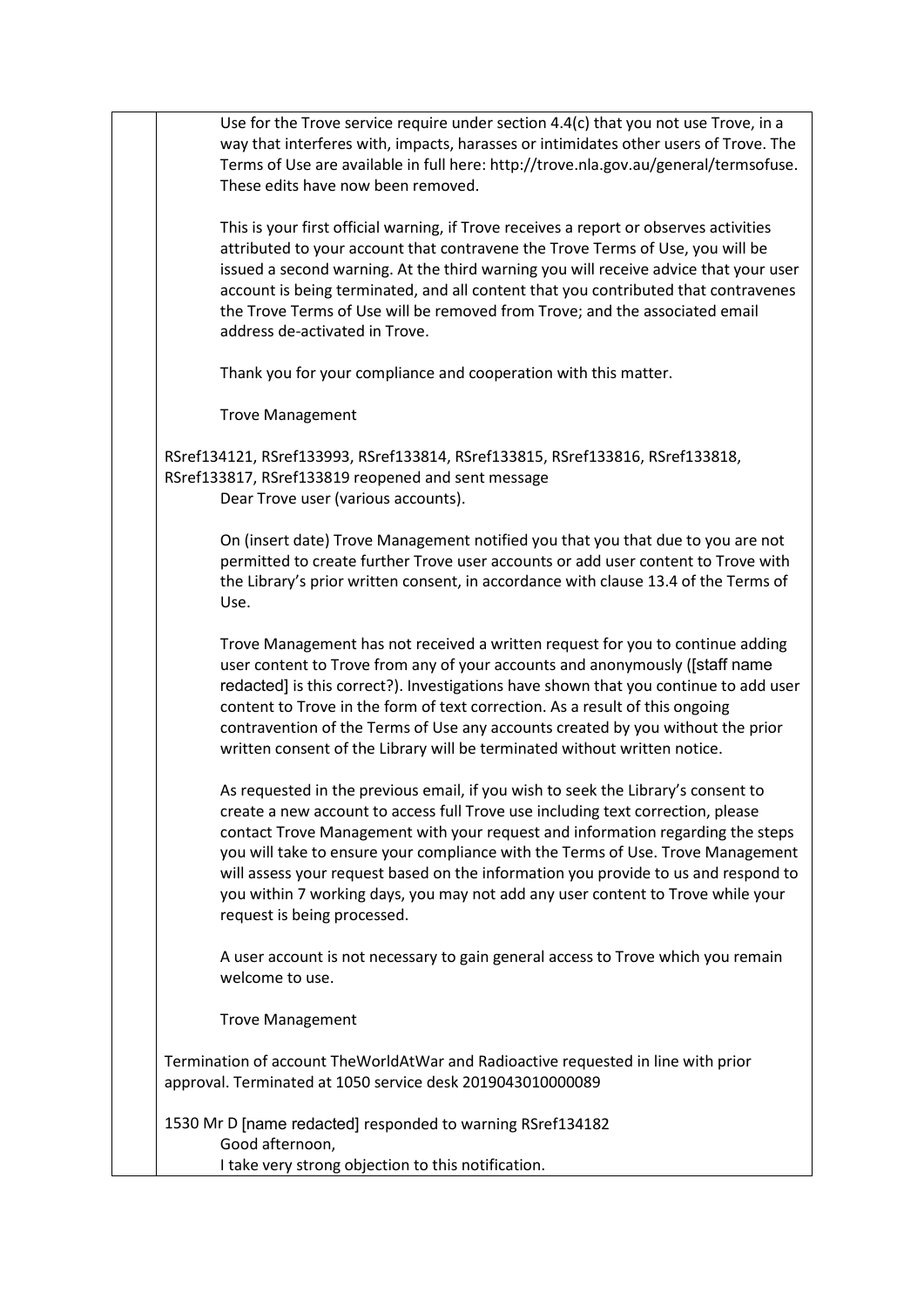As I have brought to your attention repeatedly over the last couple of years, I have been the persistent target of this user (in his many, many aliases), whereby he has utterly trashed the modifications that I have made to literally thousands of articles simply by using the vulnerability (that still exists) of deleting .s by simply opening and closing the article. The original instances of harassment and intimidation are all on the part of the individual in question - not just towards me, but towards other users as well. In fact, if you were to review the "contribution" of this individual, you would find that the vast majority of his "edits" are nothing more than "parasite" edits that add absolutely no content whatsoever -- unlike the vast majority of mine, I might add.

For a few weeks now, I have been engaged in a process of "retrieving" these edits - however, because I have maintained a consistently high standard of editing in the first instance, there are often only trivial edits to be made. Perhaps you could point out for me where in the terms of use is says that "trivial edits shall not be made."

I would also point out that there are still many hundreds of articles for which I was the original (and mostly complete) editor, and for which this individual has made ZERO editorial contribution as a result of the above-mentioned vulnerability, which are still on my list to review.

If, on the other hand, you disagree with my position, you are entirely free to suspend my account. I am seriously considering whether I want to remain part of a community where this sort of open harassment and intimidation of long-standing contributors is tolerated, - despite many complaints by myself and others.

Regards... [name redacted]

RSref134182 reopened by Mr D [name redacted] Please note.

> While this individual is complaining to you about other people making trivial (if legitimate) edits to articles that he regards as "his"(usually ones that he has contributed little or no content to) - here is what is he is doing to other peoples efforts.

https://trove.nla.gov.au/newspaper/article/14384874 anon https://trove.nla.gov.au/newspaper/article/14349961 anon https://trove.nla.gov.au/newspaper/article/115095723 anon https://trove.nla.gov.au/newspaper/article/155378134 anon https://trove.nla.gov.au/newspaper/article/9557899 anon https://trove.nla.gov.au/newspaper/article/33288627 anon https://trove.nla.gov.au/newspaper/article/14343921 anon https://trove.nla.gov.au/newspaper/article/4853223 anon https://trove.nla.gov.au/newspaper/article/9560775 anon https://trove.nla.gov.au/newspaper/article/31372040 anon https://trove.nla.gov.au/newspaper/article/54455045 anon https://trove.nla.gov.au/newspaper/article/14319017 anon https://trove.nla.gov.au/newspaper/article/36962706 anon https://trove.nla.gov.au/newspaper/article/9558148 anon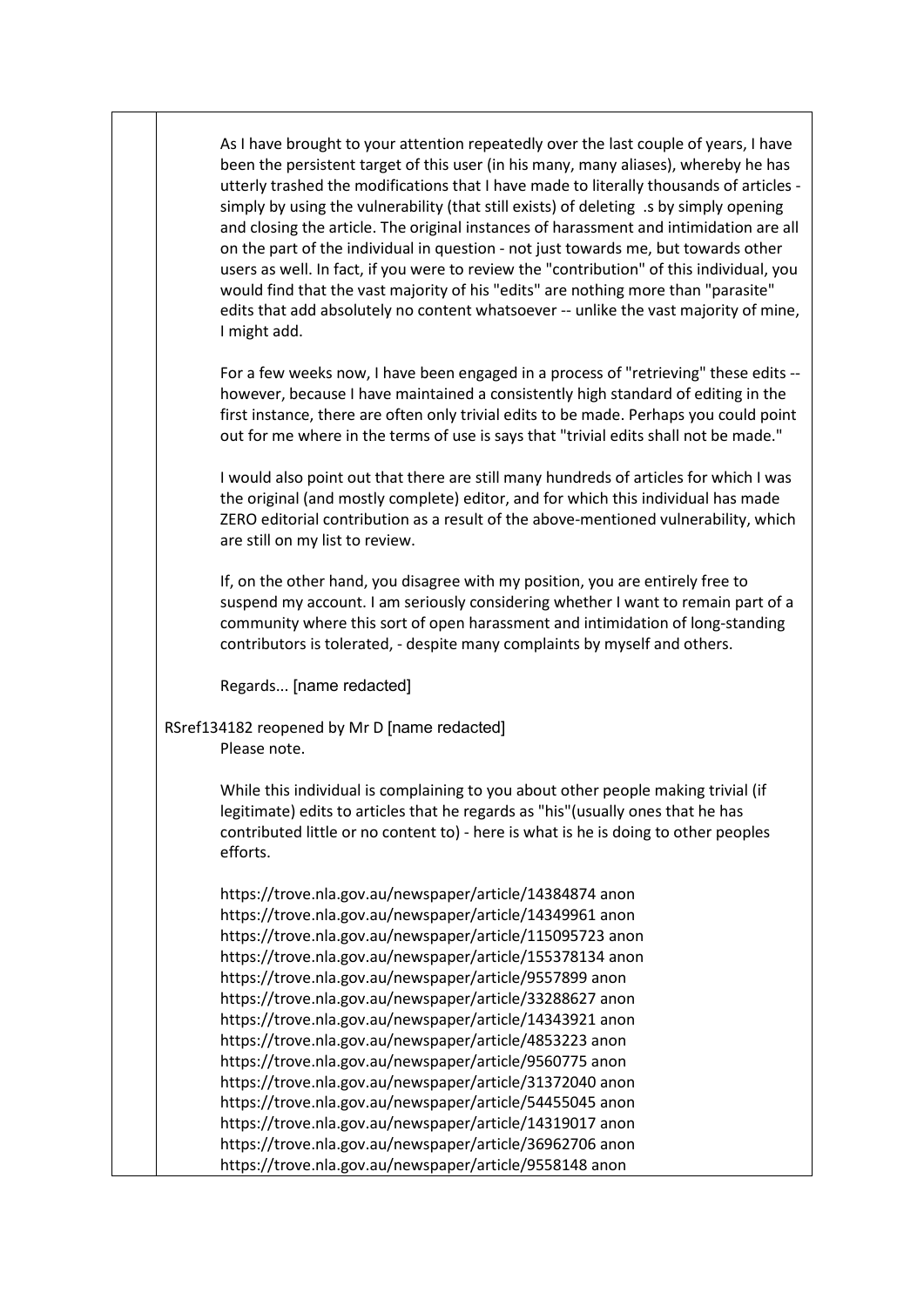| https://trove.nla.gov.au/newspaper/article/14381678 anon<br>https://trove.nla.gov.au/newspaper/article/14326193 anon<br>https://trove.nla.gov.au/newspaper/article/67063141 anon (invalid blank)<br>https://trove.nla.gov.au/newspaper/article/11666066 anon<br>I would suggest that this constitutes abuse or harassment or intimidation, wouldn't<br>you?<br>This is what the rest of the user community has to put up with from this strange<br>individual.<br>This goes on endlessly - day in - day out - and apparently Trove will not lift a finger<br>to stop it.<br>Rgds [name redacted]<br>1/5<br>RSref133056 reopened by mr [name redacted]<br>/19<br>Thanks [staff name redacted],<br>Here is my latest list of parasite edits - the first group are "business as usual"<br>articles:<br>https://trove.nla.gov.au/newspaper/article/54503367 GJR<br>https://trove.nla.gov.au/newspaper/article/24730374 GJR<br>https://trove.nla.gov.au/newspaper/article/9827696 GJR<br>https://trove.nla.gov.au/newspaper/article/9077695 AWMV1<br>https://trove.nla.gov.au/newspaper/article/79118213 anon<br>https://trove.nla.gov.au/newspaper/article/15440207 AWMV1<br>https://trove.nla.gov.au/newspaper/article/44359460 radioactive<br>This second set were all done during what appears to have been a psychotic<br>episode yesterday evening:<br>https://trove.nla.gov.au/newspaper/article/14384874 anon<br>https://trove.nla.gov.au/newspaper/article/14349961 anon<br>https://trove.nla.gov.au/newspaper/article/115095723 anon<br>https://trove.nla.gov.au/newspaper/article/155378134 anon<br>https://trove.nla.gov.au/newspaper/article/9557899 anon<br>https://trove.nla.gov.au/newspaper/article/33288627 anon<br>https://trove.nla.gov.au/newspaper/article/14343921 anon<br>https://trove.nla.gov.au/newspaper/article/4853223 anon<br>https://trove.nla.gov.au/newspaper/article/9560775 anon<br>https://trove.nla.gov.au/newspaper/article/31372040 anon<br>https://trove.nla.gov.au/newspaper/article/54455045 anon |
|-----------------------------------------------------------------------------------------------------------------------------------------------------------------------------------------------------------------------------------------------------------------------------------------------------------------------------------------------------------------------------------------------------------------------------------------------------------------------------------------------------------------------------------------------------------------------------------------------------------------------------------------------------------------------------------------------------------------------------------------------------------------------------------------------------------------------------------------------------------------------------------------------------------------------------------------------------------------------------------------------------------------------------------------------------------------------------------------------------------------------------------------------------------------------------------------------------------------------------------------------------------------------------------------------------------------------------------------------------------------------------------------------------------------------------------------------------------------------------------------------------------------------------------------------------------------------------------------------------------------------------------------------------------------------------------------------------------------------------------------------------------------------------------------------------------------------------------------------------------------------------------------------------------------------------------------------------------------------------------------------------------------------------------------|
|                                                                                                                                                                                                                                                                                                                                                                                                                                                                                                                                                                                                                                                                                                                                                                                                                                                                                                                                                                                                                                                                                                                                                                                                                                                                                                                                                                                                                                                                                                                                                                                                                                                                                                                                                                                                                                                                                                                                                                                                                                         |
|                                                                                                                                                                                                                                                                                                                                                                                                                                                                                                                                                                                                                                                                                                                                                                                                                                                                                                                                                                                                                                                                                                                                                                                                                                                                                                                                                                                                                                                                                                                                                                                                                                                                                                                                                                                                                                                                                                                                                                                                                                         |
|                                                                                                                                                                                                                                                                                                                                                                                                                                                                                                                                                                                                                                                                                                                                                                                                                                                                                                                                                                                                                                                                                                                                                                                                                                                                                                                                                                                                                                                                                                                                                                                                                                                                                                                                                                                                                                                                                                                                                                                                                                         |
|                                                                                                                                                                                                                                                                                                                                                                                                                                                                                                                                                                                                                                                                                                                                                                                                                                                                                                                                                                                                                                                                                                                                                                                                                                                                                                                                                                                                                                                                                                                                                                                                                                                                                                                                                                                                                                                                                                                                                                                                                                         |
|                                                                                                                                                                                                                                                                                                                                                                                                                                                                                                                                                                                                                                                                                                                                                                                                                                                                                                                                                                                                                                                                                                                                                                                                                                                                                                                                                                                                                                                                                                                                                                                                                                                                                                                                                                                                                                                                                                                                                                                                                                         |
|                                                                                                                                                                                                                                                                                                                                                                                                                                                                                                                                                                                                                                                                                                                                                                                                                                                                                                                                                                                                                                                                                                                                                                                                                                                                                                                                                                                                                                                                                                                                                                                                                                                                                                                                                                                                                                                                                                                                                                                                                                         |
|                                                                                                                                                                                                                                                                                                                                                                                                                                                                                                                                                                                                                                                                                                                                                                                                                                                                                                                                                                                                                                                                                                                                                                                                                                                                                                                                                                                                                                                                                                                                                                                                                                                                                                                                                                                                                                                                                                                                                                                                                                         |
|                                                                                                                                                                                                                                                                                                                                                                                                                                                                                                                                                                                                                                                                                                                                                                                                                                                                                                                                                                                                                                                                                                                                                                                                                                                                                                                                                                                                                                                                                                                                                                                                                                                                                                                                                                                                                                                                                                                                                                                                                                         |
|                                                                                                                                                                                                                                                                                                                                                                                                                                                                                                                                                                                                                                                                                                                                                                                                                                                                                                                                                                                                                                                                                                                                                                                                                                                                                                                                                                                                                                                                                                                                                                                                                                                                                                                                                                                                                                                                                                                                                                                                                                         |
|                                                                                                                                                                                                                                                                                                                                                                                                                                                                                                                                                                                                                                                                                                                                                                                                                                                                                                                                                                                                                                                                                                                                                                                                                                                                                                                                                                                                                                                                                                                                                                                                                                                                                                                                                                                                                                                                                                                                                                                                                                         |
|                                                                                                                                                                                                                                                                                                                                                                                                                                                                                                                                                                                                                                                                                                                                                                                                                                                                                                                                                                                                                                                                                                                                                                                                                                                                                                                                                                                                                                                                                                                                                                                                                                                                                                                                                                                                                                                                                                                                                                                                                                         |
|                                                                                                                                                                                                                                                                                                                                                                                                                                                                                                                                                                                                                                                                                                                                                                                                                                                                                                                                                                                                                                                                                                                                                                                                                                                                                                                                                                                                                                                                                                                                                                                                                                                                                                                                                                                                                                                                                                                                                                                                                                         |
|                                                                                                                                                                                                                                                                                                                                                                                                                                                                                                                                                                                                                                                                                                                                                                                                                                                                                                                                                                                                                                                                                                                                                                                                                                                                                                                                                                                                                                                                                                                                                                                                                                                                                                                                                                                                                                                                                                                                                                                                                                         |
|                                                                                                                                                                                                                                                                                                                                                                                                                                                                                                                                                                                                                                                                                                                                                                                                                                                                                                                                                                                                                                                                                                                                                                                                                                                                                                                                                                                                                                                                                                                                                                                                                                                                                                                                                                                                                                                                                                                                                                                                                                         |
|                                                                                                                                                                                                                                                                                                                                                                                                                                                                                                                                                                                                                                                                                                                                                                                                                                                                                                                                                                                                                                                                                                                                                                                                                                                                                                                                                                                                                                                                                                                                                                                                                                                                                                                                                                                                                                                                                                                                                                                                                                         |
|                                                                                                                                                                                                                                                                                                                                                                                                                                                                                                                                                                                                                                                                                                                                                                                                                                                                                                                                                                                                                                                                                                                                                                                                                                                                                                                                                                                                                                                                                                                                                                                                                                                                                                                                                                                                                                                                                                                                                                                                                                         |
|                                                                                                                                                                                                                                                                                                                                                                                                                                                                                                                                                                                                                                                                                                                                                                                                                                                                                                                                                                                                                                                                                                                                                                                                                                                                                                                                                                                                                                                                                                                                                                                                                                                                                                                                                                                                                                                                                                                                                                                                                                         |
|                                                                                                                                                                                                                                                                                                                                                                                                                                                                                                                                                                                                                                                                                                                                                                                                                                                                                                                                                                                                                                                                                                                                                                                                                                                                                                                                                                                                                                                                                                                                                                                                                                                                                                                                                                                                                                                                                                                                                                                                                                         |
|                                                                                                                                                                                                                                                                                                                                                                                                                                                                                                                                                                                                                                                                                                                                                                                                                                                                                                                                                                                                                                                                                                                                                                                                                                                                                                                                                                                                                                                                                                                                                                                                                                                                                                                                                                                                                                                                                                                                                                                                                                         |
|                                                                                                                                                                                                                                                                                                                                                                                                                                                                                                                                                                                                                                                                                                                                                                                                                                                                                                                                                                                                                                                                                                                                                                                                                                                                                                                                                                                                                                                                                                                                                                                                                                                                                                                                                                                                                                                                                                                                                                                                                                         |
|                                                                                                                                                                                                                                                                                                                                                                                                                                                                                                                                                                                                                                                                                                                                                                                                                                                                                                                                                                                                                                                                                                                                                                                                                                                                                                                                                                                                                                                                                                                                                                                                                                                                                                                                                                                                                                                                                                                                                                                                                                         |
|                                                                                                                                                                                                                                                                                                                                                                                                                                                                                                                                                                                                                                                                                                                                                                                                                                                                                                                                                                                                                                                                                                                                                                                                                                                                                                                                                                                                                                                                                                                                                                                                                                                                                                                                                                                                                                                                                                                                                                                                                                         |
|                                                                                                                                                                                                                                                                                                                                                                                                                                                                                                                                                                                                                                                                                                                                                                                                                                                                                                                                                                                                                                                                                                                                                                                                                                                                                                                                                                                                                                                                                                                                                                                                                                                                                                                                                                                                                                                                                                                                                                                                                                         |
|                                                                                                                                                                                                                                                                                                                                                                                                                                                                                                                                                                                                                                                                                                                                                                                                                                                                                                                                                                                                                                                                                                                                                                                                                                                                                                                                                                                                                                                                                                                                                                                                                                                                                                                                                                                                                                                                                                                                                                                                                                         |
|                                                                                                                                                                                                                                                                                                                                                                                                                                                                                                                                                                                                                                                                                                                                                                                                                                                                                                                                                                                                                                                                                                                                                                                                                                                                                                                                                                                                                                                                                                                                                                                                                                                                                                                                                                                                                                                                                                                                                                                                                                         |
|                                                                                                                                                                                                                                                                                                                                                                                                                                                                                                                                                                                                                                                                                                                                                                                                                                                                                                                                                                                                                                                                                                                                                                                                                                                                                                                                                                                                                                                                                                                                                                                                                                                                                                                                                                                                                                                                                                                                                                                                                                         |
|                                                                                                                                                                                                                                                                                                                                                                                                                                                                                                                                                                                                                                                                                                                                                                                                                                                                                                                                                                                                                                                                                                                                                                                                                                                                                                                                                                                                                                                                                                                                                                                                                                                                                                                                                                                                                                                                                                                                                                                                                                         |
|                                                                                                                                                                                                                                                                                                                                                                                                                                                                                                                                                                                                                                                                                                                                                                                                                                                                                                                                                                                                                                                                                                                                                                                                                                                                                                                                                                                                                                                                                                                                                                                                                                                                                                                                                                                                                                                                                                                                                                                                                                         |
|                                                                                                                                                                                                                                                                                                                                                                                                                                                                                                                                                                                                                                                                                                                                                                                                                                                                                                                                                                                                                                                                                                                                                                                                                                                                                                                                                                                                                                                                                                                                                                                                                                                                                                                                                                                                                                                                                                                                                                                                                                         |
|                                                                                                                                                                                                                                                                                                                                                                                                                                                                                                                                                                                                                                                                                                                                                                                                                                                                                                                                                                                                                                                                                                                                                                                                                                                                                                                                                                                                                                                                                                                                                                                                                                                                                                                                                                                                                                                                                                                                                                                                                                         |
|                                                                                                                                                                                                                                                                                                                                                                                                                                                                                                                                                                                                                                                                                                                                                                                                                                                                                                                                                                                                                                                                                                                                                                                                                                                                                                                                                                                                                                                                                                                                                                                                                                                                                                                                                                                                                                                                                                                                                                                                                                         |
|                                                                                                                                                                                                                                                                                                                                                                                                                                                                                                                                                                                                                                                                                                                                                                                                                                                                                                                                                                                                                                                                                                                                                                                                                                                                                                                                                                                                                                                                                                                                                                                                                                                                                                                                                                                                                                                                                                                                                                                                                                         |
|                                                                                                                                                                                                                                                                                                                                                                                                                                                                                                                                                                                                                                                                                                                                                                                                                                                                                                                                                                                                                                                                                                                                                                                                                                                                                                                                                                                                                                                                                                                                                                                                                                                                                                                                                                                                                                                                                                                                                                                                                                         |
|                                                                                                                                                                                                                                                                                                                                                                                                                                                                                                                                                                                                                                                                                                                                                                                                                                                                                                                                                                                                                                                                                                                                                                                                                                                                                                                                                                                                                                                                                                                                                                                                                                                                                                                                                                                                                                                                                                                                                                                                                                         |
|                                                                                                                                                                                                                                                                                                                                                                                                                                                                                                                                                                                                                                                                                                                                                                                                                                                                                                                                                                                                                                                                                                                                                                                                                                                                                                                                                                                                                                                                                                                                                                                                                                                                                                                                                                                                                                                                                                                                                                                                                                         |
|                                                                                                                                                                                                                                                                                                                                                                                                                                                                                                                                                                                                                                                                                                                                                                                                                                                                                                                                                                                                                                                                                                                                                                                                                                                                                                                                                                                                                                                                                                                                                                                                                                                                                                                                                                                                                                                                                                                                                                                                                                         |
|                                                                                                                                                                                                                                                                                                                                                                                                                                                                                                                                                                                                                                                                                                                                                                                                                                                                                                                                                                                                                                                                                                                                                                                                                                                                                                                                                                                                                                                                                                                                                                                                                                                                                                                                                                                                                                                                                                                                                                                                                                         |
|                                                                                                                                                                                                                                                                                                                                                                                                                                                                                                                                                                                                                                                                                                                                                                                                                                                                                                                                                                                                                                                                                                                                                                                                                                                                                                                                                                                                                                                                                                                                                                                                                                                                                                                                                                                                                                                                                                                                                                                                                                         |
|                                                                                                                                                                                                                                                                                                                                                                                                                                                                                                                                                                                                                                                                                                                                                                                                                                                                                                                                                                                                                                                                                                                                                                                                                                                                                                                                                                                                                                                                                                                                                                                                                                                                                                                                                                                                                                                                                                                                                                                                                                         |
|                                                                                                                                                                                                                                                                                                                                                                                                                                                                                                                                                                                                                                                                                                                                                                                                                                                                                                                                                                                                                                                                                                                                                                                                                                                                                                                                                                                                                                                                                                                                                                                                                                                                                                                                                                                                                                                                                                                                                                                                                                         |
|                                                                                                                                                                                                                                                                                                                                                                                                                                                                                                                                                                                                                                                                                                                                                                                                                                                                                                                                                                                                                                                                                                                                                                                                                                                                                                                                                                                                                                                                                                                                                                                                                                                                                                                                                                                                                                                                                                                                                                                                                                         |
| https://trove.nla.gov.au/newspaper/article/14319017 anon                                                                                                                                                                                                                                                                                                                                                                                                                                                                                                                                                                                                                                                                                                                                                                                                                                                                                                                                                                                                                                                                                                                                                                                                                                                                                                                                                                                                                                                                                                                                                                                                                                                                                                                                                                                                                                                                                                                                                                                |
| https://trove.nla.gov.au/newspaper/article/36962706 anon                                                                                                                                                                                                                                                                                                                                                                                                                                                                                                                                                                                                                                                                                                                                                                                                                                                                                                                                                                                                                                                                                                                                                                                                                                                                                                                                                                                                                                                                                                                                                                                                                                                                                                                                                                                                                                                                                                                                                                                |
| https://trove.nla.gov.au/newspaper/article/9558148 anon                                                                                                                                                                                                                                                                                                                                                                                                                                                                                                                                                                                                                                                                                                                                                                                                                                                                                                                                                                                                                                                                                                                                                                                                                                                                                                                                                                                                                                                                                                                                                                                                                                                                                                                                                                                                                                                                                                                                                                                 |
| https://trove.nla.gov.au/newspaper/article/14381678 anon                                                                                                                                                                                                                                                                                                                                                                                                                                                                                                                                                                                                                                                                                                                                                                                                                                                                                                                                                                                                                                                                                                                                                                                                                                                                                                                                                                                                                                                                                                                                                                                                                                                                                                                                                                                                                                                                                                                                                                                |
| https://trove.nla.gov.au/newspaper/article/14326193 anon                                                                                                                                                                                                                                                                                                                                                                                                                                                                                                                                                                                                                                                                                                                                                                                                                                                                                                                                                                                                                                                                                                                                                                                                                                                                                                                                                                                                                                                                                                                                                                                                                                                                                                                                                                                                                                                                                                                                                                                |
| https://trove.nla.gov.au/newspaper/article/67063141 anon (invalid)                                                                                                                                                                                                                                                                                                                                                                                                                                                                                                                                                                                                                                                                                                                                                                                                                                                                                                                                                                                                                                                                                                                                                                                                                                                                                                                                                                                                                                                                                                                                                                                                                                                                                                                                                                                                                                                                                                                                                                      |
| https://trove.nla.gov.au/newspaper/article/11666066 anon                                                                                                                                                                                                                                                                                                                                                                                                                                                                                                                                                                                                                                                                                                                                                                                                                                                                                                                                                                                                                                                                                                                                                                                                                                                                                                                                                                                                                                                                                                                                                                                                                                                                                                                                                                                                                                                                                                                                                                                |
| https://trove.nla.gov.au/newspaper/article/9879761 anon                                                                                                                                                                                                                                                                                                                                                                                                                                                                                                                                                                                                                                                                                                                                                                                                                                                                                                                                                                                                                                                                                                                                                                                                                                                                                                                                                                                                                                                                                                                                                                                                                                                                                                                                                                                                                                                                                                                                                                                 |
| https://trove.nla.gov.au/newspaper/article/9547786 anon                                                                                                                                                                                                                                                                                                                                                                                                                                                                                                                                                                                                                                                                                                                                                                                                                                                                                                                                                                                                                                                                                                                                                                                                                                                                                                                                                                                                                                                                                                                                                                                                                                                                                                                                                                                                                                                                                                                                                                                 |
| https://trove.nla.gov.au/newspaper/article/163102951 anon                                                                                                                                                                                                                                                                                                                                                                                                                                                                                                                                                                                                                                                                                                                                                                                                                                                                                                                                                                                                                                                                                                                                                                                                                                                                                                                                                                                                                                                                                                                                                                                                                                                                                                                                                                                                                                                                                                                                                                               |
| https://trove.nla.gov.au/newspaper/article/9546791 anon                                                                                                                                                                                                                                                                                                                                                                                                                                                                                                                                                                                                                                                                                                                                                                                                                                                                                                                                                                                                                                                                                                                                                                                                                                                                                                                                                                                                                                                                                                                                                                                                                                                                                                                                                                                                                                                                                                                                                                                 |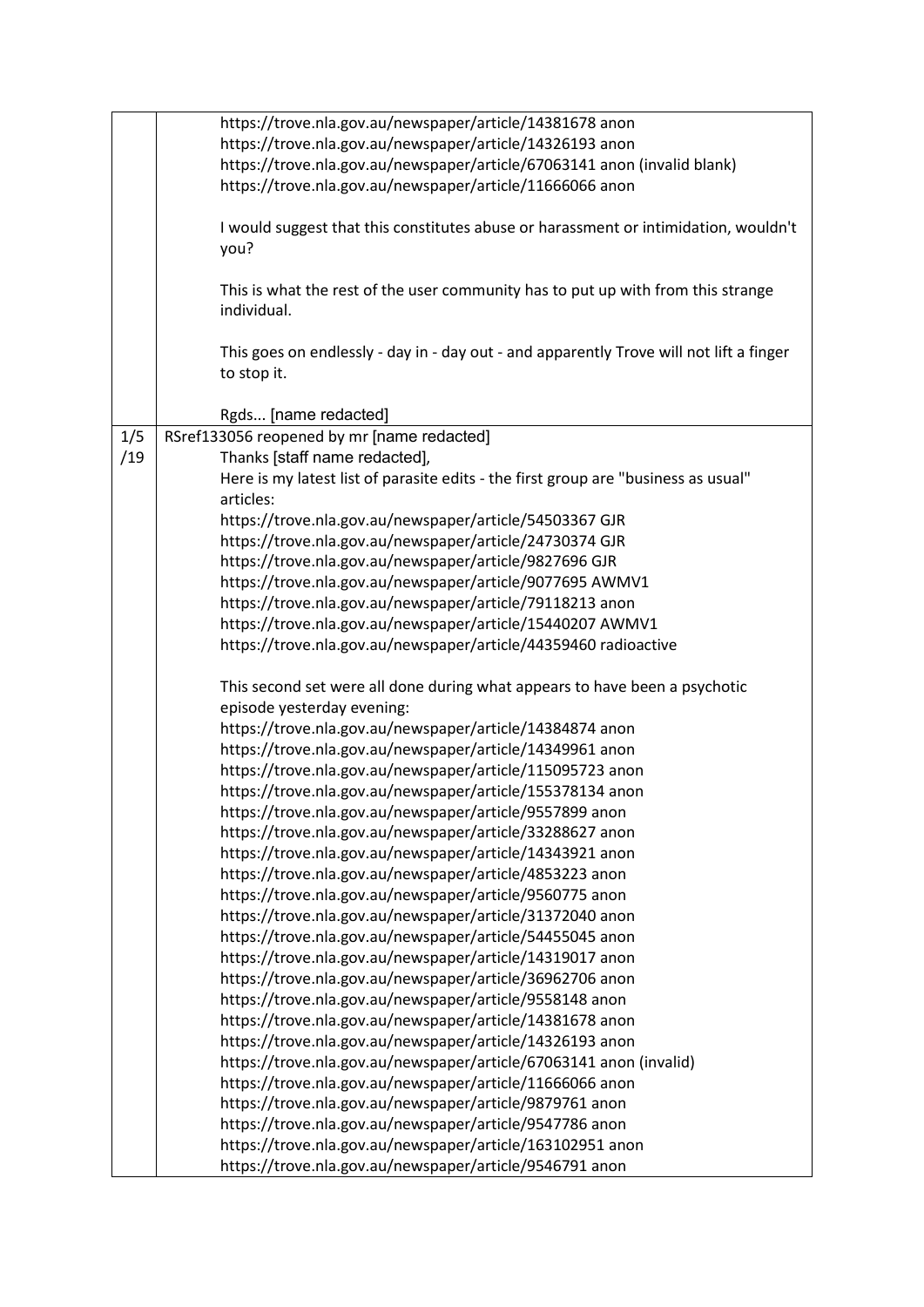|     | https://trove.nla.gov.au/newspaper/article/14322868 anon                                                                                                                                                                                                                                                                                                                                                                                                 |
|-----|----------------------------------------------------------------------------------------------------------------------------------------------------------------------------------------------------------------------------------------------------------------------------------------------------------------------------------------------------------------------------------------------------------------------------------------------------------|
|     | https://trove.nla.gov.au/newspaper/article/88491301 anon                                                                                                                                                                                                                                                                                                                                                                                                 |
|     | https://trove.nla.gov.au/newspaper/article/14320535 anon                                                                                                                                                                                                                                                                                                                                                                                                 |
|     | https://trove.nla.gov.au/newspaper/article/9559558 anon                                                                                                                                                                                                                                                                                                                                                                                                  |
|     | https://trove.nla.gov.au/newspaper/article/4841988 anon                                                                                                                                                                                                                                                                                                                                                                                                  |
|     | https://trove.nla.gov.au/newspaper/article/40859204 anon                                                                                                                                                                                                                                                                                                                                                                                                 |
|     | https://trove.nla.gov.au/newspaper/article/40881431 anon                                                                                                                                                                                                                                                                                                                                                                                                 |
|     | https://trove.nla.gov.au/newspaper/article/40864202 anon                                                                                                                                                                                                                                                                                                                                                                                                 |
|     | https://trove.nla.gov.au/newspaper/article/40875532 anon                                                                                                                                                                                                                                                                                                                                                                                                 |
|     | https://trove.nla.gov.au/newspaper/article/9613987 anon                                                                                                                                                                                                                                                                                                                                                                                                  |
|     | https://trove.nla.gov.au/newspaper/article/210334763 anon                                                                                                                                                                                                                                                                                                                                                                                                |
|     | https://trove.nla.gov.au/newspaper/article/2049200 anon                                                                                                                                                                                                                                                                                                                                                                                                  |
|     | https://trove.nla.gov.au/newspaper/article/169915879 anon                                                                                                                                                                                                                                                                                                                                                                                                |
|     | https://trove.nla.gov.au/newspaper/article/27985382 anon                                                                                                                                                                                                                                                                                                                                                                                                 |
|     | https://trove.nla.gov.au/newspaper/article/11262660 anon                                                                                                                                                                                                                                                                                                                                                                                                 |
|     | I would appreciate it if you could deal with these appropriately.                                                                                                                                                                                                                                                                                                                                                                                        |
|     | Thanks [name redacted]                                                                                                                                                                                                                                                                                                                                                                                                                                   |
|     | RSref? Opened by Mr D [name redacted]                                                                                                                                                                                                                                                                                                                                                                                                                    |
|     | Details of reftrackers forwarded to [staff name redacted]. Advice received: thank for<br>reporting, rolled back, no need to continue reporting as active moderation is now<br>underway.                                                                                                                                                                                                                                                                  |
|     | [staff name redacted] sought confirmation that Mr [name redacted]'s accounts have been<br>terminated and if we can institute an IP block. Advised that all known accounts have been<br>terminated, Will discuss technical measures with [staff name redacted] in IT. I [staff name<br>redacted] Believe that IP blocking will not be effective as Mr [name redacted] is already<br>demonstrating use of anonymising services to rotate his IP regularly. |
|     | Met with IT. Technical solutions mostly exhausted. Further solutions involve significant                                                                                                                                                                                                                                                                                                                                                                 |
|     | developer time or code changes. Have requested they advise if they are able to come up<br>with any other solutions.                                                                                                                                                                                                                                                                                                                                      |
| 3/5 | User moderation report identified 62 instances of Mr D [name redacted] anonymously                                                                                                                                                                                                                                                                                                                                                                       |
| /19 | editing articles previously edited by Mr R [name redacted]. These occurred after the first                                                                                                                                                                                                                                                                                                                                                               |
|     | warning was issued. Identified by matching IP and pattern of activity. Details forwarded to                                                                                                                                                                                                                                                                                                                                                              |
|     | [staff name redacted] for assessment.                                                                                                                                                                                                                                                                                                                                                                                                                    |
| 6/5 | User moderation report identified no further breaches by Mr D [name redacted] acting                                                                                                                                                                                                                                                                                                                                                                     |
| /19 | anonymously. Report did identify a new account: NewguineaWarHistorySociety which has                                                                                                                                                                                                                                                                                                                                                                     |
|     | demonstrated the same pattern of behaviour as Mr [name redacted], including anonymous                                                                                                                                                                                                                                                                                                                                                                    |
|     | edits targeting Yelnod, Gato. Details have been forwarded to [staff name redacted].                                                                                                                                                                                                                                                                                                                                                                      |
|     | Approval from [staff name redacted] to terminate account pending checks that Mr [name                                                                                                                                                                                                                                                                                                                                                                    |
|     | redacted] has not received written approval to create a new Trove account. Contacted                                                                                                                                                                                                                                                                                                                                                                     |
|     | Reader Services at 1500                                                                                                                                                                                                                                                                                                                                                                                                                                  |
| 7/5 | After confirmation with Reader Services that no request had been received. Sent request to                                                                                                                                                                                                                                                                                                                                                               |
| /19 | terminate account. See R19/23779                                                                                                                                                                                                                                                                                                                                                                                                                         |
|     |                                                                                                                                                                                                                                                                                                                                                                                                                                                          |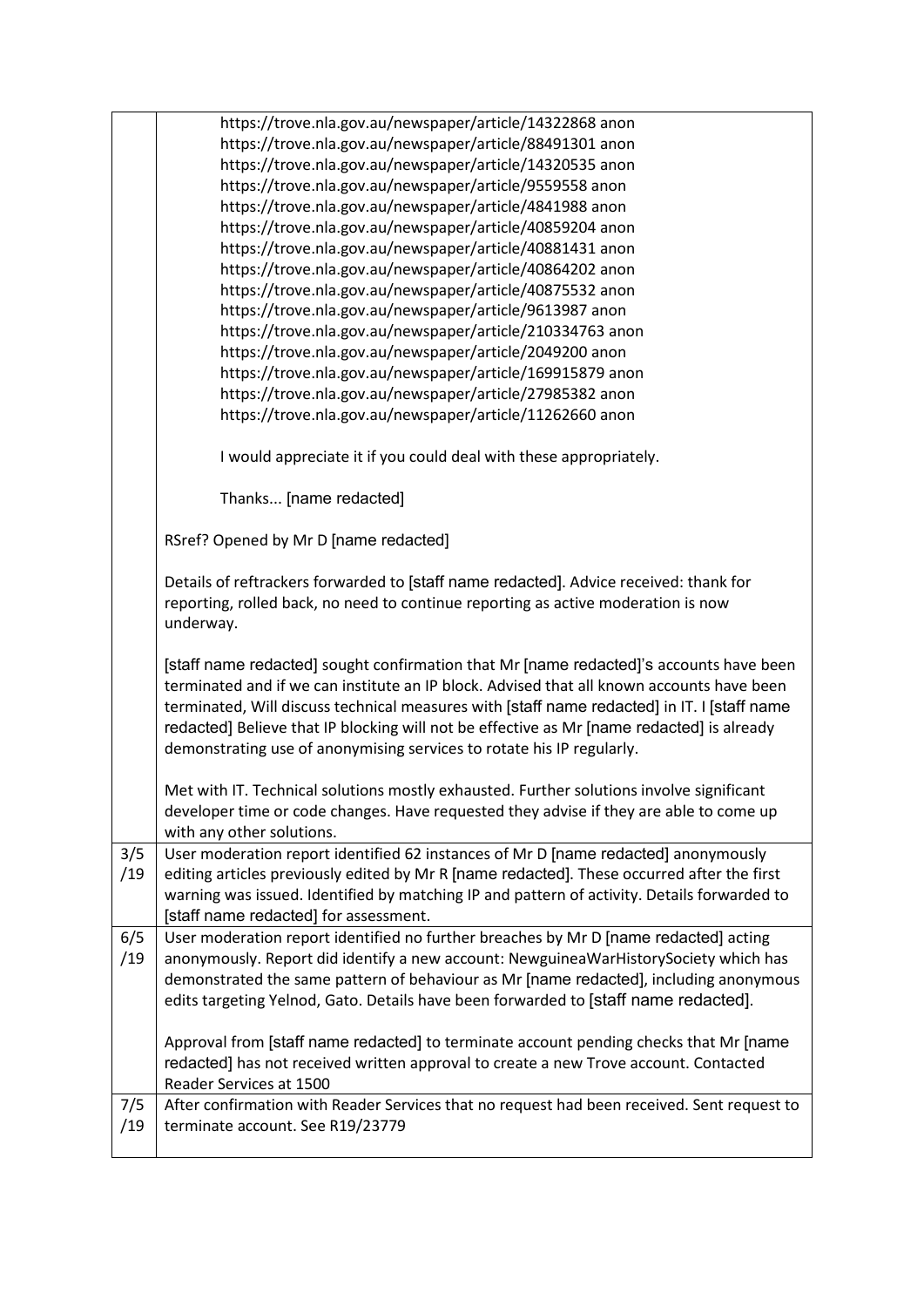|     | Identified account Cauli. Flower as another likely Mr [name redacted] account after a          |  |  |
|-----|------------------------------------------------------------------------------------------------|--|--|
|     | complaint was received through the Trove enquiry form from that account. Same IP as            |  |  |
|     | anonymous correction, and referring to details identified in correspondence to Mr [name        |  |  |
|     | redacted]. Request to terminate account sent to [staff name redacted] also requested           |  |  |
|     | advice on how to respond to the complaint.                                                     |  |  |
| 8/5 | Rolled back corrections identified in RSref134222                                              |  |  |
| /19 |                                                                                                |  |  |
|     | RSref133056 reopened by Mr D [name redacted] identifying more articles. Corrections            |  |  |
|     | rolled back.                                                                                   |  |  |
| 9/5 | Requested termination of account Cauli. Flower with approval of [name redacted]                |  |  |
| /19 | (R19/24294)                                                                                    |  |  |
|     |                                                                                                |  |  |
|     |                                                                                                |  |  |
|     | RSref134420 opened by Mr D [name redacted]. Attached list of 100 corrections to roll back.     |  |  |
|     | Forwarded to [staff name redacted] for advice.                                                 |  |  |
|     |                                                                                                |  |  |
|     | Requested list of ALL corrections to be supplied before any further action will be taken.      |  |  |
| 5/8 | RSref136311 opened by Mr D [name redacted] supplying list of 5808 articles with malicious      |  |  |
| /19 | corrections.                                                                                   |  |  |
|     |                                                                                                |  |  |
|     | Good morning [staff name redacted],                                                            |  |  |
|     | This note is in response to your reply contained in item RSref134559, which the system         |  |  |
|     | will not let me update or reopen.                                                              |  |  |
|     |                                                                                                |  |  |
|     | As advised, I have complied a consolidated list of articles that have been the target of       |  |  |
|     | frivolous, malicious or abusive comments. It has taken a bit longer than I anticipated, so I   |  |  |
|     | apologise for the delay.                                                                       |  |  |
|     | I would note, however, that this list really only concerns itself with articles that form part |  |  |
|     | of my tag-lists and immediate areas of research. It probably only represents the tip of the    |  |  |
|     | iceberg for the number of malicious edits that this individual was inflicted upon the Trove    |  |  |
|     | system.                                                                                        |  |  |
|     | As a background task, I will probably compile a supplementary list, as I notice that this      |  |  |
|     | individual is spending a fair amount of time trolling my work to make malicious edits (as      |  |  |
|     | "anon"), as can be seen this morning in this article:                                          |  |  |
|     | https://trove.nla.gov.au/newspaper/article/9079576                                             |  |  |
|     |                                                                                                |  |  |
|     | If you need any additional clarification, feel free to contact me.                             |  |  |
|     |                                                                                                |  |  |
|     | [staff name redacted] and [staff name redacted] contacted for advice.                          |  |  |
| 6/8 | [staff name redacted] advised:                                                                 |  |  |
| /19 |                                                                                                |  |  |
|     | Please confirm that these are mainly whitespace edits that add no value?<br>1.                 |  |  |
|     | A report on the user moderation would be useful so I can understand the impact of<br>2.        |  |  |
|     | the work.                                                                                      |  |  |
|     | 3. I would like your and the teams opinion on whether these rollbacks should be done           |  |  |
|     | in batches or as a single action. Please consider the impact on the user                       |  |  |
|     | community/users.                                                                               |  |  |
|     | Please provide a timeline - we will need to consider the timing of any actions in<br>4.        |  |  |
|     | relation to the Trove betas.                                                                   |  |  |
|     |                                                                                                |  |  |
|     | Random sample of 100 corrections checked. Notes from [staff name redacted]:                    |  |  |
|     |                                                                                                |  |  |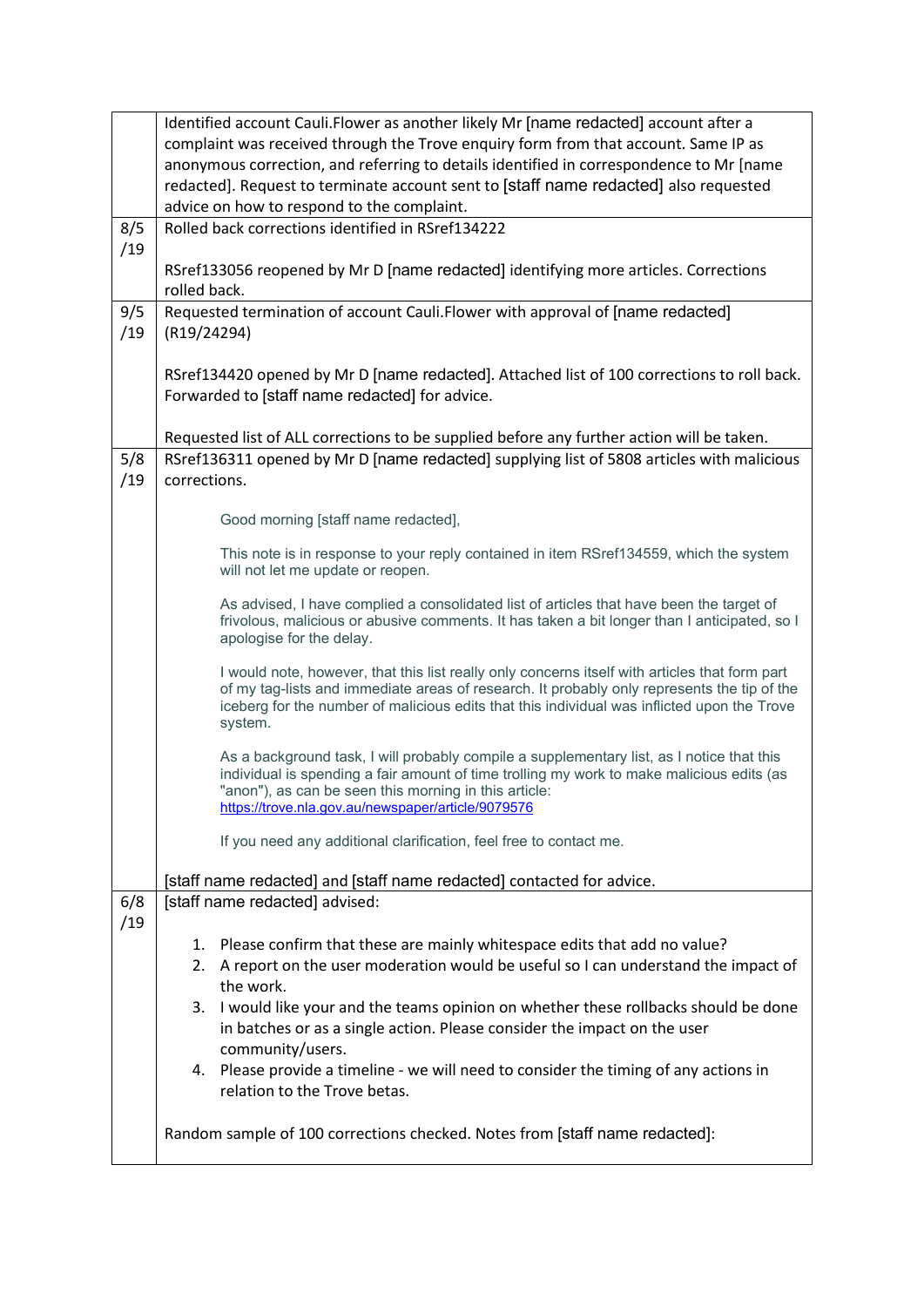As a starting point I have checked a sample of 100 articles from the 5808 supplied by Yelnod. Yelnod did identify many articles that would require multiple rollbacks. The following figures would expect a 10% margin of error if expanded to cover the whole list supplied.

### **Proposal**

From studying the sample I propose rolling back the corrections identified by Yelnod. Detailed results below.

- Consult with IT (Ask [staff name redacted] at the discovery and delivery core services stakeholder meeting?)
	- o Are we able to undertake a bulk set of rollbacks
	- o How can we handle multiple rollbacks on a single article
	- o How long would this take?
- Undertake the rollbacks in a single action

## **Impacts**

If we take no action:

- Loss of good will built up with users involved
	- o Potential impacts when further changes are made with modernisation
- Probability of 'correction wars' restarting
	- o Increased likelihood of inappropriate notes and corrections being made
	- o Potential for reputational damage: other users drawn in or contacted, and appearance of inappropriate comments and notes.
	- o Increase in staff time at all levels to manage user behaviour
		- Can't afford this time with modernisation work underway

If we rollback corrections:

- Removal of low-value corrections
- Maintain good will from Hall of Fame correctors involved
	- o Being seen to take action
	- o Useful with the further changes to come in Modernisation
	- Reinforces the new Terms of Use and demonstrates that Trove will take action
- Allow for continued low level moderation rather than highly variable moderation in response to complaints

Assuming we rollback the corrections supplied by Yelnod these are the key impacts I have identified:

- 2 to 700 valid corrections may be removed. Those identified in the sample are of minor value: 'tbe' to 'the' for example
- 4414 to 5575 whitespace edits may be removed
- 5111-5806 low value (white space, add and remove a character, or minor punctuation change) corrections would be removed
- Accounts belonging to a terminated user may lose
- Several active users may suffer a reduction in their correction counts. Other users may also be impacted, but expected to be at similar levels to SheffieldPark estimate.
	- o DonnaTelfer may lose 5 to 871 corrections. Expected value 290. Would not have an impact on Hall of Fame rankings position, over 150,000 corrections between account and next account.
	- $\circ$  SheffieldPark may lose 1 to 640 corrections. Expected value 58. Would not have an impact on Hall of Fame rankings position, 14,000 corrections between account and next account.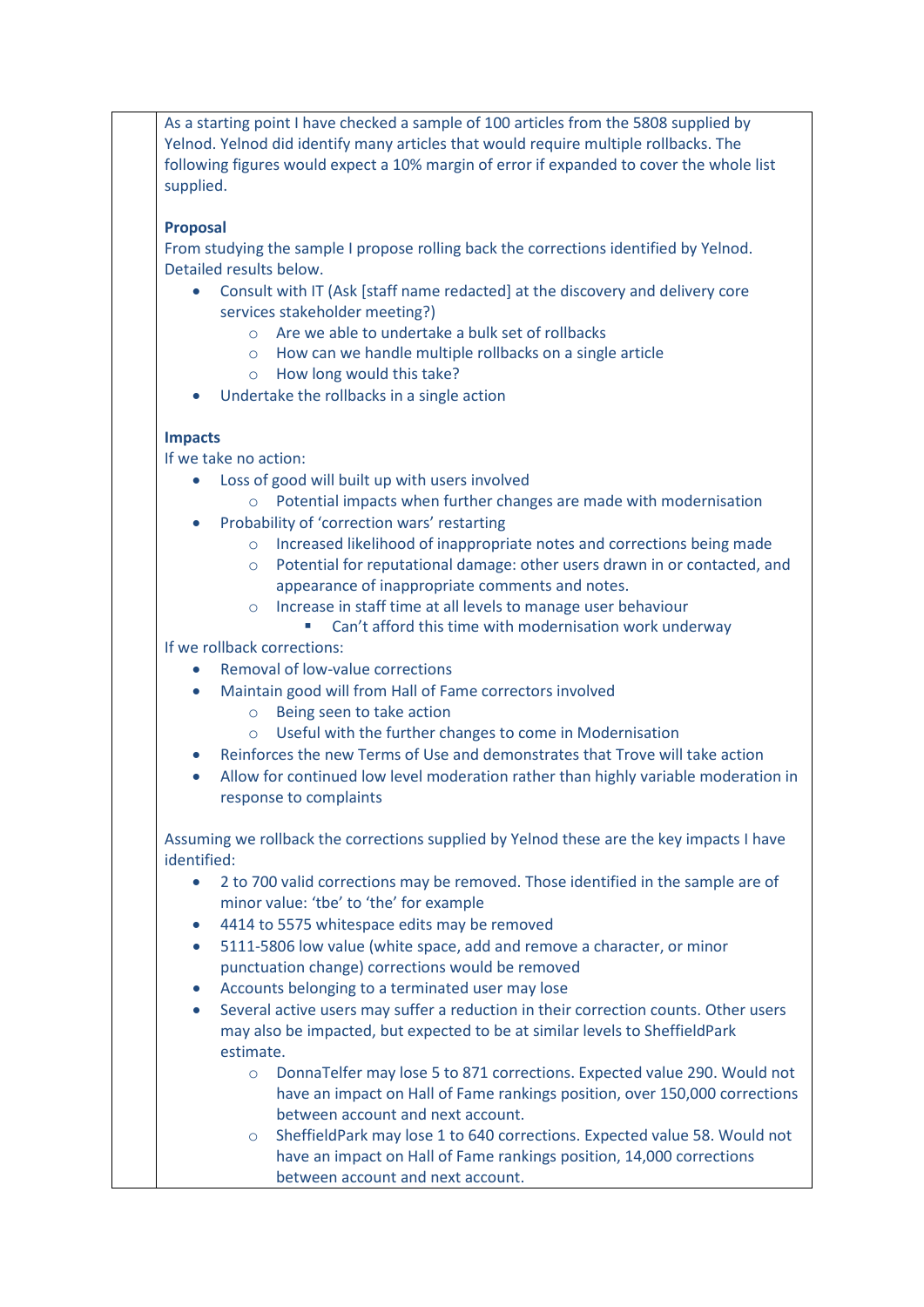o Yelnod may lose 2 to 696 corrections. Expected value 116. Would not have an impact on Hall of Fame rankings position, 138,000 corrections between account and next account.

#### **Sample results. Corrections to be rolled back**

| <b>Corrections</b><br>to rollback | Percentage     | <b>Rollbacks</b> |
|-----------------------------------|----------------|------------------|
| በ                                 | $\overline{2}$ |                  |
| 1                                 | 83             | 83               |
| $\overline{2}$                    | 10             | 20               |
| 3                                 | $\overline{2}$ | 6                |
|                                   | 3              | 12               |

Total corrections needing rollbacks impacted: 121

Both valid corrections are very minor in nature.

Yelnod identified 12 articles with 2 corrections to rollback, 2 articles with 3 rollbacks, and 1 articles with 4 rollbacks. This would suggest his figures are sufficiently accurate. The gap would appear due to me including Yelnod's minor corrections and the earlier correction in rollbacks changing them from 2 to 4 rollbacks. 1027 articles with multiple rollbacks have been identified in the list supplied by Yelnod.

| <b>Username</b>              | Count                    | Percentage               |
|------------------------------|--------------------------|--------------------------|
| Anon                         | 26                       | 21                       |
| AWMVolunteerX                | 9                        | 7                        |
| GJReid-B.Sc.M.Mgmt           | 73                       | 60                       |
| Science. War. Trains. Etc.   | 3                        | $\overline{\phantom{a}}$ |
| WorldsGreatestTroveCorrector | 1                        | 1                        |
| <b>SheffieldPark</b>         | 1                        | 1                        |
| <b>DonnaTelfer</b>           | 6                        | 5                        |
| Yelnod                       | $\overline{\phantom{a}}$ | $\mathfrak z$            |

#### **Usernames impacted/identified as needing rollbacks**

Note: Yelnod corrections are both back and forth correction war situations at 4 corrections to be rolled back.

Accounts associated with Mr [name redacted] (including AWMvolunteerX,

Science.War.Trains.Etc., WorldsGreatestTroveCorrector, GJReid-B.Sc.M.Mgmt) account for 77% of the corrections

Mr [name redacted] and Anon account for 93% of the corrections.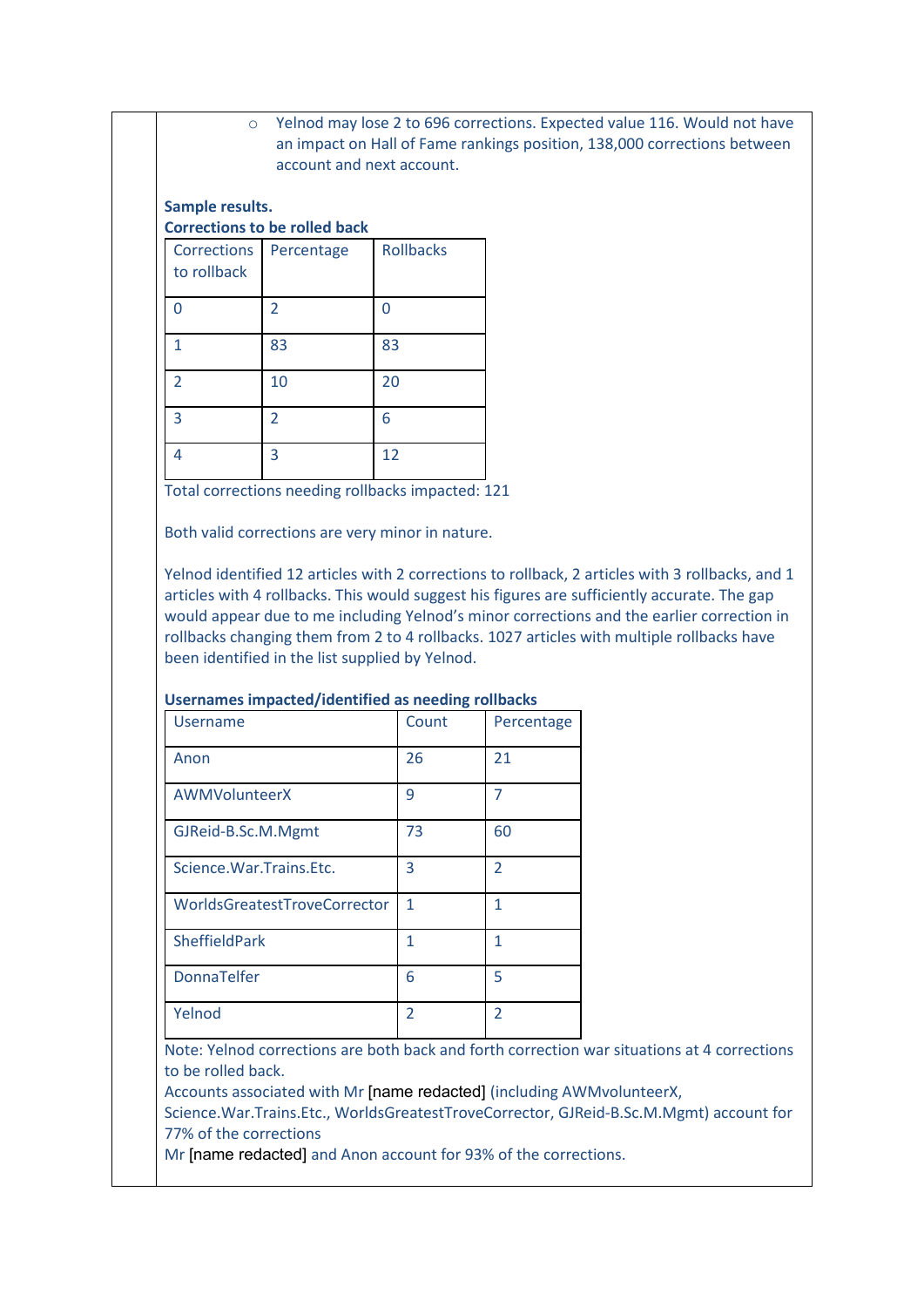|                 | Kinds of corrections to be rolled back                                                                                                                                                                                                                                                                                                                                                                                                                                                                               |                |                                      |                                                                  |
|-----------------|----------------------------------------------------------------------------------------------------------------------------------------------------------------------------------------------------------------------------------------------------------------------------------------------------------------------------------------------------------------------------------------------------------------------------------------------------------------------------------------------------------------------|----------------|--------------------------------------|------------------------------------------------------------------|
|                 | Type of correction                                                                                                                                                                                                                                                                                                                                                                                                                                                                                                   | Count          | Percentage<br>of<br><b>Rollbacks</b> | Percentage<br>of<br>corrections<br>identified<br>(out of<br>123) |
|                 | Whitespace edit                                                                                                                                                                                                                                                                                                                                                                                                                                                                                                      | 106            | 88                                   | 86                                                               |
|                 | Add and Remove a character                                                                                                                                                                                                                                                                                                                                                                                                                                                                                           | 10             | 8                                    | 8                                                                |
|                 | Minor (single character or punctuation mark)                                                                                                                                                                                                                                                                                                                                                                                                                                                                         | 5              | $\overline{4}$                       | $\overline{4}$                                                   |
|                 | <b>Valid corrections</b>                                                                                                                                                                                                                                                                                                                                                                                                                                                                                             | $\overline{2}$ | ÷,                                   | $\overline{2}$                                                   |
|                 | <b>Estimated time for manual rollback</b><br>Last batch of rollbacks included 263 rollbacks over 3 hours. 1.5 rollbacks per minute.<br>Assuming the same rate, it would take 64.5 hours of staff time to manually check and<br>rollback the corrections.<br>Automating the rollback is the optimal solution.<br>Waiting advice from [staff name redacted] before pressing forwards. Will send a holding<br>response to Mr [name redacted] and suggest no need for supplementary list as<br>moderation is continuing. |                |                                      |                                                                  |
| 12/<br>8/1<br>9 | Advice received from [staff name redacted]. Lodge a ticket with IT to give them time to<br>investigate possible solutions on rollbacks. No changes to display of usernames.                                                                                                                                                                                                                                                                                                                                          |                |                                      |                                                                  |
| 13/<br>8/1<br>9 | Ticket 2019081310000014 lodged<br>Morning,<br>Just wanting to check if we have any means to undertaking rollbacks on a list<br>of articles? A user has provided a list of nearly 6,000 articles that need<br>rollbacks, checking a sample it looks like they are things we would rollback.<br>Is there a way we can automate the rollback the last correction made on a list<br>of articles? rather than having to undertake it manually.<br>cheers                                                                  |                |                                      |                                                                  |
| 19/             | [staff name redacted]<br>Ticket closed and allocated to Jira task SBDS-2009                                                                                                                                                                                                                                                                                                                                                                                                                                          |                |                                      |                                                                  |
| 8/1<br>9        | Meeting scheduled between [staff name redacted] and [staff name redacted] to give<br>background briefing on need for rollbacks                                                                                                                                                                                                                                                                                                                                                                                       |                |                                      |                                                                  |
| 20/<br>8/1<br>9 | Enquiry updated by Mr D [name redacted]<br>Hi [staff name redacted],<br>Any update on this?<br>I note that the trolling and parasite edits continue apace.<br>https://trove.nla.gov.au/newspaper/article/9633395<br>https://trove.nla.gov.au/newspaper/article/9635925                                                                                                                                                                                                                                               |                |                                      |                                                                  |